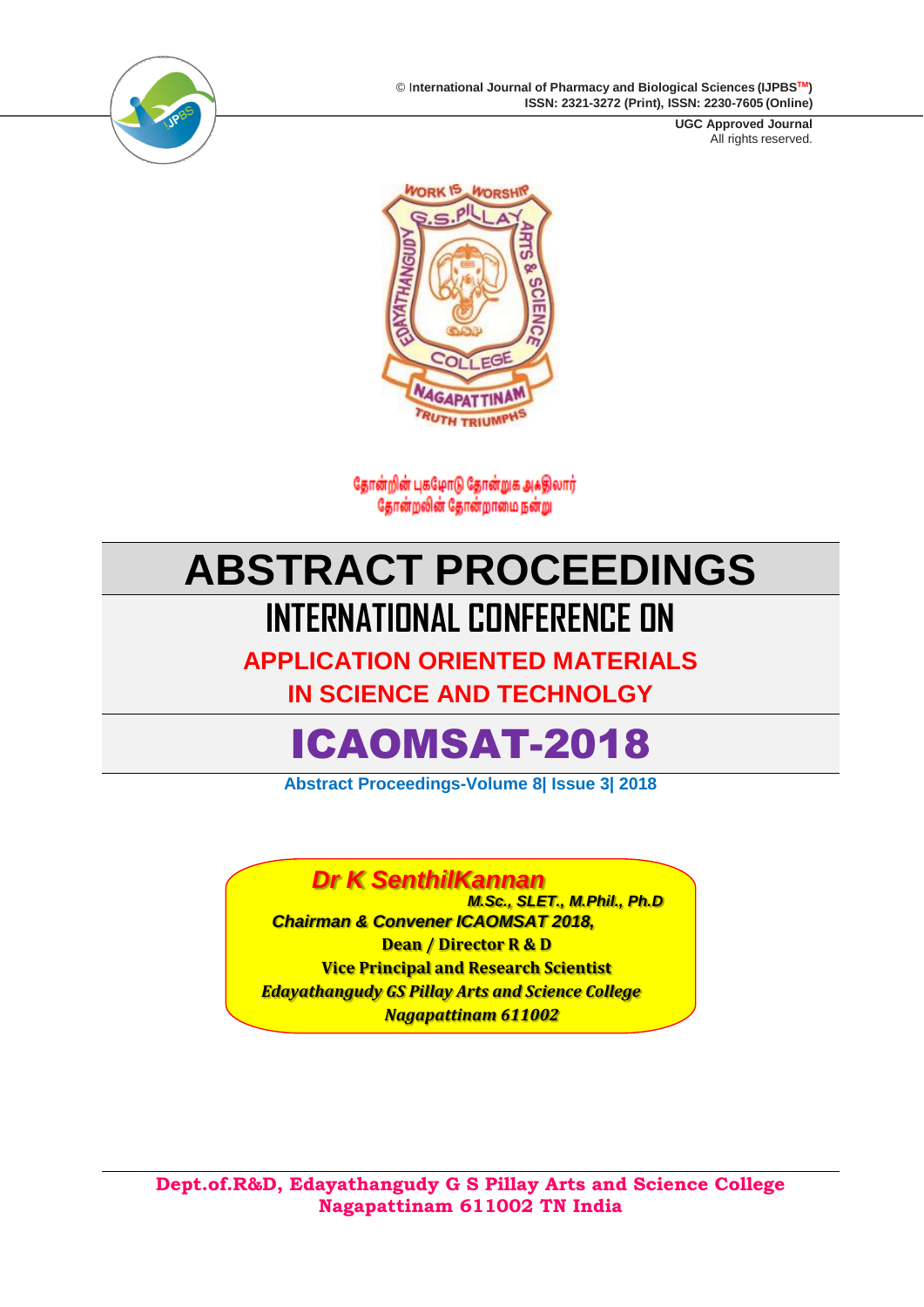

> **UGC Approved Journal** All rights reserved.

### **ORGANISING COMMITTEE ICAOMSAT 2018**

### **Chief Patron(s):**

**Dr.S Paramesvaran** Hon.Secretary, EGS Pillay Group

#### **Chairman of Technical Committee & Convener**

**Dr.K SenthilKannan** Dean / Director R & D Vice Principal and Research Scientist

#### **Advisory Committee:**

Dr S Gunasekaran India Dr C Ramachandra Raja India Dr R Ranadevan India Dr Mark Vimalan India Prof. Balaji K R Tanzania Mr Xavier Zambia Dr Arun T USA Dr S Ramalingam India Dr M Jothibas India Dr K Ramamurthy India Dr Sagayaraj P India Dr R Mohankumar India Dr KVR Murthy India Dr K Murugananthan India Dr Sriram S India Dr P Philominathan India Dr Nagarethinam India Dr Ravichandran K India Dr A R Balu India Dr Ramanathan Maldives Prof. Saravanan India Dr R Saravanathamizhan India JC Mr Senguttuvan India Dr Sakthivel B India Dr R Jayavel India Dr S Gnanasekaran India

Mrs N Gowri India Mrs Hepsiba Eriteria Dr TK Subramaniam India Mr Sathish S Australia Dr R Kanagadurai India Dr Geetha Ponraj India Dr Balasubramanian S **Ethiopia** Dr R Natarajan India Dr S Ramabalan India Dr J S Shahi India Dr Neeru [Chaudhary](https://www.google.com/url?sa=t&rct=j&q&esrc=s&source=web&cd=3&cad=rja&uact=8&ved=2ahUKEwjQn_bfmOncAhWIRY8KHVlZCD8QFjACegQIBBAB&url=http%3A%2F%2Fphysics.puchd.ac.in%2Ffaculty%2Fneeru.html&usg=AOvVaw3_9td18jdYSNTzM4rtNhYJ) India Dr Manish Dev Sharma India Dr T JayaNalina India Dr G Ganesh India Dr R K Kuraria India Dr Mahajan S K India Dr Kenji Toda Japan Dr Subash Jonnalgadda New Jersey USA. Dr Dharmarasu Nethaji Singapore Dr M.M.M.Najim Srilanka Dr Jiban Podder Bangaladesh

Dr Sahaya Baskaran G India Dr N Vijayan India Dr Ranjit Thapa India Dr M Selvapandiyan India Dr P Mani India Dr U S Srinivasan Oman Prof V Neelesh Zambia Prof Srinivasan R India Dr Pankaj Narang India Dr Jadab Sharma India Dr Dalip Singh Verma India Dr A Munikumari India Dr M Chinnadurai India Dr V Mohan India Dr A Charles India Prof Gurumoorthi G India Dr Rajbir Singh India Prof. B Govardhan India Dr Abdul Kather India Dr Sugaraj Samuel India Dr G Sahaya Baskaran India Mr Nagarajan Andaman Mr D Balakumar Hossana, **Ethiopia** Dr D Chitra

*International conference on Application Oriented Materials in Science and Technology* **ICAOMSAT 14Th -15th Sept 2018**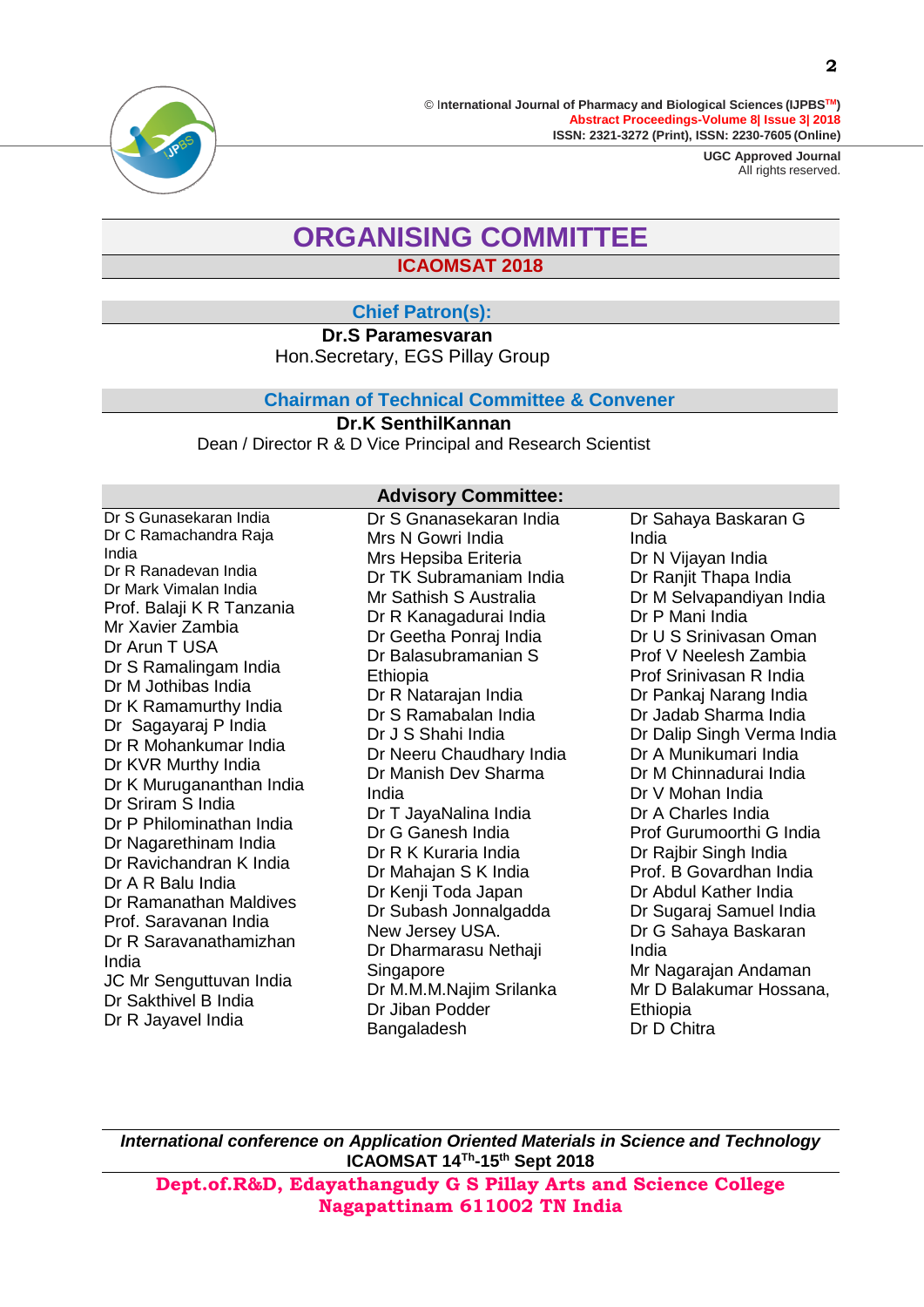> **UGC Approved Journal** All rights reserved.





### **Synthesis of Silver doped Zinc Oxide Nanorods and its Structural and Biological Studies**

**K. SenthilKannana, K.R.Aranganayagam,b\*,V Ranjith Kumar<sup>c</sup>**

*<sup>a</sup>Department of Physics/R&D, Edayathangudy G S Pillay Arts and Science College, Nagapattinam 611002, Tamilnadu, India. <sup>b</sup>Department of Chemistry, Kumaraguru College of Technology, Chinnavedampatti, Saravanampatty, Coimbatore − 641049, Tamilnadu, India. <sup>c</sup>Department of ECE, Kumaraguru College of Technology, Chinnavedampatti, Saravanampatty, Coimbatore − 641049, Tamilnadu, India. \*Corresponding author Email: aranganayagam@gmail.com*

#### **Abstract**

ZnO and Ag doped ZnO  $(Ag_xZn_{1-x}O$  were synthesized by using soft chemical route. The synthesized materials were characterized by using XRD, HRSEM, EDS and HRTEM. The powder XRD pattern indicates that the ZnO and  $Ag_xZn_1$ . <sup>x</sup>O samples exhibits hexagonal wurtzite structure and also the Ag doping decreases the grain size of ZnO nano particles. The micro structural characterizations (HRSEM and HRTEM) reveal the incorporation of Ag into the ZnO lattice and also the formation of nano rods. At the length, the antimicrobial response was also brought against human pathogenic Gram +ve (S. Aureus), Gram –ve (E. Coli) bacteria and Fungi (C.Albicans). Thus, the above work brings out the presence of antimicrobial response against the microbes from these nano composites.

#### **Keywords:**

ZnO, Ag doped ZnO, nanorods, antimicrobial, XRD.

*International conference on Application Oriented Materials in Science and Technology* **ICAOMSAT 14Th -15th Sept 2018 Dept.of.R&D, Edayathangudy G S Pillay Arts and Science College** 

**Nagapattinam 611002 TN India**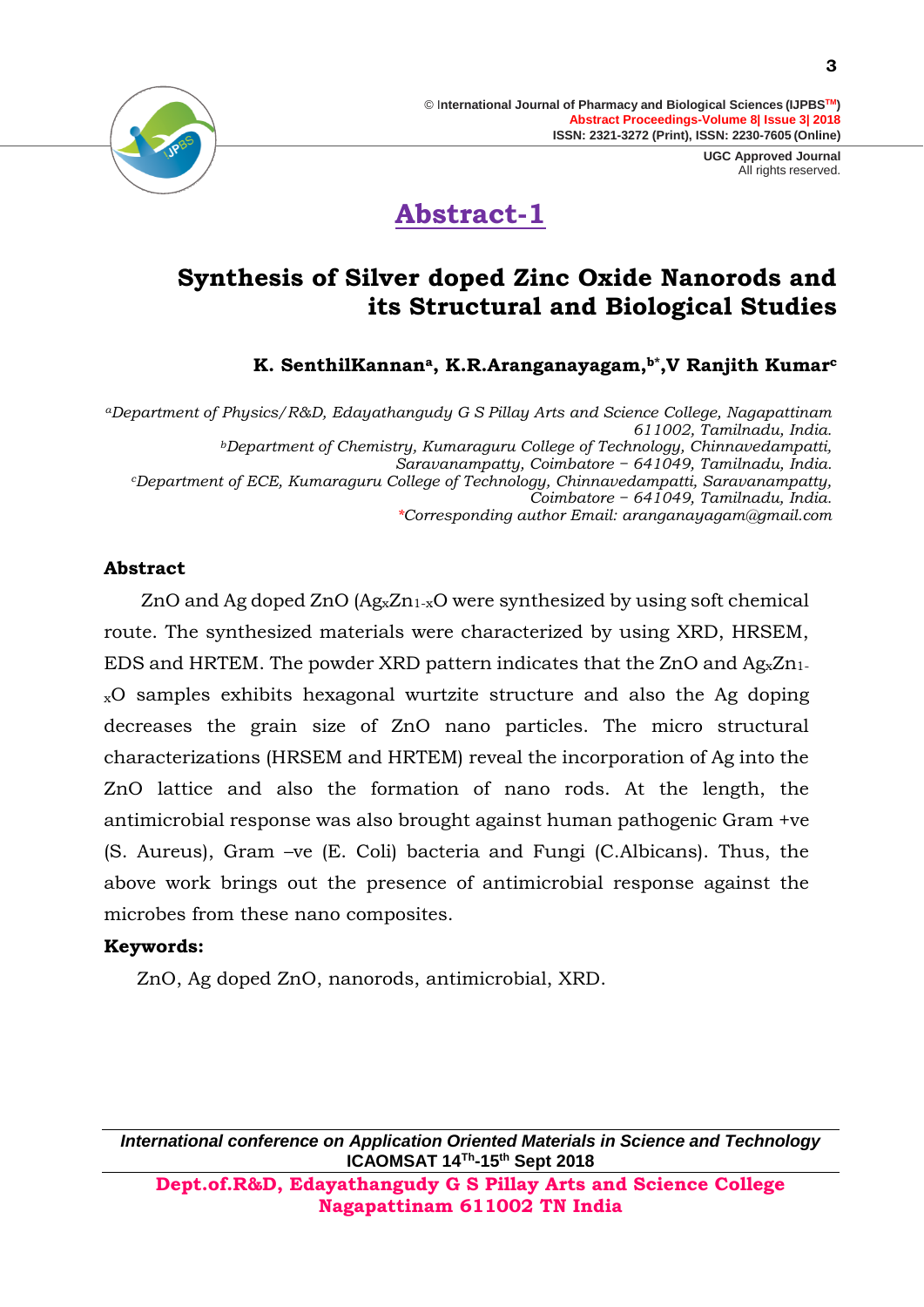



### **Green synthesis and characterization of zinc oxide nanoparticles using cuminum cyminum seeds**

### **P. Saravanana, K.SenthilKannanb, A. Charlesc, M. Vimaland, S. Tamilselvana\***

*<sup>a</sup>Department of Physics, Arignar Anna Government Arts College, Cheyyar,604 407, India. <sup>b</sup>Department of Physics / R&D, Edayathangudy G.S Pillay Arts and Science College, Nagapattinam, 611 002, India. <sup>c</sup>Department of Chemistry, Thirumalai Engineering College, Kilambi, Kancheepuram, 631 551, India. <sup>d</sup>Department of Physics, Thirumalai Engineering College, Kilambi, Kancheepuram, 631 551, India.*

### **Abstract**

ZnO NPs is synthesized via eco-friendly synthesis using cuminum cyminum (cumin) seed extract with simple solvothermal method using a domestic microwave oven. Lattice parameters are determined by carrying out X-ray powder diffraction measurements. Scanning electron microscopy (SEM) shows the morphology. Dielectric studies are carried out on palletised samples at various temperatures 308 K - 368 K. The electrical parameters increase with the increase in temperature. Results of the present study reveal that the space charge contribution plays a significant role in the charge transport process and polarizability in the nano particles studied. Electrical properties of green synthesized ZnO may be used in nano and electronic devices.

### **Key words**:

Zinc oxide nanoparticles, cuminum +cyminum seeds, solvothermal method.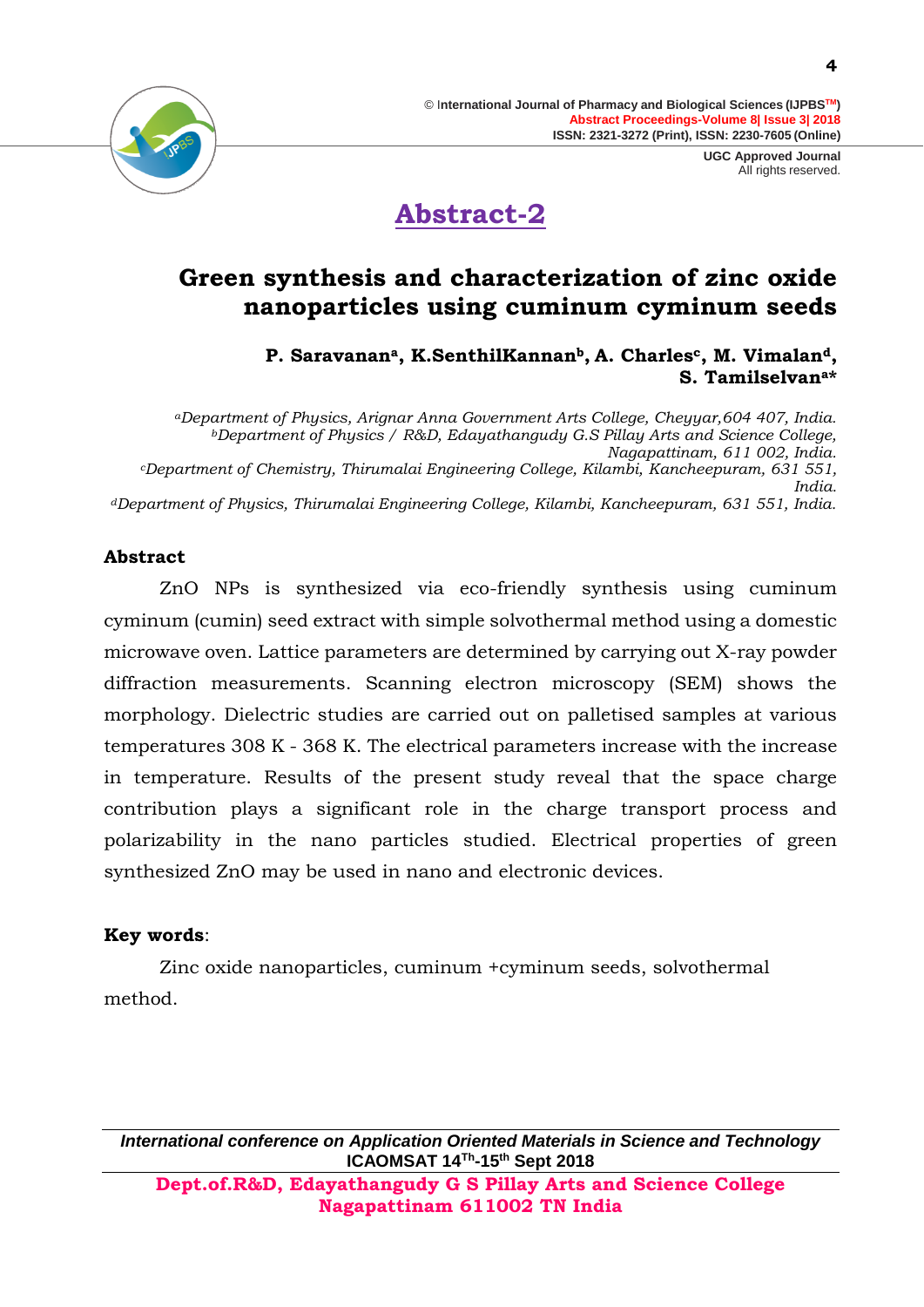> **UGC Approved Journal** All rights reserved.





### **Emerging trends in Nanotechnology Future for All**

**R. Ashokkumar1, V. Sasi2, K. SenthilKannan3, S. Gnanam<sup>4</sup>**

*<sup>1</sup>Chemistry Division, Department of Science and Humanities, Kumaraguru College of Technology, Coimbatore, India <sup>2</sup>Department of Electronics and Communication Engineering, Kumaraguru College of Technology, Coimbatore, India <sup>3</sup>Department of Physics, Edayathangudy GS Pillay College of Arts and Science, Nagapattinam <sup>4</sup>Department of Physics, VELS University, Chennai, India* Corresponding Author Email - [ashokkumar.r.sci@kct.ac.in](mailto:ashokkumar.r.sci@kct.ac.in)

#### **Abstract:**

Nanotechnology has been considered as an interdisciplinary field of advanced research on different types of nano materials and nano devices and their applications in various fields of scientific advancements. New nano products and nano technology could be applied in almost all fields of human activity. Potential applications of nano materials are not limited to medicine, drug delivery, electronics, data storage, construction, space materials, etc. It offers advances in industry, engineering, information and communication technology, electronics, environmental science and energy savings, economics etc. Nanotechnology, which is a cross-border technology transforming the world's economy, plays a crucial role in recent science and technology developments.

#### **Key words**:

Nanotechnology, Cross-border technology.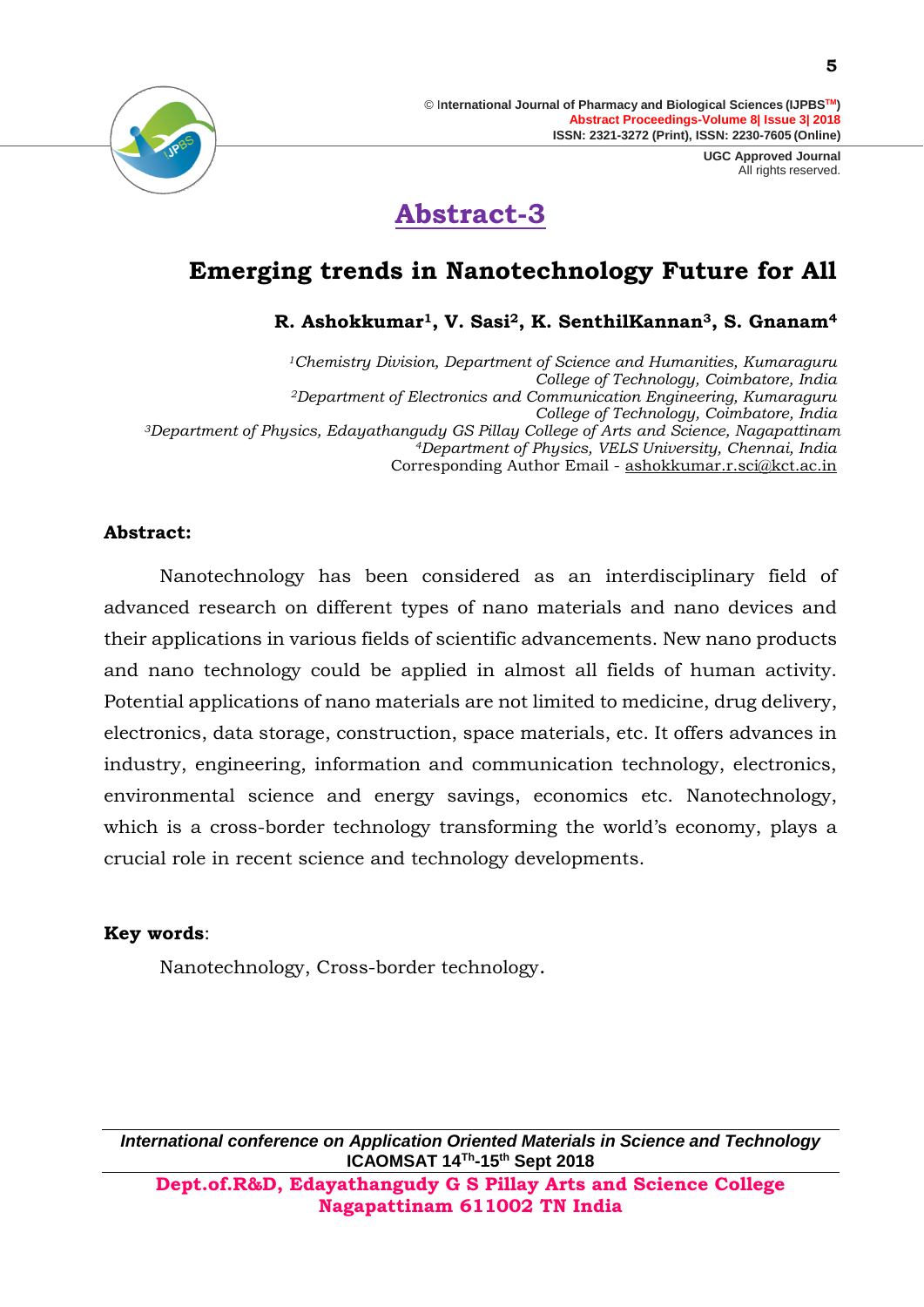> **UGC Approved Journal** All rights reserved.



## **Abstract-4**

### **Studies on some amino acids substituted Hydroxyapatite**

#### **Ramachandra Raja. C1\***

*<sup>1</sup>Department of Physics, Government Arts College (Autonomous), Kumbakonam 612001, Tamilnadu, India.*

#### **Abstract**

Calcium phosphate, otherwise, Hydroxyapatite (HA;  $Ca_{10}(PO_{4})_{6}(OH)_{2}$ ) is a major component of bones and teeth. A deeper understanding of the role of amino acids doped in hydroxyapatite will not only help to increase our fundamental knowledge related to bone formation. But it could also lead to new methods for calcium mineralization and its related disorders. The substitution of amino acid modifies the structural properties. Glycine, proline and alanine are essential and non-polar amino acids present in the collagen protein and 10% of these amino acids are substituted in HA by sol-gel method. The effect of substituting the arginine polar amino acid in HA was also studied. Sol-gel method is preferred well over the other methods for its homogeneity and molecular level of mixing. The present studies concentrate in substitution of amino acids in hydroxyapatite and the study of their physicochemical properties. Pure HA and amino acids substituted HA powders are characterized by powder X-ray diffraction patterns, Fourier transform infrared spectrum, Laser Raman spectrum and Scanning electron microscopy. The crystallite size, crystallinity and the lattice parameter values were found using powder X-ray diffraction method. The SEM micrographs showed agglomerated spherical particles.

#### **Key words**:

Nanotechnology, Cross-border technology.

*International conference on Application Oriented Materials in Science and Technology* **ICAOMSAT 14Th -15th Sept 2018 Dept.of.R&D, Edayathangudy G S Pillay Arts and Science College** 

**Nagapattinam 611002 TN India**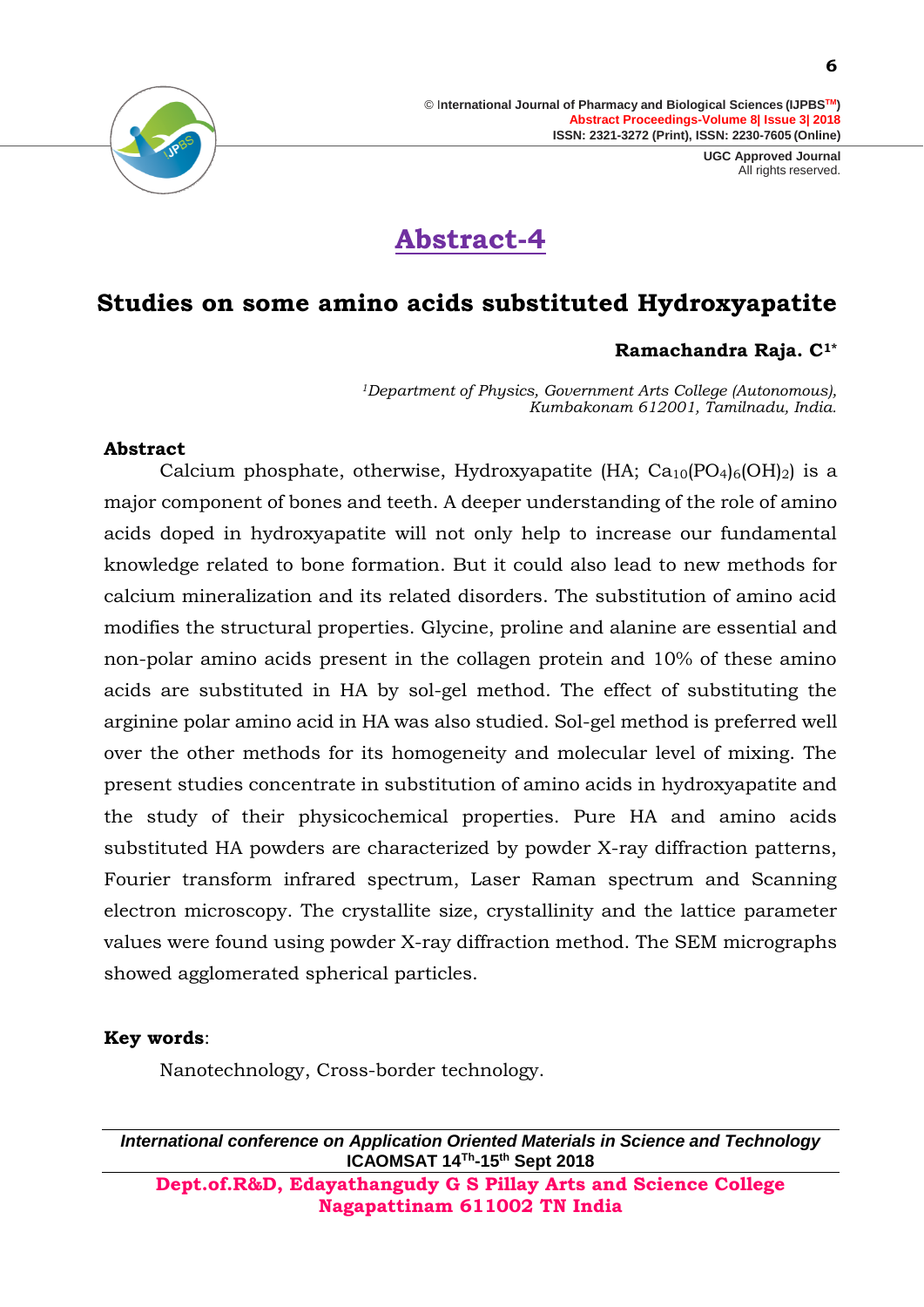

## **Abstract-5**

### **Failure Investigation on Two Numbers of Tubes at the Old High-Pressure Feed Water Heater**

**P. Kuppuraj1\*, S. Gunasekaran2, K. SenthilKannan3, V. Sivaramakrishnan<sup>4</sup>**

*\*PG & Research Department of Physics, Pachiyappa's College, Chennai-600 030, Tamilnadu, India. SAIF, Research and Development, St.Peter's University, Avadi, Chennai-600 054, Tamilnadu, India. Research Dept., Edayathangudy GS Pillay Arts and Science College, Nagapattinam 611 002, India. E G S Pillay Engg.College, Nagapattinam -611 002, India.* **\*Corresponding Author: [wowkr@rediffmail.com](mailto:wowkr@rediffmail.com)**

#### **Abstract**

The fracture of old high-pressure feed water heater SA688 TP304 Welded Austenitic Stainless Steel was the results of Stress Corrosion Cracking (SCC) and the corrosion fatigue under repeated impact type load exerted by the sudden discharge of exhaust steam at high temperature and pressure in the environment of corrosion. The depleted matrix was selectively attacked halide ions causing extensive pitting. These pits under the influence of crack propagated under the influence of high internal stresses and may the chloride ion attacks be fracturing the stainless-steel tube transgranularly and intergranularly.

#### **Key Words:**

SA688 TP 304, SS304 Tube Failure, HP FWH Tube, Creep Rapture.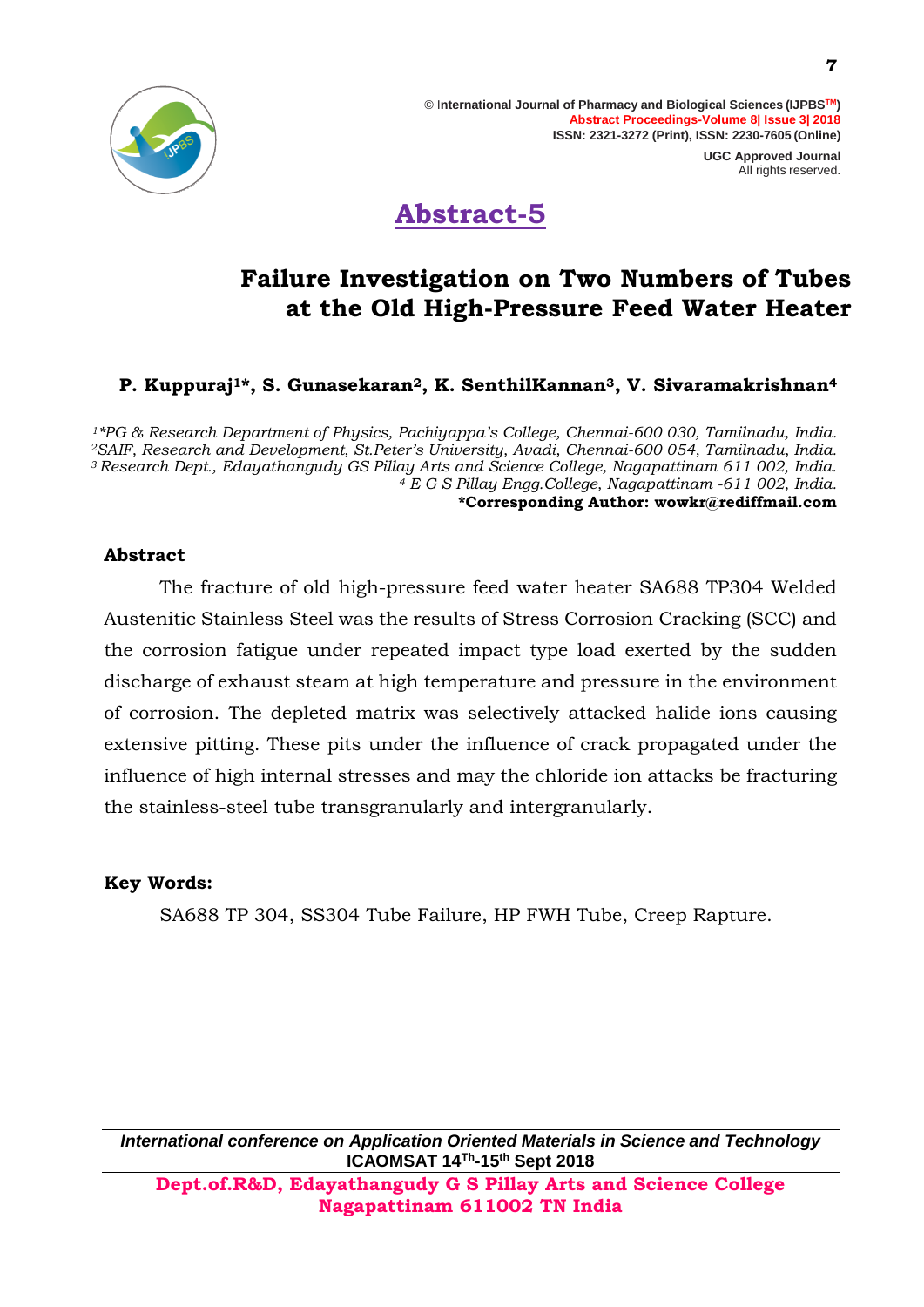



### **Abstract-6**

### **Comparative analysis on nonlinear optical property of 2-amino 5-chloropyridine derivative crystals**

**T. Jayanalina1\*, K SenthilKannan2, R Ranadevan2, P Birmanathan3, Pager SahebRao B4, K.R. Aranganayagam5, R Ashok kumar<sup>5</sup>**

 *Department of Physics, K.S.R. College of Engineering, Tiruchengode 637215, India R&D, Edayathangudy GS Pillay College of Arts and Science, Nagappattinam, India 611002 Bharathidasan Univ. Model College, Vedaraniyam. G E Society's N.B.Mehta Science College, Bordi -Palghar Maharashtra 401701 Department of Chemistry, Kumaraguru College of Technology, Chinnavedampatti, Saravanampatty, Coimbatore − 641049, Tamilnadu, India.*

### **Abstract:**

The 2- amino 5- chloropyridine derivative crystals are grown by solution growth method. One of them is SHG and other is THG. NLO property is the predominant in case of materials especially crystals for which the frequency parameters are properly analyzed and Second harmonic efficiency of powdered 2A5CPLTA is determined by Kurtz and Perry method and it is 1.2 times that of KDP. The third harmonic efficiency of powdered 2A5CPC is determined by Z - scan technique and the nonlinear parameters are calculated.

### **Keywords:**

Single crystal X-ray diffraction; Recrystallization process; Nonlinear optical properties; Z- scan technique.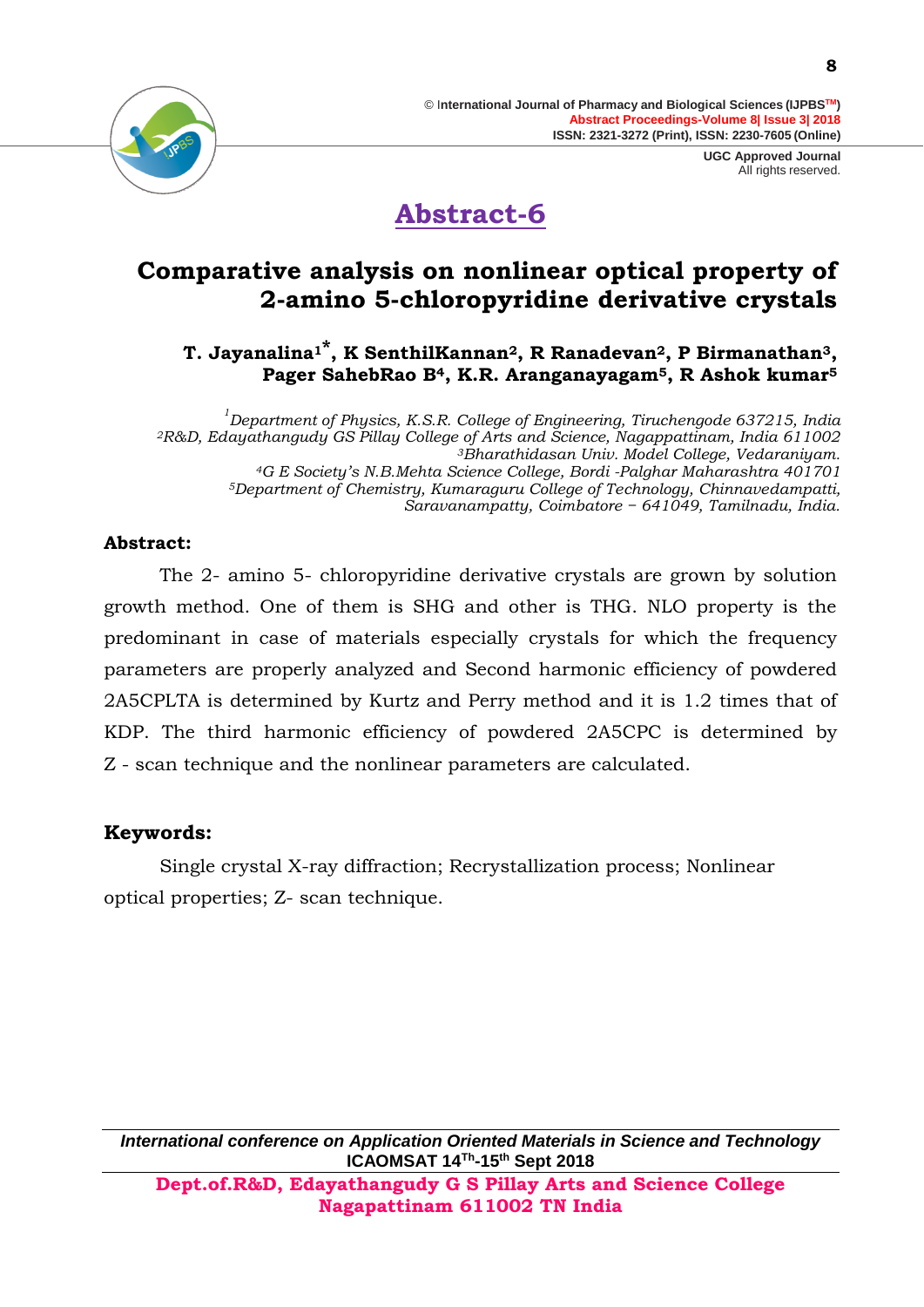> **UGC Approved Journal** All rights reserved.



# **Abstract-7**

### **Computational measurement of parameters of PM crystals (B3LYP and HF methods) A Comparative analyzation by theoretical way using Software**

**P.V.Praveen Sundar1, K SenthilKannan2\*, Shobana K3, Edwin Vasanth Arputha Raj4, A. Muni Kumari<sup>5</sup>**

*<sup>1</sup>Director and Head, PG Dept.of.Computer Applications, Shanmuga Industries Arts and Science College, Tiruvannamali. <sup>2</sup>Dean, Department of R and D, Edayathangudy G S Pillay Arts and Science College, Nagapattinam 611002, Tamil Nadu, India. <sup>3</sup>Research Scholar, Dept.of.Physics, Pachaiyappa's College, Chennai – 30. <sup>4</sup>Dept.of. Mathematics & Computational Lab St Eugene University Lusaka, C.Africa <sup>5</sup>Department of Genetics and Genomics, Yogi Vemana University, Kadapa 516003, Andhra Pradesh, \* Corresponding author: 9042403418 / mscgoldmedalist@yahoo.in*

#### **Abstract**

Organic crystals have high NLO coefficients especially Picolinium Maleate (PM) crystals have wide range of NLO applications and the theoretical calculations reveal that the crystal has Homo and Lumo values of -8.9697 and -1.5477 eV and the optimized structure parameters of PM by ab initio HF and DFT (B3LYP) levels with the 6-311G basis set in accordance with the atom numbering.

The molecules possessing C1 point group symmetry with 72 fundamental modes of vibrations and are active in IR region.

### **Keywords:**

PM crystals, Homo, Lumo, B3LYP, DFT, HF.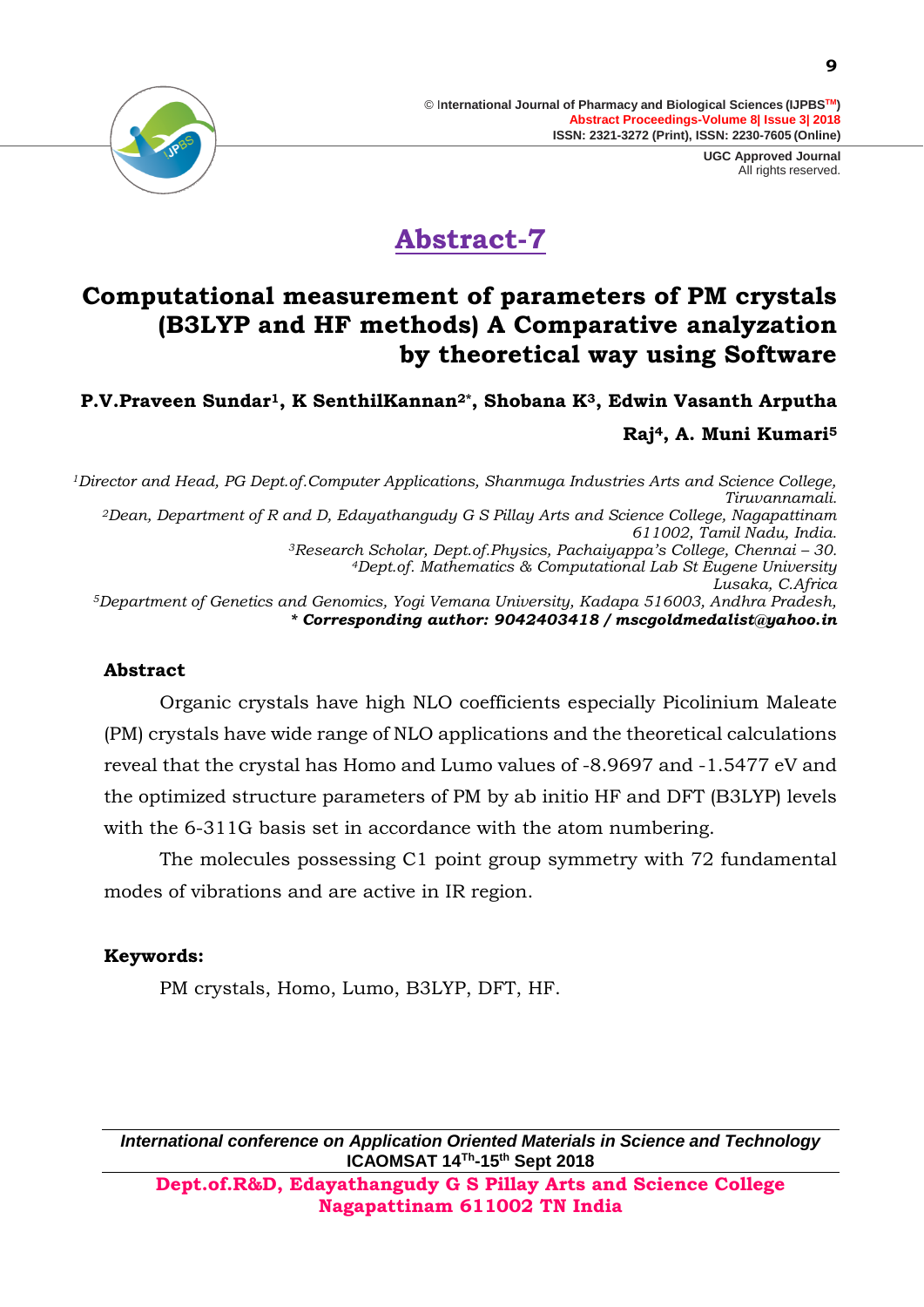> **UGC Approved Journal** All rights reserved.



# **Abstract-8**

### **Antimicrobial Properties of Nano materials**

### **A. Muni Kumari1\*, V. Aruna1, D. Ganga Bhvani<sup>1</sup> and K. SenthilKannan<sup>2</sup>**

*<sup>1</sup>Department of Genetics and Genomics, Yogi Vemana University, Kadapa 516003, Andhra Pradesh, India. <sup>2</sup>Department of R&D, Edayathangudy GS Pillay Arts and Science College, Nagapattinam 611002, Tamil Nadu, India.* 

#### **Abstract**

Nano materials of nanotechnology have emerged as source for antimicrobial therapy. With the invention of copper, silver and magnesium nano particles having antimicrobial properties its application is widened in biomedical and pharmaceutical sciences (Shirin [Mahmoodi](https://www.omicsonline.org/author-profile/shirin-mahmoodi-220456/) *et al*., 2018). With the developments in nanotechnology new and effective antimicrobial nano particles are designed which are more affective in killing bacteria targeting at various sites of bacterial cell. The bacterial cell death can be noticed very clearly identifying the target site by using transmission electron microscope (Tiwari DK 2008). Metallic nano particles are designed with extremely high surface area and numerous reactive sites (Stoimenov PK *et al*., 2002).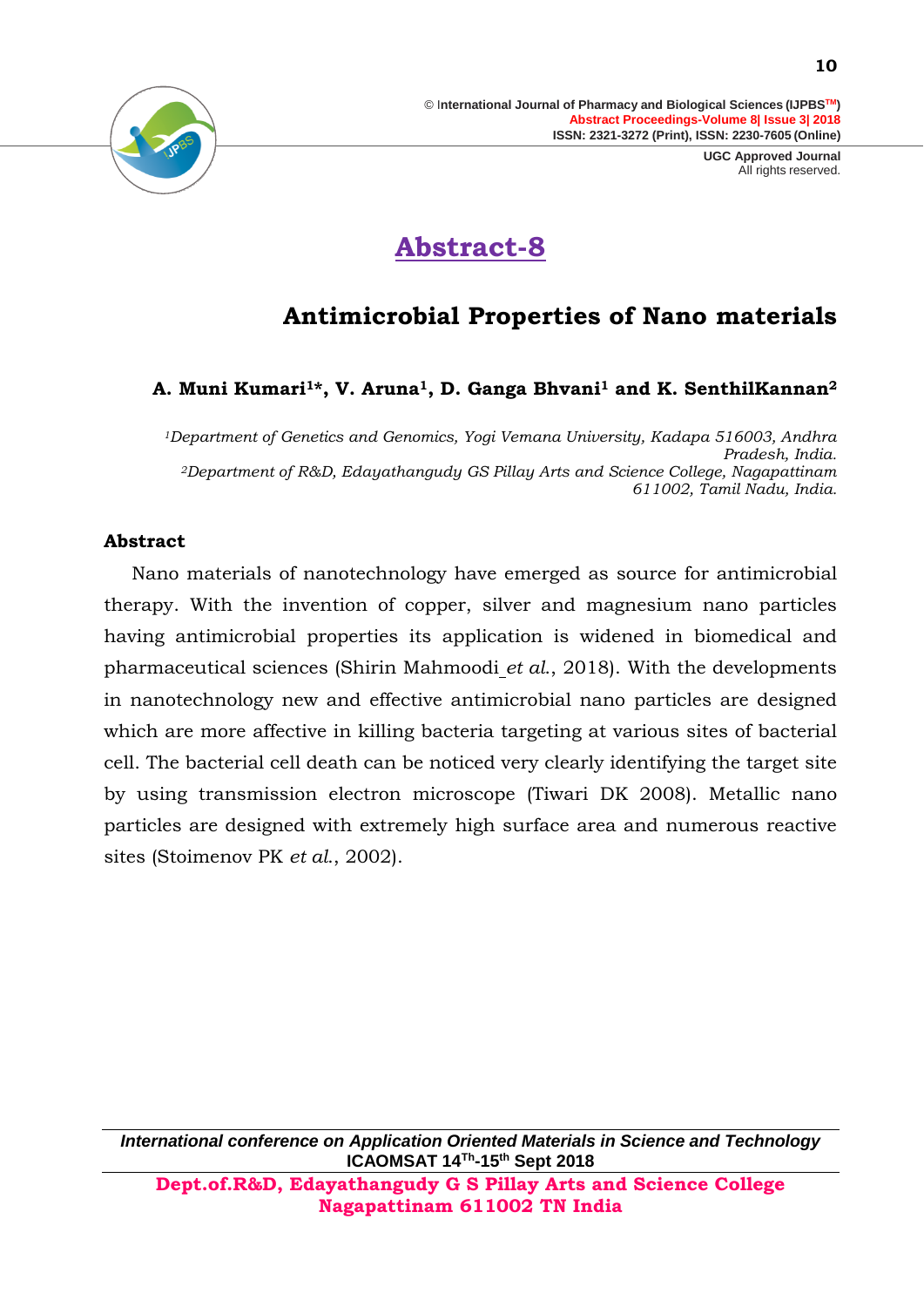> **UGC Approved Journal** All rights reserved.



### **Abstract-9**

### **Gaussian computational characterization and spectroscopic (NMR and Mass) investigation on 3,6-Dimethylphenanthrene**

**G. Susithra, S. Ramalingam,** R. **Aarthi**

*<sup>a</sup>Department of Physics, A.V.C. College, Mayiladuthurai, Tamilnadu, India Corresponding Author: [ramalingam.physics@gmail.com](mailto:ramalingam.physics@gmail.com)*

#### **Abstract**

In this attempt, in order to the physical and chemical properties, a thorough investigation has been made by recording Mass and 13C and 1H NMR spectra of pharmaceutically important compound; 3,6-Dimethylphenanthrene. The keen observation is made over the excitations between the electronic energy levels of the molecule which lead to the study of electronic properties. The variation of thermodynamic properties; heat capacity, entropy, and enthalpy of the present compound at different temperatures are calculated using NIST thermodynamical function program and interpreted. The low energy electronic excited states of the molecule are calculated at the  $B3LYP/6-311++G(d,p)$  level using the TD-DFT approach on the previously optimized ground-state geometry of the molecule. The calculations are performed in gas phase and with the solvent of DMSO and CCl4.

#### **Key words**:

3,6-Dimethylphenanthrene; 13C and 1H NMR electronic properties; NIST.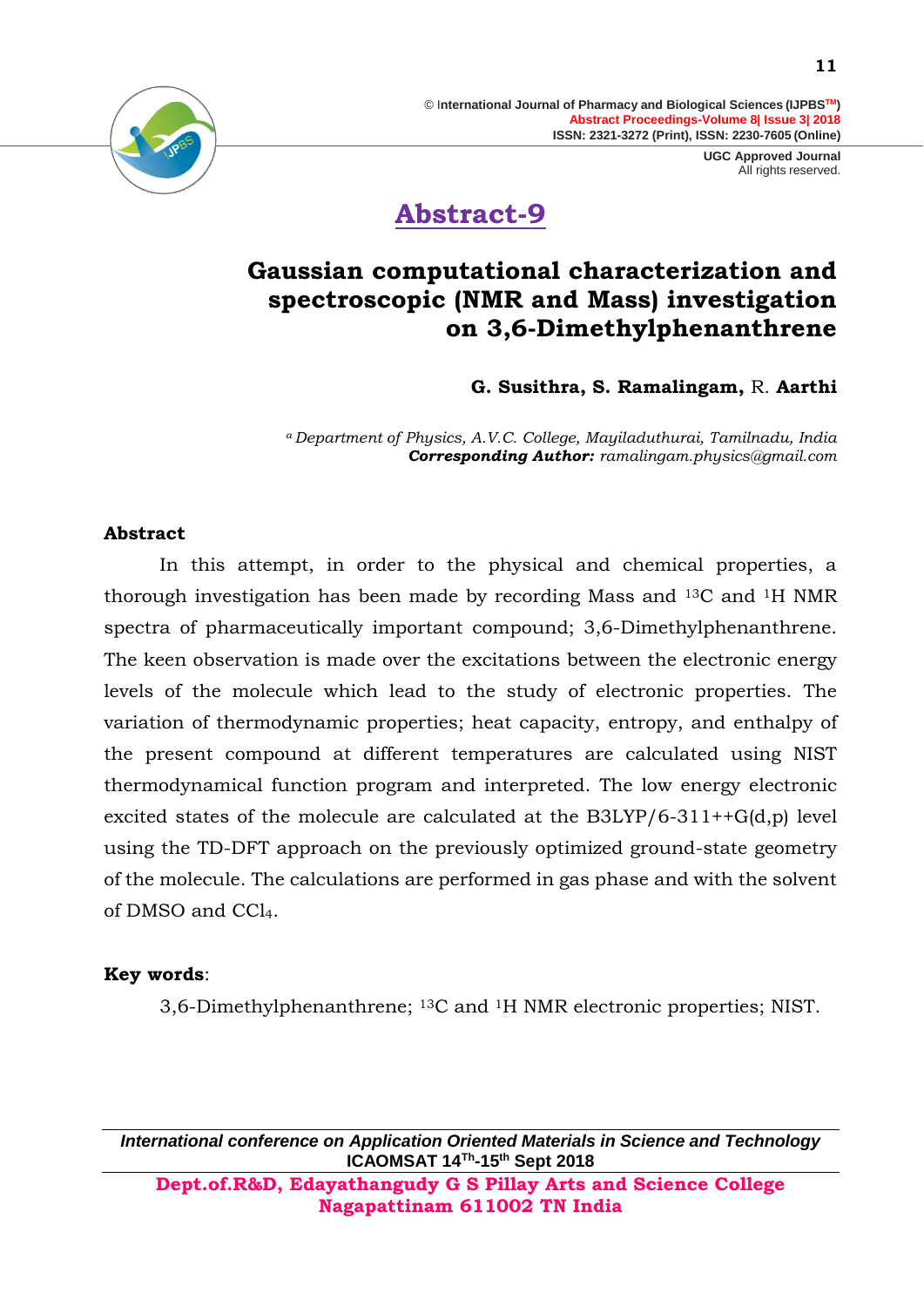

# **Abstract-10**

### **Growth, Structural, Optical, Mechanical and Electrical Properties of Amino Acid Single Crystal Of γ-Glycine**

**R. Surekhaa\*, R. Gunaseelanb, S. Selvakumar<sup>c</sup> P. Sagayaraj<sup>b</sup> and K. Ambujam<sup>d</sup>**

a\* Department of Physics, Prathyusha Engineering College, Aranvoyal Kuppam, Thiruvallur, Chennai-602 025, India <sup>b</sup> Department of Physics, Loyola College, Chennai-600 034, India <sup>c</sup> Department of Physics, L.N. Govt. Arts College, Ponneri-601 204, India <sup>d</sup> Department of Physics, Queen Mary's College, Chennai-600 004, India **E-mail: [surek.jiya@gmail.com](mailto:surek.jiya@gmail.com)**

### **Abstract**

An organic nonlinear optical single crystal of gamma glycine (GGLY) has been grown by slow evaporation of the saturated solution at room temperature. Single crystal of gamma glycine (GGLY), an organic nonlinear optical (NLO) material, has been grown by slow solvent evaporation technique. Good optical quality single crystals with dimension up to  $31 \times 30 \times 6$  mm<sup>3</sup> are obtained. The crystals are characterized by optical absorption spectrum, FTIR and X-ray diffraction studies. The dielectric response of the sample is studied as a function of frequency and temperature. The mechanical, photoconductivity and ac/dc behavior of the grown crystals are also investigated.

#### **Key words:**

NLO materials; Crystal growth; Dielectric measurement; Conductivity; Mechanical properties.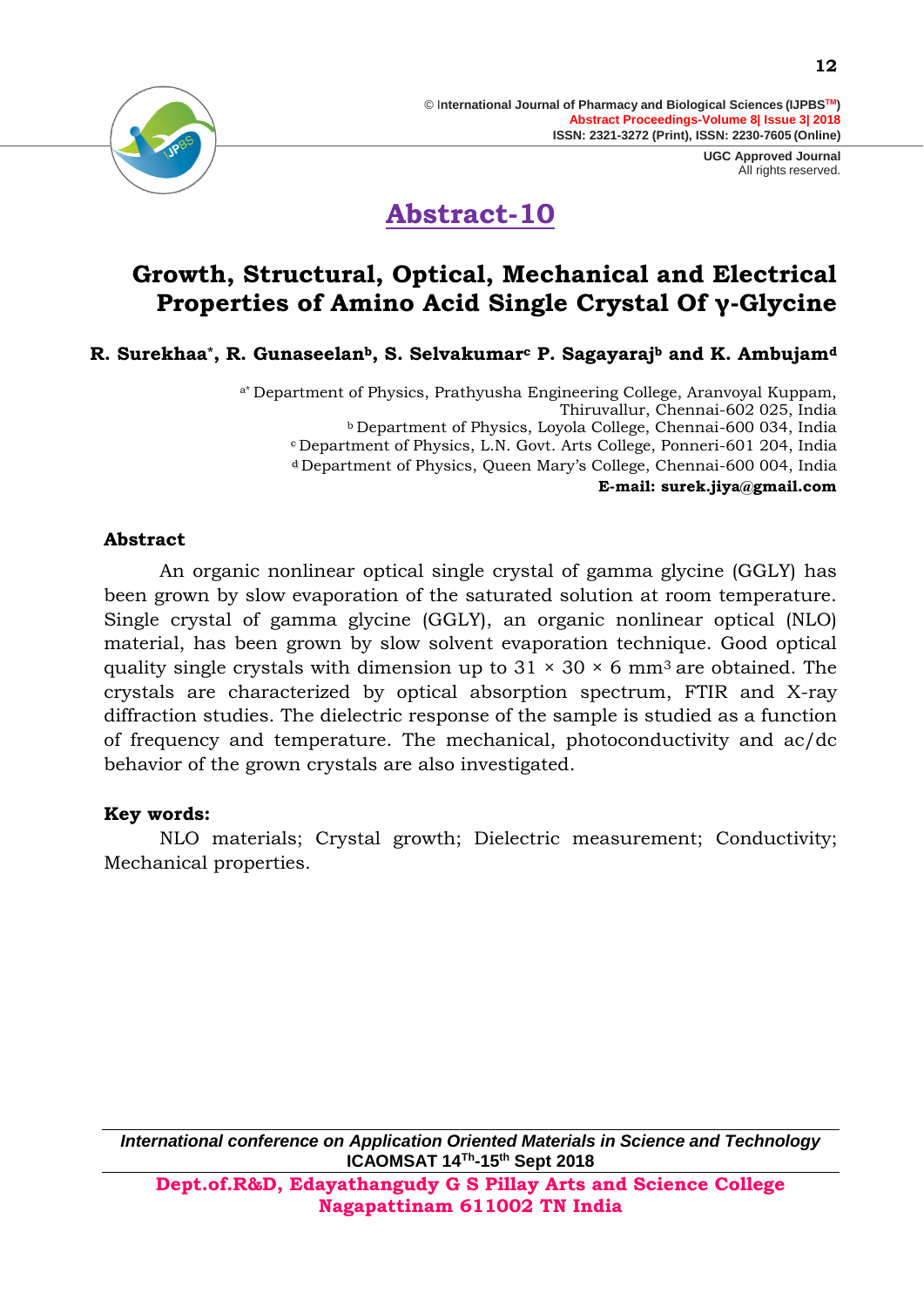> **UGC Approved Journal** All rights reserved.





### **Spectroscopic, thermal and dielectric characterization of Tutton salt crystals**

### **G. Ganesha\***

*<sup>a</sup>Department of Physics, Prathyusha Engineering College, Aranvoyal Kuppam, Thiruvallur, Chennai-602 025, India*

#### *\*Corresponding Email: ggnshvlr@gmail.com*

#### **Abstract**

A good quality single crystal of Tutton salt with dimensions 6 x 7 x 3 mm<sup>3</sup> was successfully grown by the slow evaporation growth technique at ambient temperature. The grown crystal was subjected to single crystal X-ray diffraction study which confirms that the grown crystal is monoclinic in nature with the space group  $P2<sub>1</sub>/c$ . Spectroscopic studies reveals that the grown crystal has good optical transparency in the entire visible region and its energy band gap was determined. The thermal behavior of the grown crystal was investigated by thermogravimetric and differential thermal analysis. The dielectric measurements were carried out to determine the dielectric behavior of the crystal.

### **Keywords**:

Crystal growth; Tutton salts; XRD; UV-Visible-NIR; Thermal stability; Dielectric characteristics.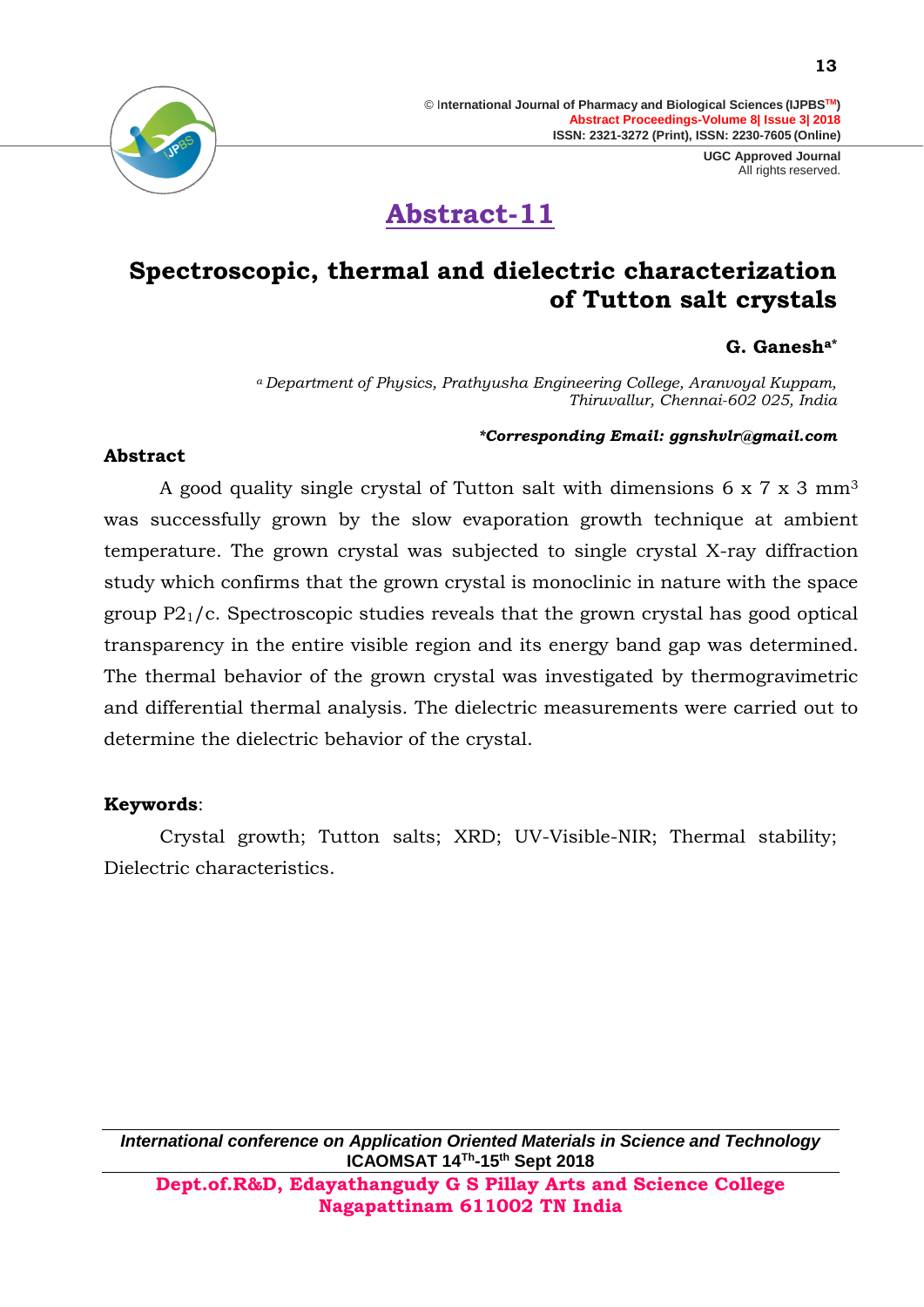



### **Synthesis, crystal growth spectral characterization and optical studies of 1,4 Dihydropyridine (1,4-DHP)derivative single crystal**

**R. Sathishkumara, C. J. Mageshb, M. Vimalanc, I. Epsy Devakirubaid, S. Tamilselvana\***

*\*aDepartment of Physics, Arignar Anna Govt. Arts College, Cheyyar, Tamilnadu, India <sup>b</sup>Department of Chemistry, Arignar Anna Govt. Arts College, Cheyyar, Tamilnadu, India, <sup>C</sup>Thirumalai Engineering College, Kanchipuram, Tamilnadu, India, <sup>d</sup>Department of Physics, Voorhees College, Vellore, Tamilnadu, India*

### **Abstract**

1,4 Dihydropyridine derivative (1,4 DHP) organic crystal has been synthesized by employing slow evaporation method. The grown crystals were characterized by single crystal XRD, FT-IR and UV-Visible studies. Single crystal X-ray diffraction reveals that the crystal belongs to monoclinic crystal system with centrosymmetric space group. The presences of functional groups were confirmed by FT-IR analysis. The UV-Vis absorption spectrum has been recorded and the cut off wavelength is exhibit in 398 nm. The energy band gap was found to be 2.92 eV.

### **Keywords:**

Single crystal XRD, FTIR, UV-Visible.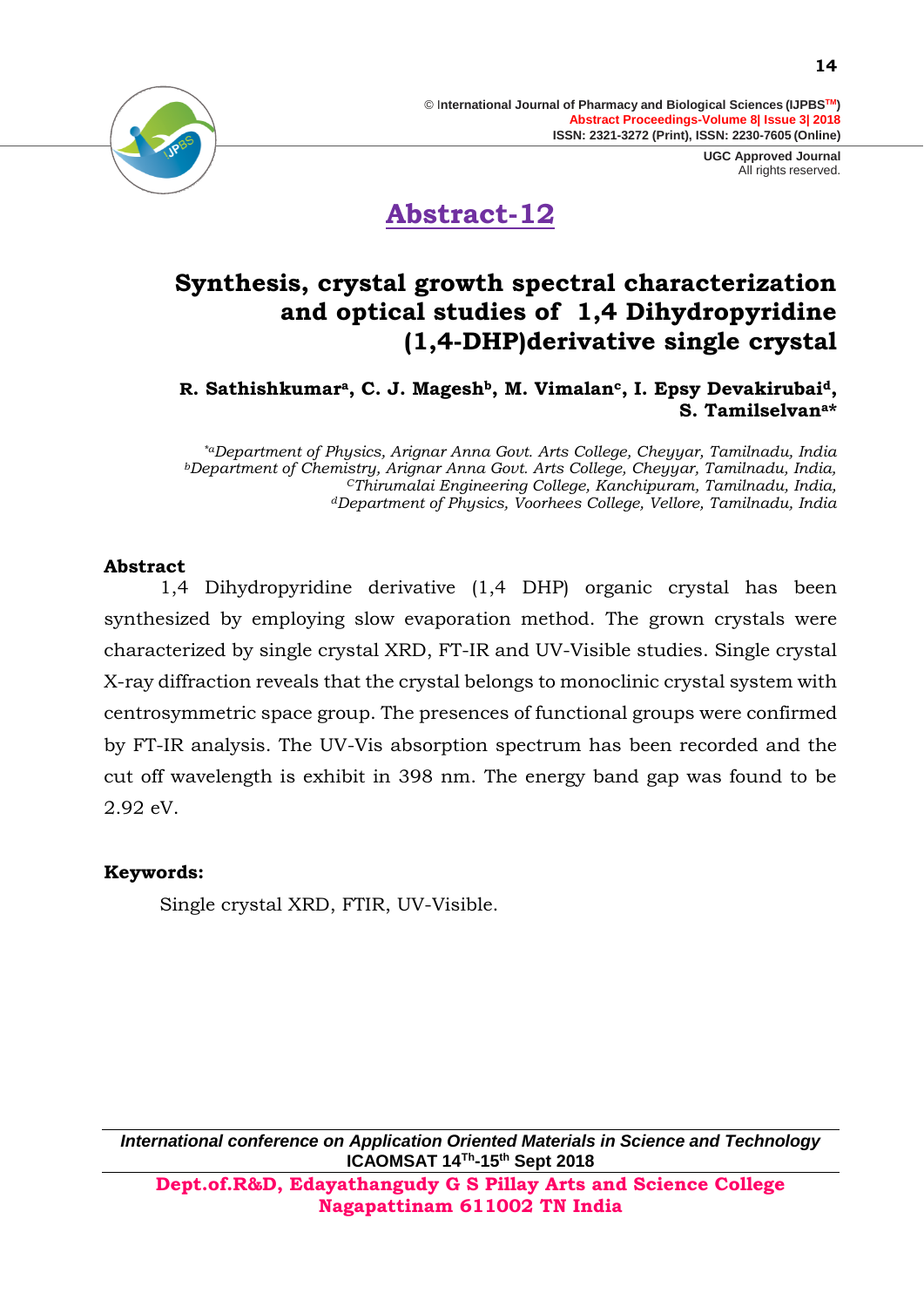> **UGC Approved Journal** All rights reserved.



# **Abstract-13**

# **Influence of Sno<sup>2</sup> Nano Particles on the Structural and Optical Behaviour Of PVA Film**

**R. Divya1, M. SreeBharati1, M. Meena<sup>1</sup>**

*<sup>1</sup>Physics Research Centre, S.T. Hindu College, Nagercoil – 629002, Tamilnadu, India Corresponding author mail.id: divyar\_86@gmail.com*

#### **Abstract**

 Addition of inorganic nanoparticles to polymers allows the modification of physical properties of polymers as well as the implementation of new features in polymer matrix. In this present work, we have made an attempt to disperse SnO<sup>2</sup> nanoparticle in the polyvinyl alcohol (PVA) and to understand the change in structural and optical properties of the polymer film. The proposed films were characterized by XRD and optical measurements. The results are reported herein.

### **Keywords:**

Inorganic nanoparticles, Polyvinyl alcohol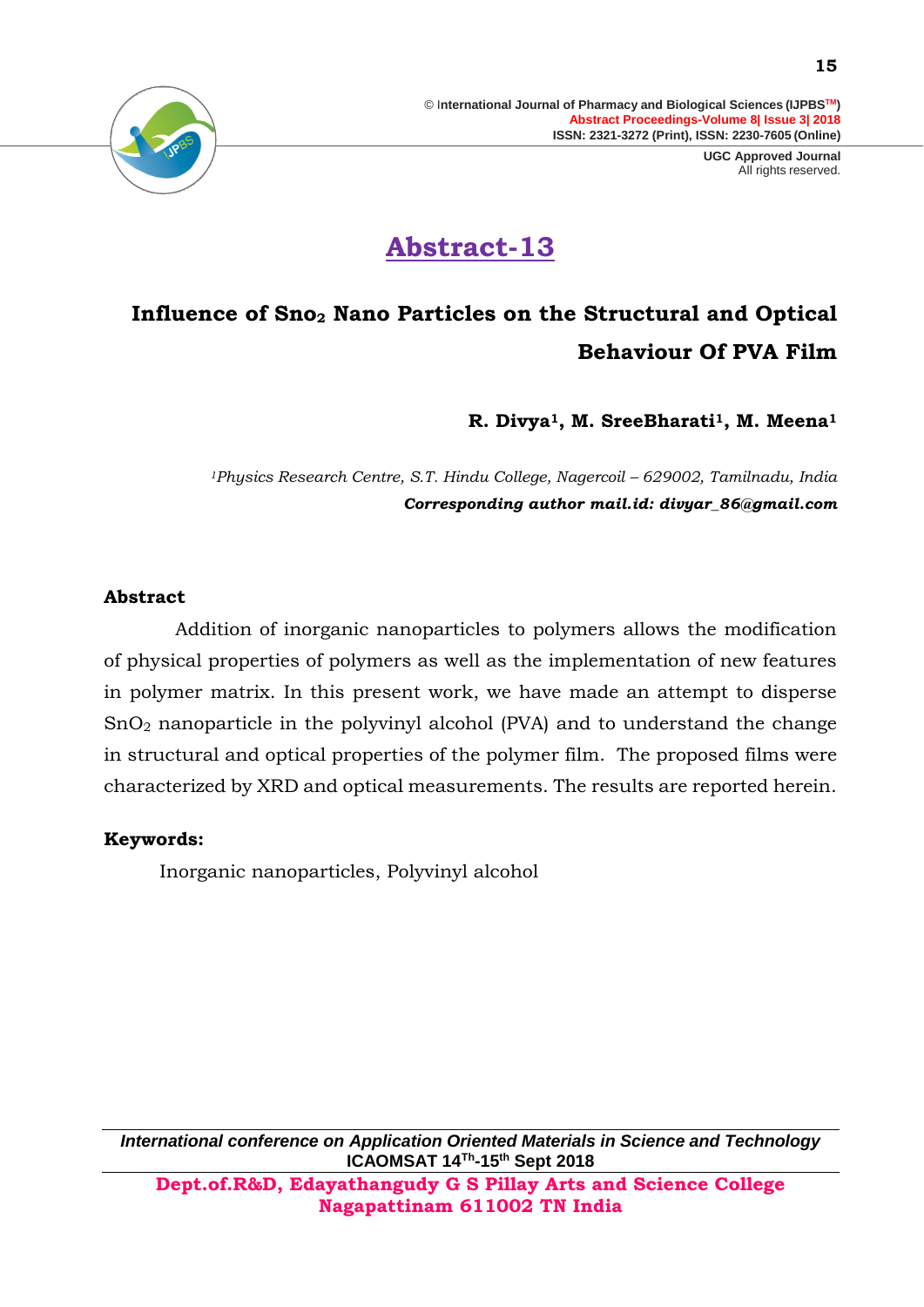

# **Abstract-14**

### **Cost Effective Synthesis of Magnesium Ferrite Nano particles for its Structural and Magnetic Behaviour Analysis**

### **M.Meena<sup>1</sup> and P. Aji Udhaya 2\***

*<sup>1</sup>Department of Physics, S.T. Hindu College, Nagercoil, ManonmaniamSundaranar University, Abishekapatti, Tirunelveli, India. <sup>2</sup>Department of Physics, Holy Cross College, Nagercoil,ManonmaniamSundaranar University, Abishekapatti, Tirunelveli, India. Corresponding Email: \* [ajiudhaya@gmail.com](mailto:ajiudhaya@gmail.com)*

### **Abstract:**

Magnesium ferrite ( $MgFe<sub>2</sub>O<sub>4</sub>$ ) nanoparticles were synthesized by a Cost technique of self-combustion, where egg white (albumen) plays the role of fuel in the combustion process. The powder  $X$  - ray diffraction (PXRD) and Fourier Transform Infrared Spectroscopy (FTIR) results indicated that the synthesized nanoparticles are of single phase and show evidence of spinel structure. Also, the functional groups present in the synthesized nanoparticles were identifiedfrom FTIR spectra. Magnetic moment and retentivity of the as synthesized Magnesium ferrite ( $MgFe<sub>2</sub>O<sub>4</sub>$ ) nanoparticles were obtained using Vibrating Sample Magnetometer (VSM) analysis.

### **Keywords**:

ferrite; egg white; PXRD; FTIR; VSM.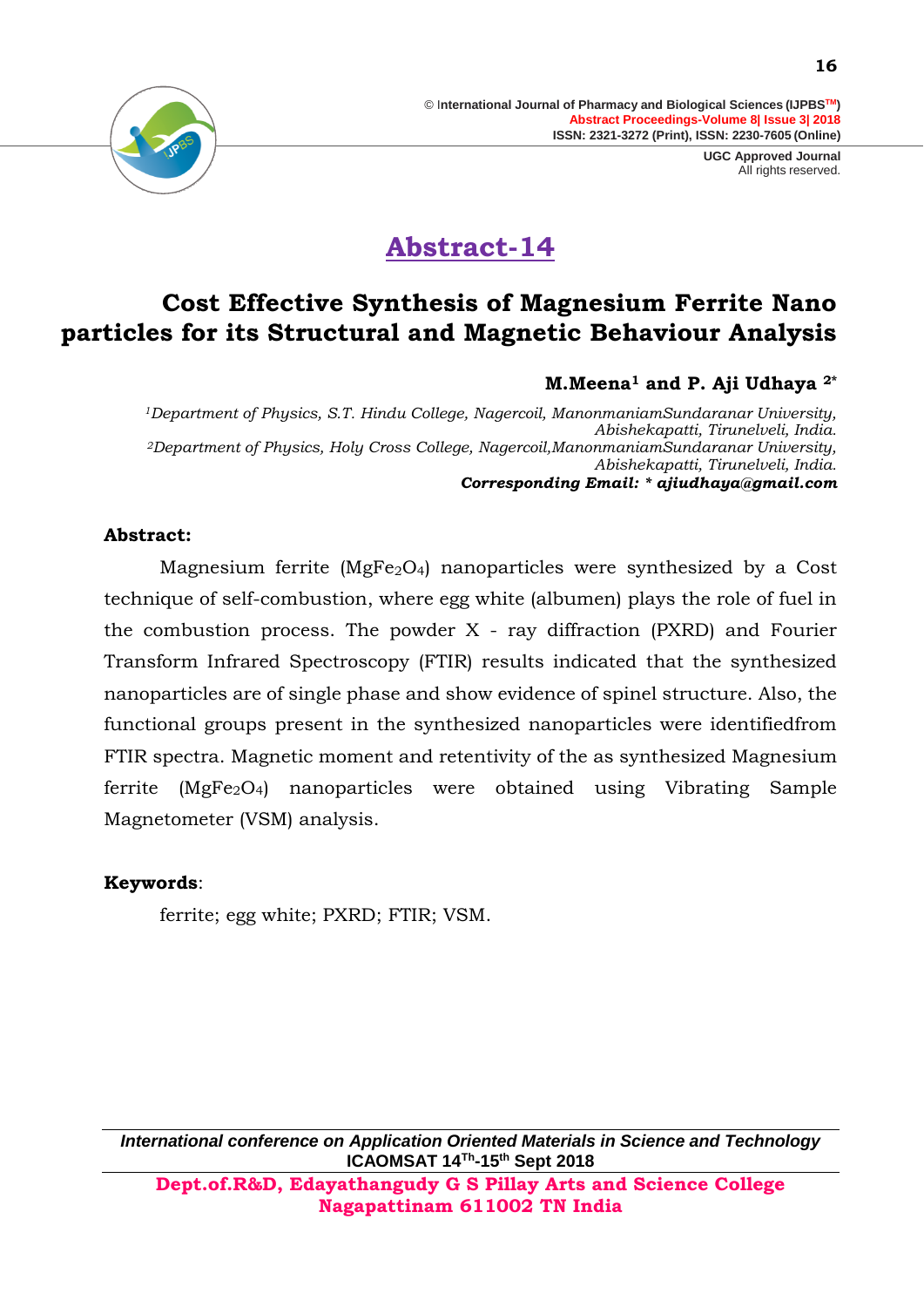> **UGC Approved Journal** All rights reserved.



# **Abstract-15**

### **Studies on Photocatalytic activity of CuSxO(1-x) Nanocomposites**

#### **R.Veeralekshmi, K.U.Madhu**

*Physics Research Centre, S. T. Hindu College, Nagercoil – 629 002 Affiliated to ManonmaniamSundaranar University Abishekapatti, Tirunelveli – 627 012, Tamil Nadu, India. Corresponding Author Email: [meetvlr89@gmail.com](mailto:meetvlr89@gmail.com)*

#### **Abstract**

A facile microwave assisted solvothermal method was adopted for the synthesis of  $CuS_xO_{(1-x)}$  nanocomposites (with x values 0.0, 0.5, 1.0). The asprepared samples were annealed at 200 °C to improve ordering. Relevant properties of annealed samples were characterized by powder X – ray diffraction (PXRD) analysis and photocatalytic activity. The broadening peak in the PXRD pattern indicates the nano crytalline nature of the samples and the particle size was calculated from Debye Scherrer equation. Photocatalytic activity of  $CuS_xO_{(1-x)}$  nano composites was carried out by using methylene blue (MB) dye. The degradation efficiency with respect to irradiation time was calculated for the prepared nanocomposites. The result showed that  $CuS<sub>x</sub>O<sub>(1-x)</sub>$  nanocomposites have suitable photocatalytic activity in degradation of MB dye. The result obtained were discussed and reported.

#### **Key words:**

Catalyst, methylene blue, photo catalytic degradation, UV irradiation.

*International conference on Application Oriented Materials in Science and Technology* **ICAOMSAT 14Th -15th Sept 2018 Dept.of.R&D, Edayathangudy G S Pillay Arts and Science College** 

**Nagapattinam 611002 TN India**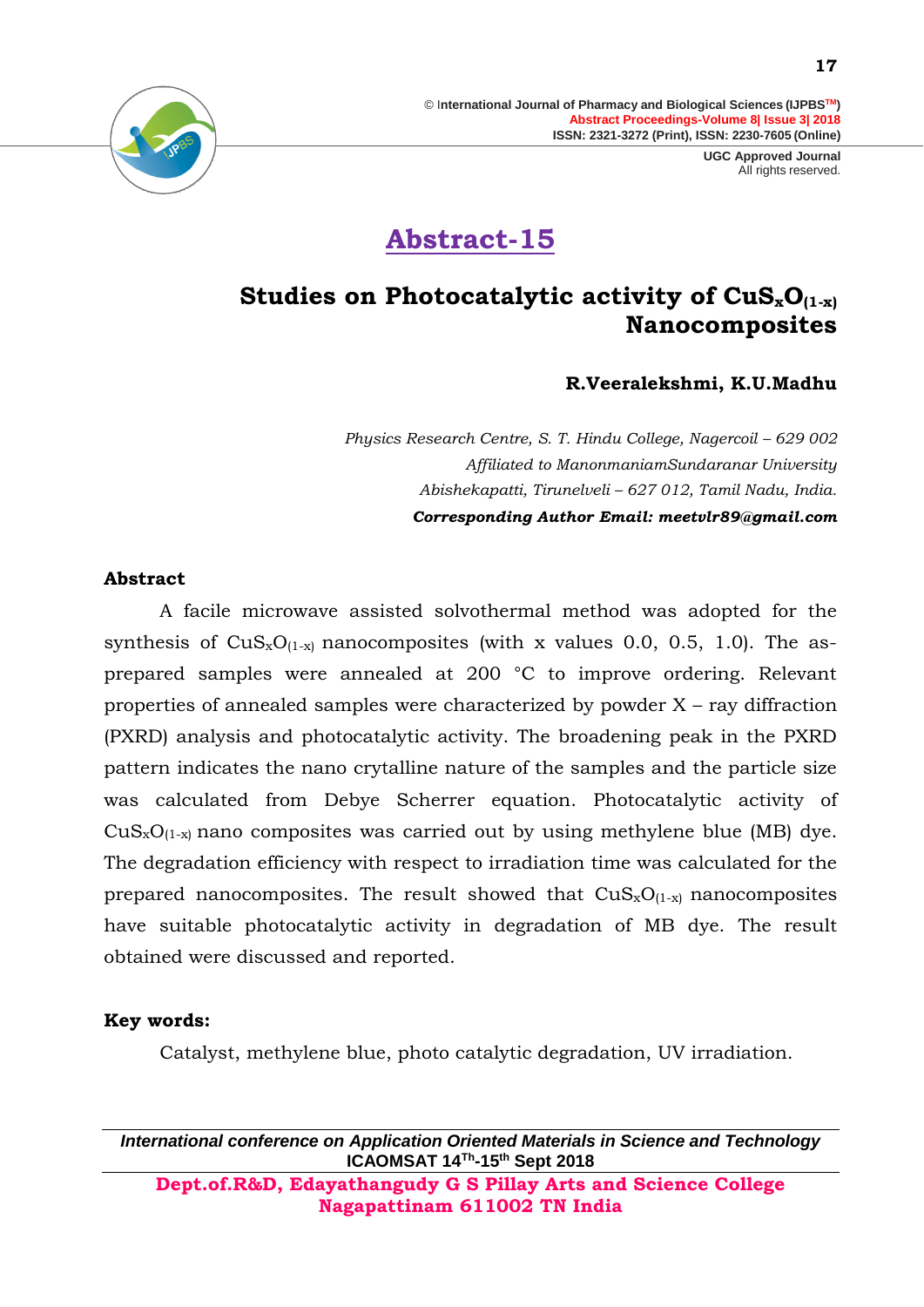

# **Abstract-16**

### **A study on the influence of hydrogen bonding interaction between organic and inorganic moiety over the third order nonlinear optical properties of semi organic crystal: Diammonium Fumarate**

**Kalaimani.Na, Ramya.Kb, Aarthi.Rc, Ramachandra Raja.Cc\***

*<sup>a</sup>Department of Physics, Thiru.Vi.Ka Government Arts College, Thiruvarur-610 003, Tamilnadu, India.*

*<sup>b</sup>Department of Physics, TUK Arts College, Thanjavur 613 002, Tamilnadu, India. <sup>c</sup>Department of Physics, Government Arts College (Autonomous), Kumbakonam 612002, Tamilnadu, India.*

### **Abstract**

Nonlinear optics owes to many applications towards the development of many disciplines of research and in industries. Variety of nonlinear optical materials can serve as radiation detectors, solid state lasers, harmonic generators, transducers and crystalline thin films for microelectronics and computer industries. Organic materials are prominent owing to its good nonlinear optical response, but they suffer from low mechanical and thermal stability. The inorganic materials exhibit good mechanical, thermal and deep UV transmission properties, but have low nonlinear efficiency. The combination of organic and inorganic materials with large nonlinear optical characteristics, leads to the investigation of semi organic materials. The semi-organic single crystals of diammonium fumarate were grown from aqueous solution by slow evaporation method. The lattice parameters and the crystal system are estimated from single crystal X-ray diffraction studies. The transmission range of the crystal was revealed from UV-Vis-NIR analysis and the lower cutoff wavelength is found at 300 nm. The vibrational modes of different molecular groups present in the crystal were identified from IR and Raman analyses. The NMR analysis confirms the molecular structure of the grown crystal. The thermal studies were analysed from TG/DTA experiment. The nonlinear refractive index and susceptibility was determined from z-scan technique.The third order susceptibility value of the grown crystal is found to be  $9.33 \times 10^{-6}$ esu and this value is greater when compared with some semiorganic crystals. This greater value is due to the hydrogen bonding interaction between cations and anions in organic and inorganic moiety.

*International conference on Application Oriented Materials in Science and Technology* **ICAOMSAT 14Th -15th Sept 2018**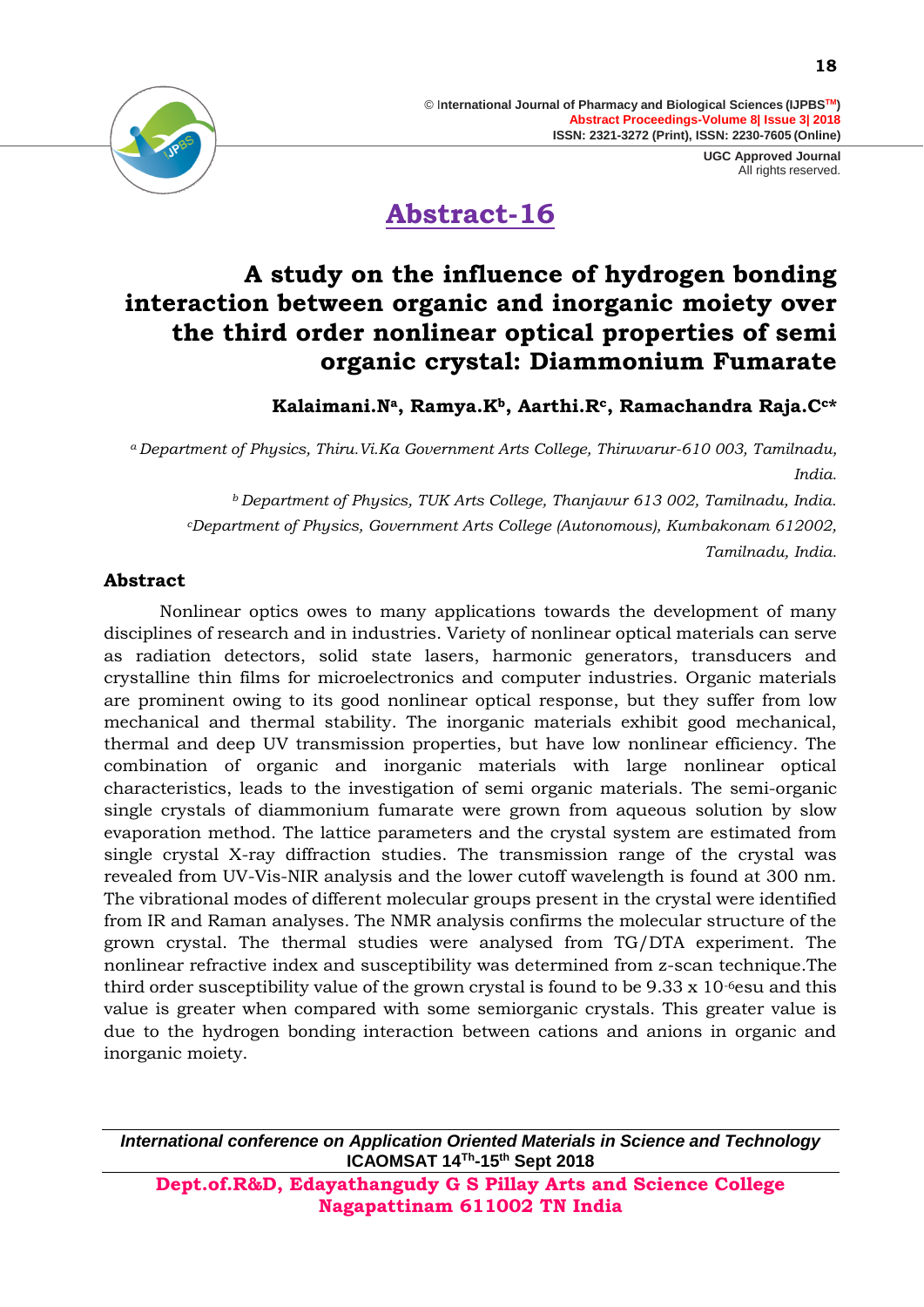



# **Abstract-17**

### **Synthesis, structural, spectral, thermal and third order nonlinear optical studies of L-threoninium p-toluenesulfonate monohydrate crystal**

**Prabu. P1, Aarthi. R1, Ramachandra Raja. C1\***

*<sup>1</sup>Department of Physics, Government Arts College (Autonomous), Kumbakonam 612001, Tamilnadu, India.*

### **Abstract**

L-threoninium, p-toluenesulfonate monohydrate single crystal is a new organic nonlinear optical (NLO) material grown by solution growth solvent evaporation method. Single crystal X-ray diffraction studies reveal that the crystal belongs to monoclinic crystal system with non centro symmetric space group P21. The FT-Raman spectral studies reveal the presence of various functional groups and also the formation new compound is confirmed through  $NH_3^+$  and  $SO_3^$ moieties peaks. Thermal stability and the various decomposition stages of grown crystals were analysed through the thermo gravimetric (TG) and differential thermal analysis (DTA). The lower cutoff wavelength was found at 235 nm and the wide transparency window was observed using ultraviolet-visible-near infrared (UV–vis–NIR) spectral analysis. The third-order nonlinear optical parameters of the grown crystal were calculated by Z-scan technique and the third order nonlinear susceptibility values were found to be  $\chi^{(3)} = 1.3035 \times 10^{-7}$  esu and this is greater than the values of some reportedcrystals.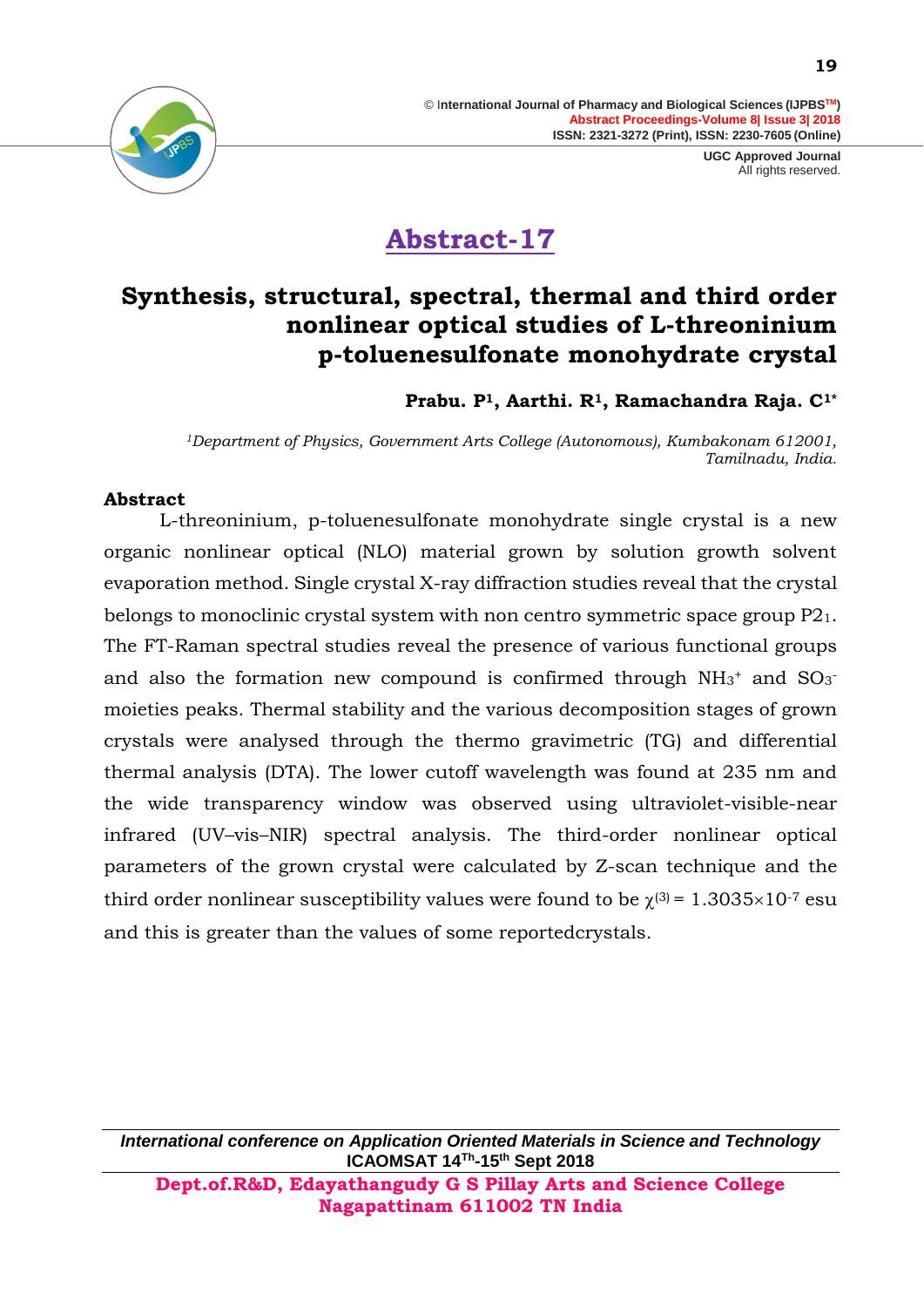

# **Abstract-18**

### **Construction of Bioreactor for The Effective Degradation of Acid Blue-25 In Textile Effluents Using Bacterial Consortium A Pilot Study**

### **Siva Prasad B. V1, Vijayaraghava Prasad D1, Vijayalakshmi.D<sup>1</sup>**

*<sup>1</sup>Department of Microbiology, Yogi vemana University, Vemanapuram, Kadapa-516 005.*

#### **Abstract**

Discharging of industrial effluents into natural water resources without any treatment causes a serious problem and leads to the ecological imbalance in nature. In India alone, the dyestuff industry produces around 60,000 metric tons of dyes, which is approximately 6.6% of total colorants used worldwide. During dying processes in the textile industries produce large volumes of effluents, often rich in color, containing dye residues and chemicals which requires proper treatment before being discharged into the environment. Unfortunately, most of these dyes escape conventional effluent treatment processes and persist in the environment as a result of their high stability to light, temperature, detergents, chemicals, soap and other parameters such as bleach and perspiration. The technologies for dye removal have been divided into three principal categories: physical, chemical and biological methods. Among these biological methods offers a cheaper and environmentally friendly alternative for the textile effluent treatment. The utilization of microbial consortia offers considerable advantages over the use of pure cultures in the degradation of synthetic dyes. Hence, we constructed a bioreactor with 5 lit capacity with locally available materials and studied the dye degradation of Acid blue-25 at 100ppm concentration and achieved a significant degradation (85%) within 48 hours of HRT.

*International conference on Application Oriented Materials in Science and Technology* **ICAOMSAT 14Th -15th Sept 2018 Dept.of.R&D, Edayathangudy G S Pillay Arts and Science College** 

**Nagapattinam 611002 TN India**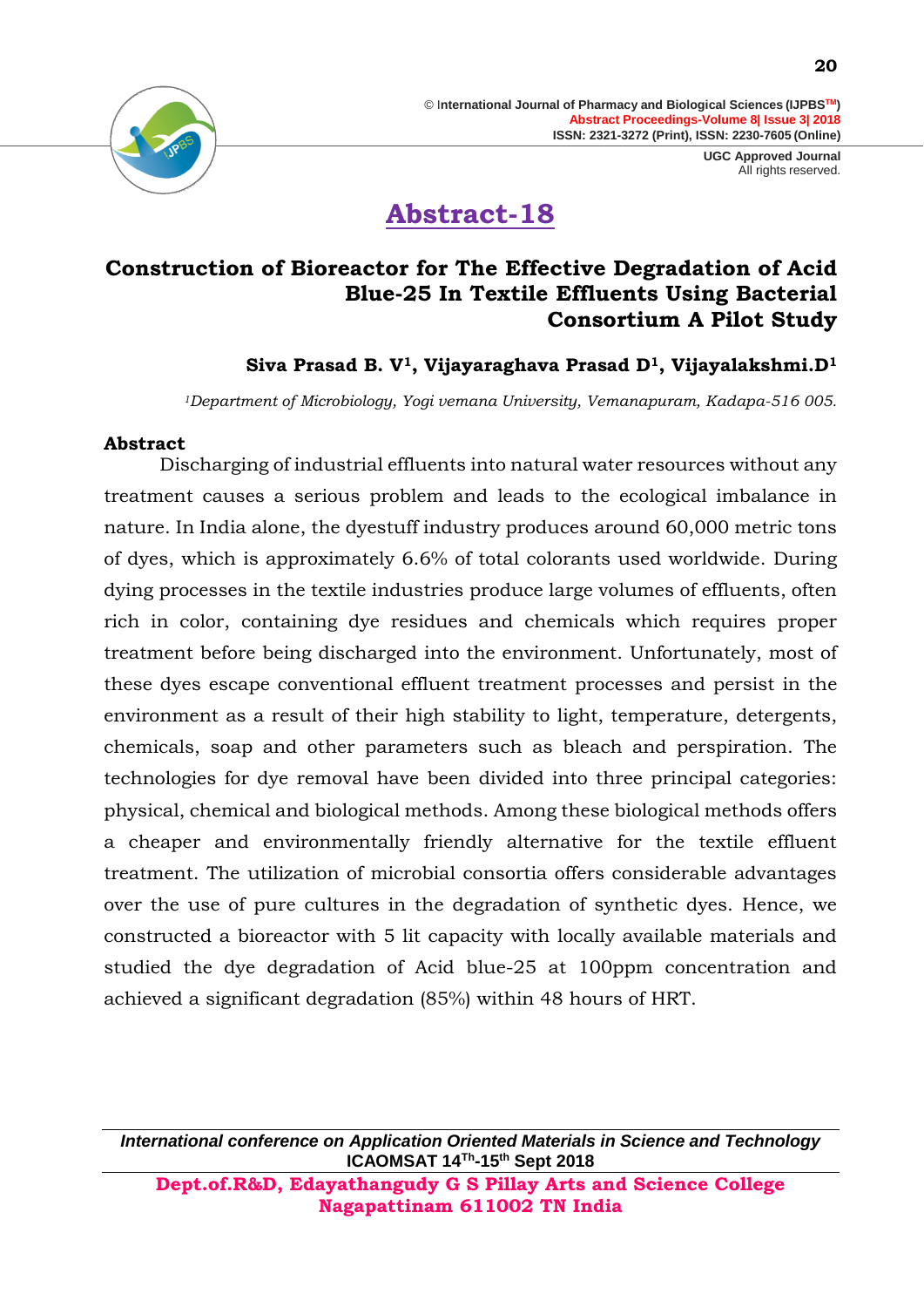



**Abstract-19**

### **Vibrational (FT-IR, FT-Raman), UV–Visible, NMR spectroscopic studies, HOMO–LUMO, NBO, MEP, TG-TDA of 3-Chloro-6-fluorobenzo [b]thiophene-2-carbonyl chloride**

**M.Maria Juliea, S.Ramalingamb, S.Sangeetha Margreat<sup>c</sup>**

*<sup>a</sup>Research Scholar, Department of Physics, AVC college, Mayladuthurai, Tamilnadu, India <sup>b</sup>Department of Physics, AVC college, Mayladuthurai, Tamilnadu, India <sup>c</sup>Department of Physics, St.Joseph's College of Arts & Science (Autonomous), Cuddalore, Tamilnadu, India*

#### **Abstract**

This paper is a report on the molecular structures and vibrational spectral analysis of 3-Chloro-6-fluorobenzo[b]thiophene-2-carbonyl chloride have been reported by using DFT calculations at B3LYP/6-311G(d,p) level of theory. The molecular electrostatic potential MEP showed the electrophilic and nucleophilic region of the molecule. NBO analysis is carried out to show the charge transfer between the localized bonds and lone pairs. HOMO-LUMO energies which confirm the occurring of charge transformation within the molecule.TG-DTA is to obtain its thermal stability.1H and 13C NMR were investigated to understand the shielding and deshielding nature. Non-covalent interactions were also analyzed using RDG analysis and color filled electron density diagram.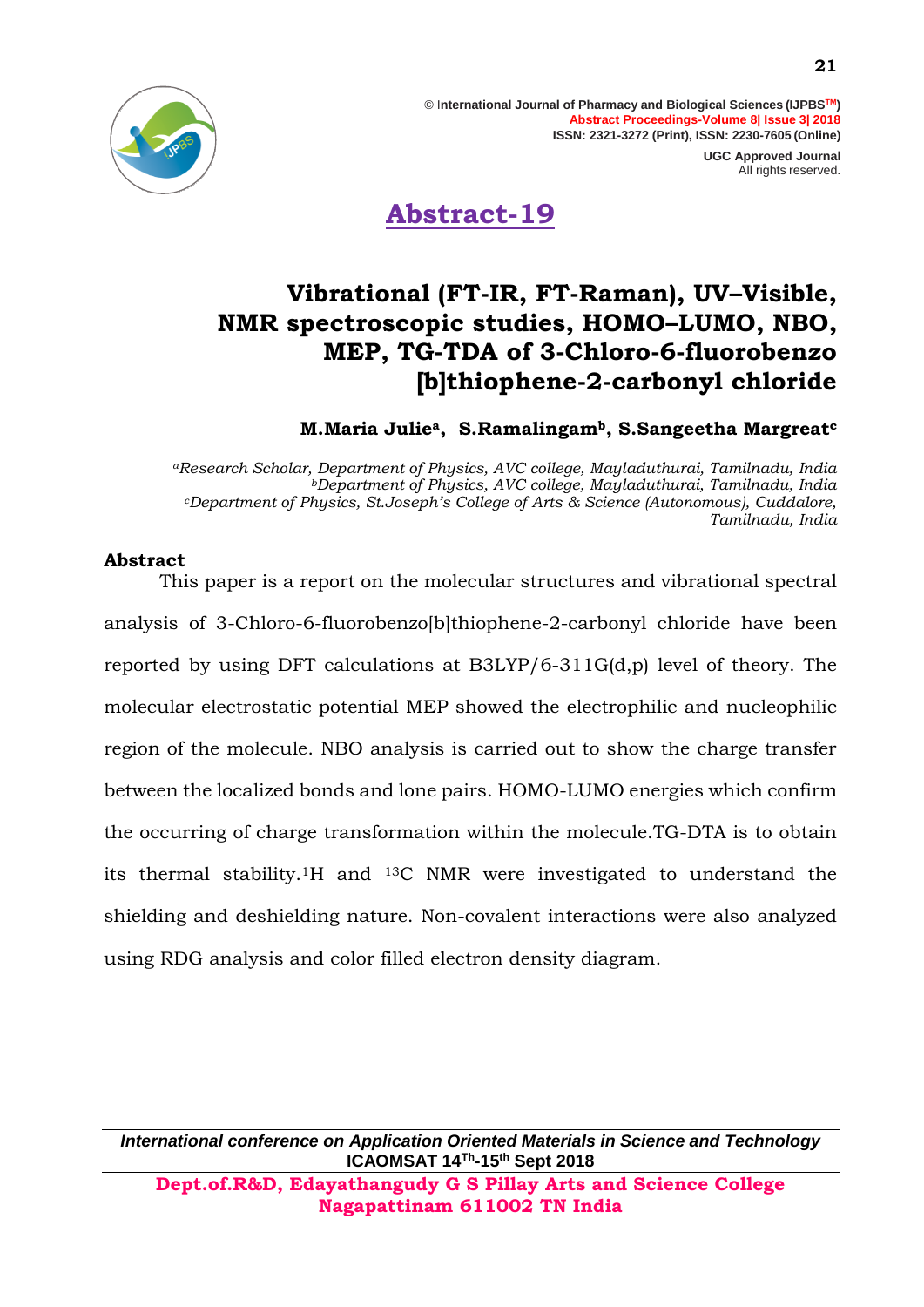> **UGC Approved Journal** All rights reserved.



**Abstract-20**

### **Molecular spectroscopy investigation on Pharmacodynamic activity and biological property analysis on anti-bacterial drug; Chloramphenicol using computational tools**

### **A. Sathyaa,b, T.Prabhu<sup>c</sup> , S. Ramalingamd , R. Aarthi<sup>e</sup>**

*<sup>a</sup>Research scholar, Department of Physics, A.V.C. College (Autonomous), Mayiladuthurai, Tamilnadu, India. <sup>b</sup>Department of Physics, A.V.C. College of engineering, Mayiladuthurai, Tamilnadu, India. <sup>c</sup> PG and Research department of Physics, A.V.C. College, Mayiladuthurai, Tamilnadu, India. <sup>d</sup> PG and Research department of Physics, A.V.C. College, Mayiladuthurai, Tamilnadu, India. <sup>e</sup> Research scholar, Department of Physics, A.V.C. College (Autonomous), Mayiladuthurai, India \*Email: sathyajan12@gmail.com*

#### **Abstract**

The Detailed physical, chemical, thermal and circular vibrational investigations have been made on FT-IR, FT-Raman, NMR and UV-Visible spectra of Chloramphenicol. The modification of the basic property (deficit hyperactivity disorder) of the base compound (Amphetamine) is favored by the insertion of two methoxy and ethyl-methyl groups have been discussed in detail. The transitional pattern among NBO emphasized the inducement of the psychedelic activity in the compound. The strong interpretation made on the physical and chemical properties by intense observation using excitations between the electronic energy levels within the molecule have been carried out. The arrangement of the dipole moment of the bonds and the change of resultant magnetic moment were observed from the average Polarizability first order diagonal hyperpolarizability. The receptor and inhibition property of the molecule were interpreted by the identification of reactive sites from molecular electrostatic potential contour map. The chemical reaction continuity is keenly observed from thermodynamical analysis.

*International conference on Application Oriented Materials in Science and Technology* **ICAOMSAT 14Th -15th Sept 2018**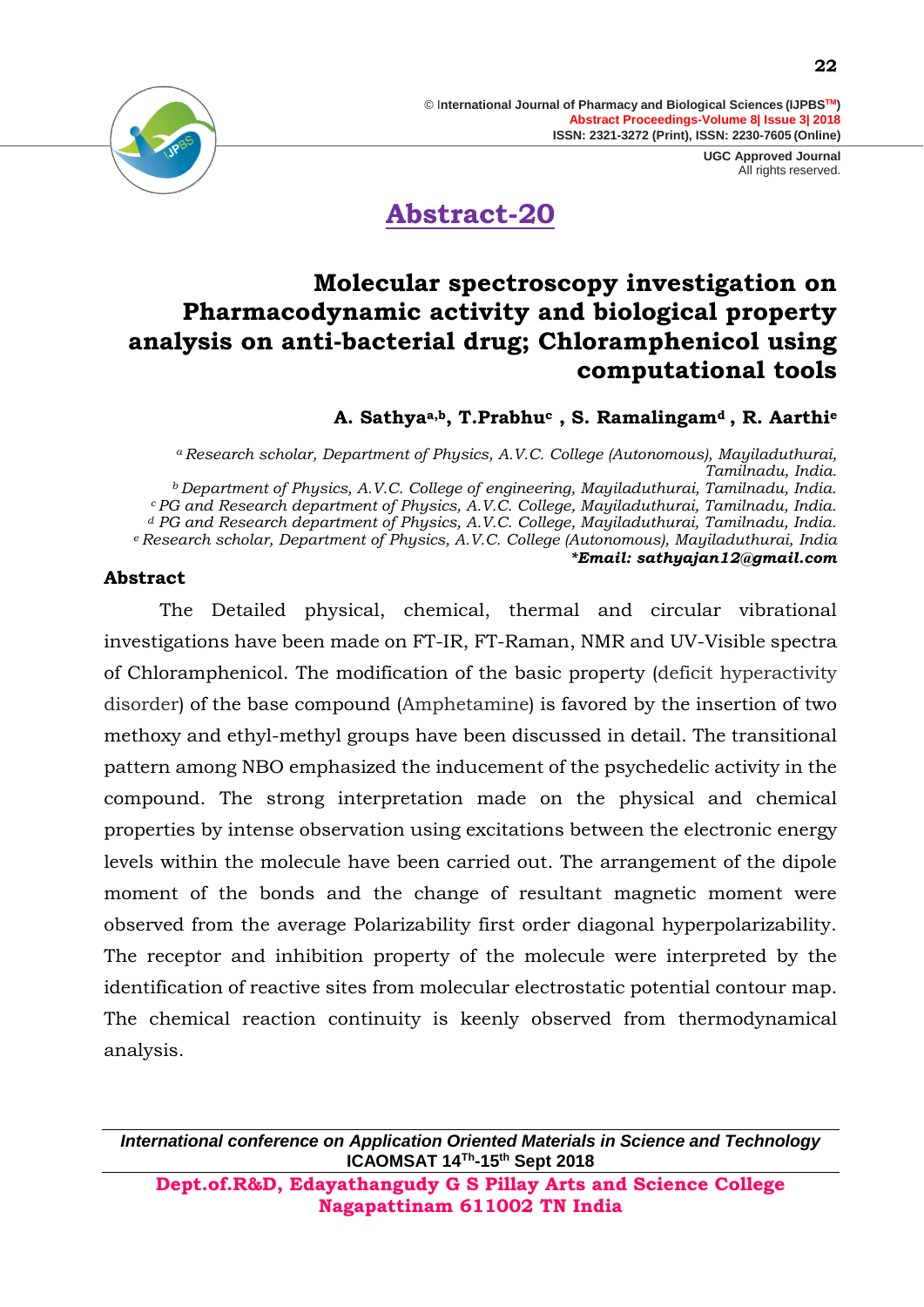# **Abstract-21**

### **Studies on some amino acids substituted Hydroxyapatite**

**Ramachandra Raja. C, Elisabeth Rani. K, Aarthi. R**

*Department of Physics, Government Arts College (Autonomous), Kumbakonam 612001, Tamilnadu, India.*

#### **Abstract**

Calcium phosphate, otherwise, Hydroxyapatite (HA;  $Ca_{10}(PO_{4})_{6}(OH)_{2}$ ) is a major component of bones and teeth. A deeper understanding of the role of amino acids doped in hydroxyapatite will not only help to increase our fundamental knowledge related to bone formation. But it could also lead to new methods for calcium mineralization and its related disorders. The substitution of amino acid modifies the structural properties. Glycine, proline and alanine are essential and non-polar amino acids present in the collagen protein and 10% of these amino acids are substituted in HA by sol-gel method.

#### **Key Words**:

Hydroxyapatite, amino acids, powder X-ray diffraction, FTIR and Laser Raman spectroscopy.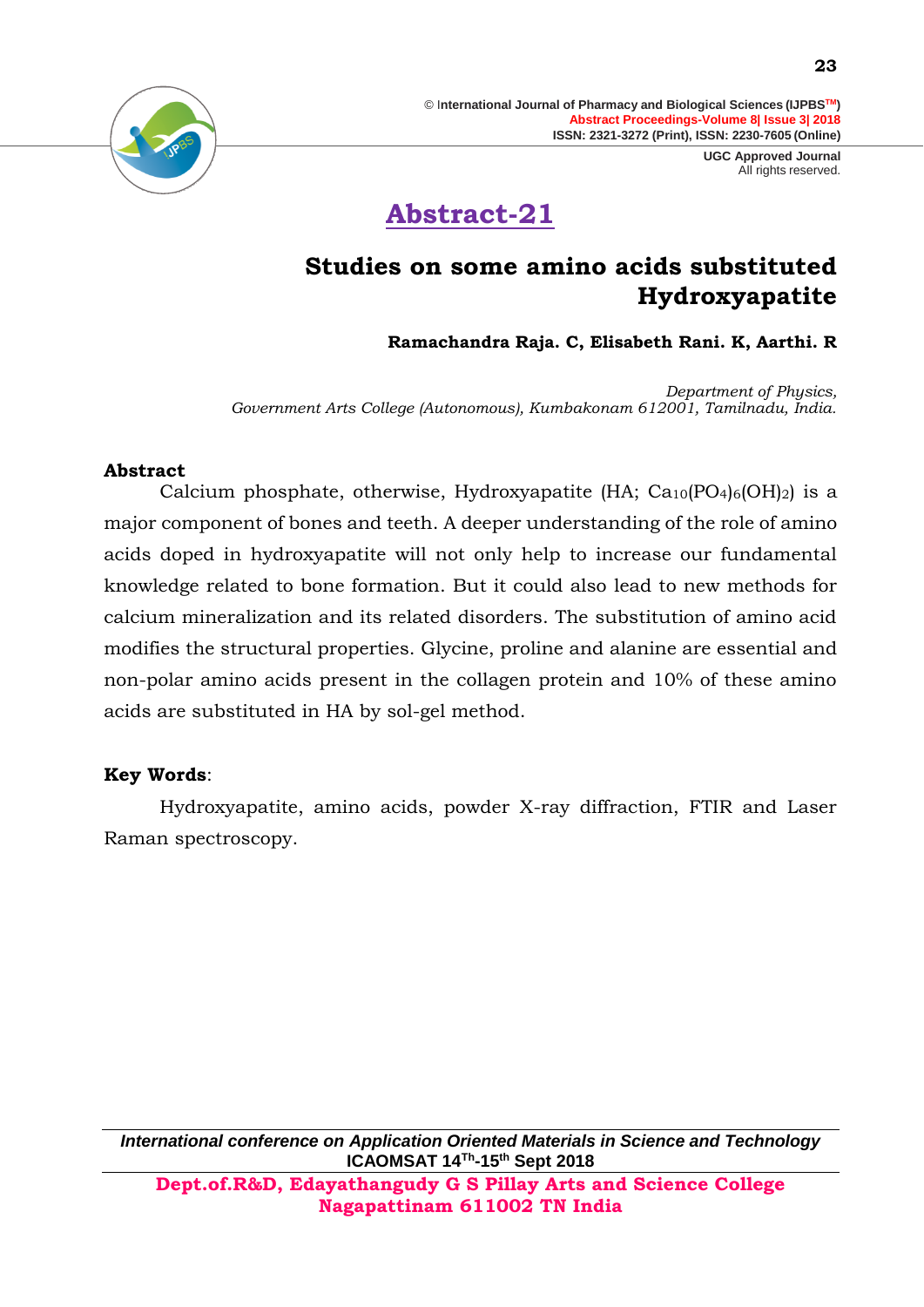

# **Abstract-22**

### **A novel synthesis of nano Palladium using 1-carboxy ethyl-3-methyl imidazolium bromide**

### **A. Vanitha<sup>1</sup>**

*<sup>1</sup>Chemistry Adhiyaman Arts and science for Women, Uthangarai, Krishnagiri Dt.*

#### **Abstract**

Palladium nanoparticles (Pd NPs) have been successfully synthesized in imidazolium based ionic liquid (IL)under mild conditions. In this self-ordered medium, particles with narrow size distribution can be formed. No ligand is required to stabilize the suspension, which can be directly used to coat technological substrates. Several parameters are examined: the nature of IL, stirring, dihydrogen pressure and temperature. Under optimal conditions, well dispersed, zero-valent Pd NPs of 97 nm with narrow size distribution are obtained. These stable suspension of Pd (0) NPs is a promising starting material to form conformal palladium seed layers in high aspect ratio interconnect structures.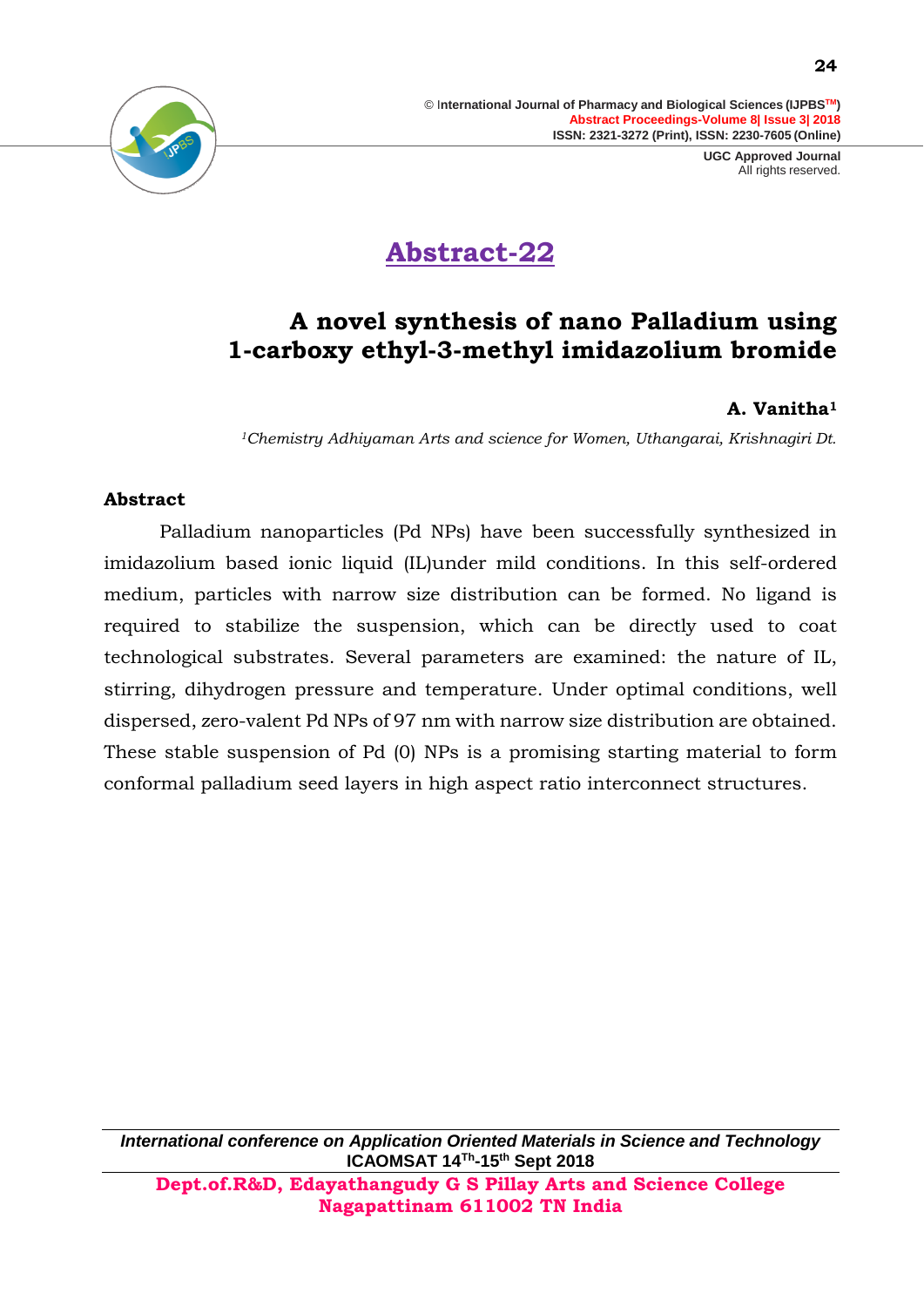

# **Abstract-23**

### **Effect of 60 MeV Si5+ Swift Heavy Ion Irradiation on the surface modification of Hydroxyapatite and Polystyrene composite**

**R. Vani1, K. Elayaraja<sup>2</sup> and S. Narayana Kalkura<sup>2</sup>**

*<sup>1</sup> Meenakshi College for Women, Chennai - 600 024, India <sup>2</sup>Crystal Growth Centre, Anna University, Chennai – 600 025, India*

#### **Abstract**

The extensive use of biomaterials for biomedical implantation depends on its bioactivity and biocompatibility. Hydroxyapatite (HAP) has been used clinically as substitute for autografts in filling bone defects. Unlike, other implant materials, HAP is biocompatible, nontoxic, possesses excellent osteo conductive ability and has the structure similar to bone mineral and forms direct bond with bone. Despite these advantages it has poor mechanical strength that limits its application in the load bearing applications. In order to improve the strength of HAP, polymers were used. In the present work, HAP and polystyrene (PS) composite was prepared and to improve its bioactivity and biocompatibility, the surface of the sample was modified by swift heavy ion irradiation using  $Si<sup>5+</sup>$  ion beam.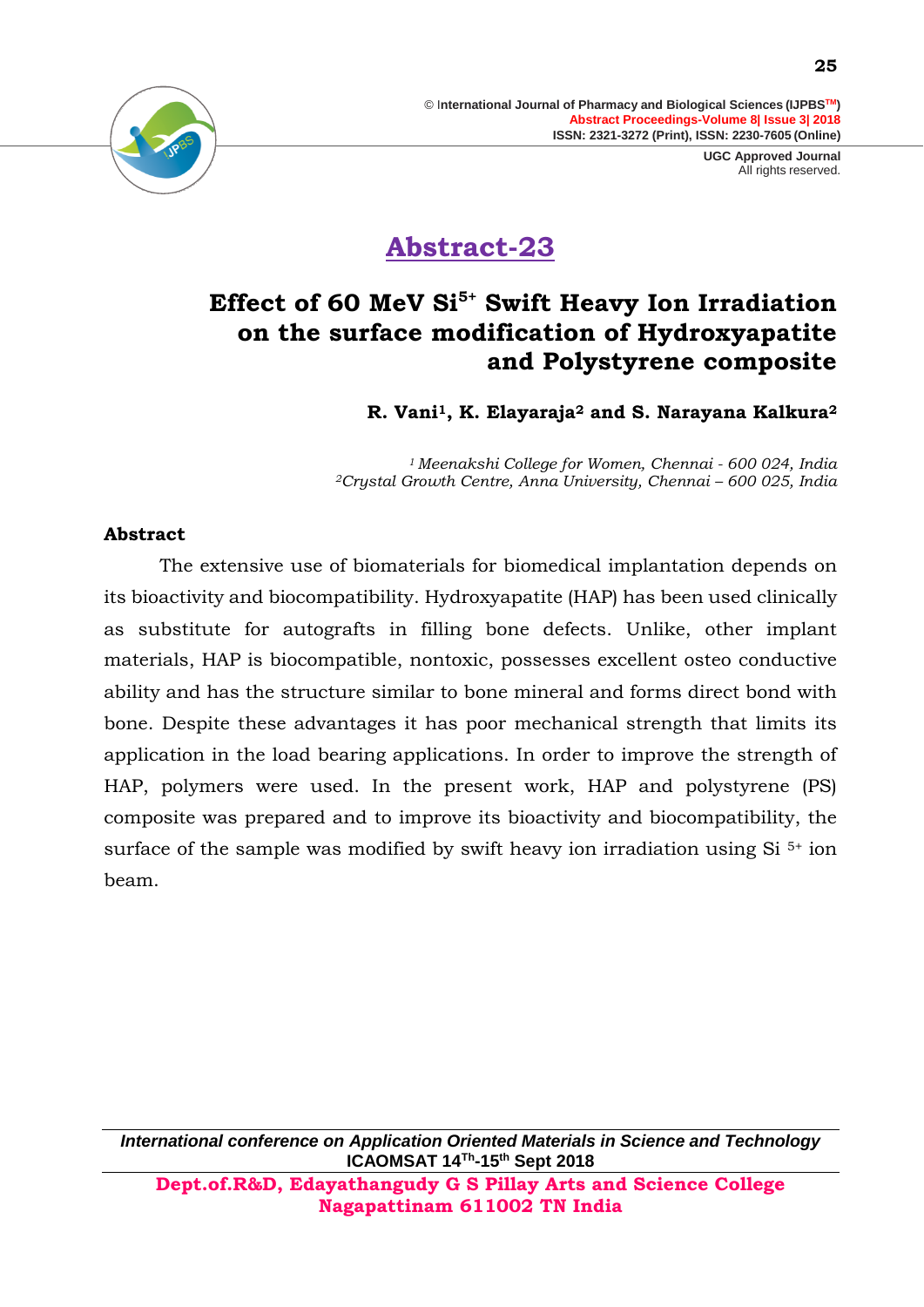

# **Abstract-24**

### **Synthesis, characterization and antimicrobial investigation of silver doped ZnO nanoparticles**

### **M. Jothibas\* and A. Muthuvel**

*PG Research Department of physics TBML College, Poraiyar, India*

#### **Abstract**

Pure and different concentration of *Ag (1, 3 and 5 at. %)* doped ZnO nanoparticles were synthesized by Sol-Gel technique. The products were characterized by UV-Vis absorption, X-ray diffraction (XRD), Scanning Electron Microscopy (SEM), Fourier transform infrared spectroscopy (FT-IR), FT-Raman and *antibacterial activity were studied.* UV–visible spectrometry study revealed surface plasmon resonance at 403, 409, 412 and 423 nm undoped ZnO, and Ag *doped* ZnO nanoparticles respectively, the optical band gap of the nanoparticles was tuned from 3.08 to 2.93 eV*.* The X-ray diffractometer were characterized Crystal structure and the average crystallite size varied from 17 to 11 nm, Scanning Electron Microscopy (SEM), Energy dispersive analysis of X-rays spectroscopy (EDAX) spectrum indicates that the successful dopants of Ag peaks in the ZnO lattice and which indicates the purity of the sample. The structural bond vibrations of pure and Ag doped ZnO nanoparticles were analyzed by FTIR spectroscopy, From the Raman spectrum all the peaks observed in samples matched with the Raman active modes of ZnO wurtzite structure. The antibacterial studies performed against a set of bacterial strains showed that Gram positive (G+) bacteria were relatively more susceptible to the NPs than Gram negative (G−) bacteria.

*International conference on Application Oriented Materials in Science and Technology* **ICAOMSAT 14Th -15th Sept 2018**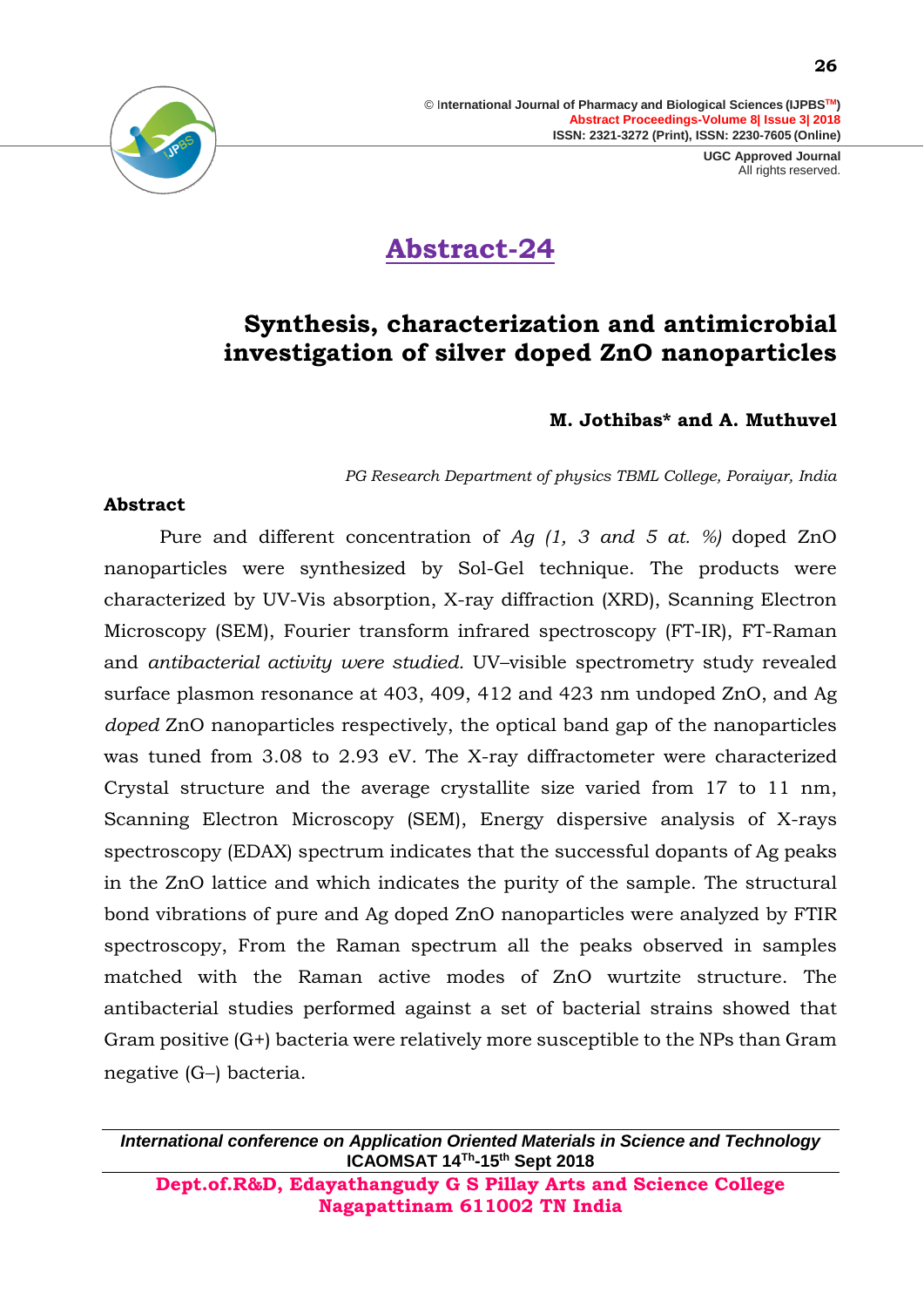

# **Abstract-25**

### **FluoreneMolecule for nano devices using condensed matter applications**

### **V Uma1, sK SenthilKannan2\*, S Sriram<sup>3</sup>**

*<sup>1</sup> Part time M.Phil Scholar, Edayathangudy G S Pillay Arts and Science College, Nagapattinam, India. <sup>2</sup>Dean R&D, Vice Principal, Research Scientist Edayathangudy G S Pillay Arts and Science College, Nagapattinam, India. <sup>3</sup> Dept.of.Physics, Sastra University Thanjavur*

### **Abstract**

Fluorene based single molecule nano devices are constructed with different electrodes in order to study the effect of electrodes on the electronic transport properties of Fluorenenano devices using non-equilibrium Green's function method. The electrodes are constructed along the (111) plane and they are connected with the Fluorene molecule through a linker atom. This is confirmed by the corresponding V-I spectra obtained for these devices.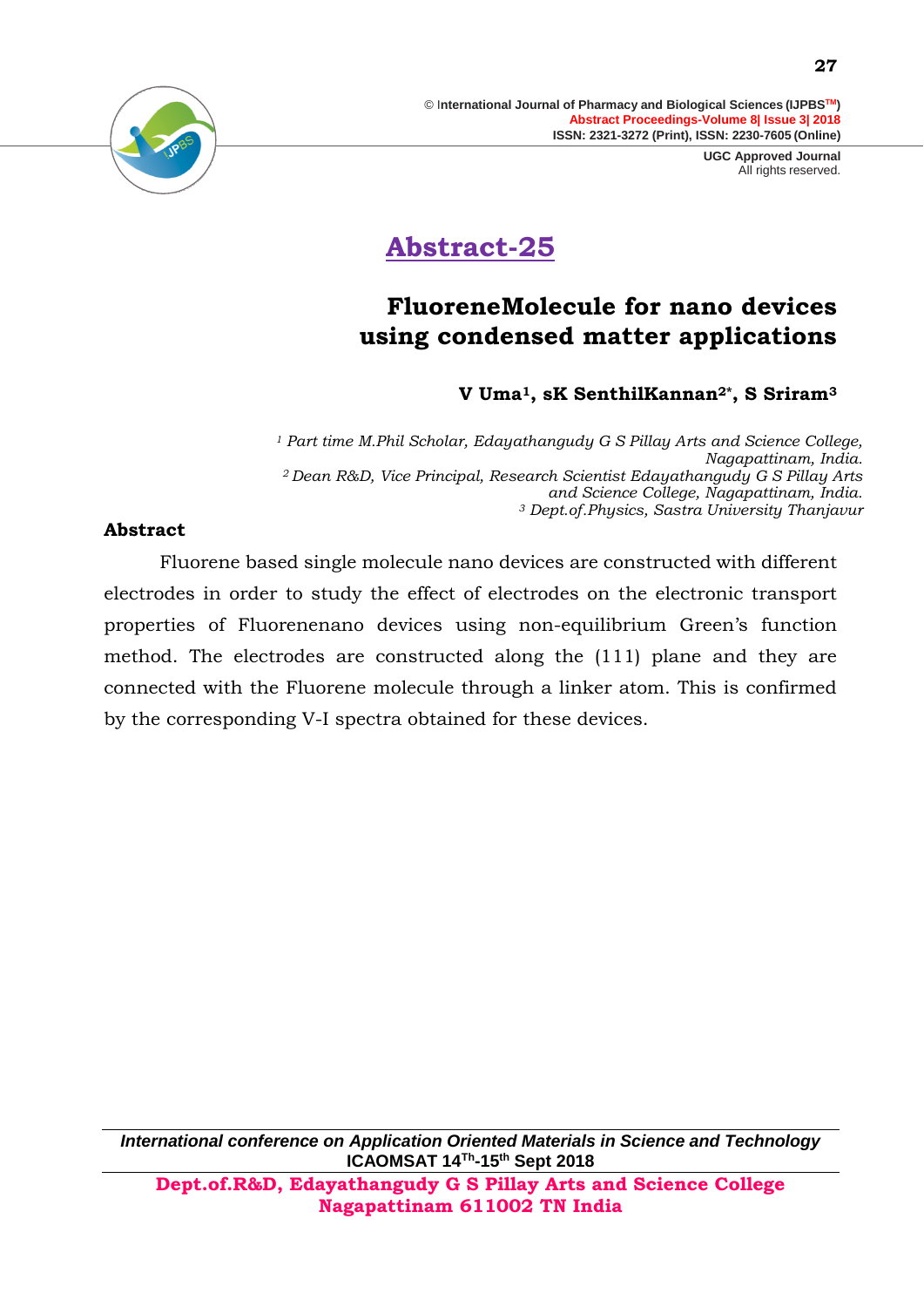> **UGC Approved Journal** All rights reserved.



# **Abstract-26**

### **CuS molecule for nano devices using condensed matter applications**

**V Arokiadass1, K SenthilKannan2\*, S Sriram<sup>3</sup>**

*<sup>1</sup>Part time M.Phil Scholar, Edayathangudy G S Pillay Arts and Science College, Nagapattinam, India. <sup>2</sup>Dean R&D, Vice Principal, Research Scientist, Edayathangudy G S Pillay Arts and Science College, Nagapattinam, India. <sup>3</sup> Dept.of.Physics, Sastra University Thanjavur*

#### **Abstract**

Covellitec opper sulphide (CuS) is a p-type transition metal chalcogenide material with a wide band gap. In the form nano structures, CuS has a wide range of applications such as solar cells, gas sensors, hydrogen storage devices, battery electrodes and as catalyst. They have been prepared experimentally by various methods such as soft chemical method, wet method, sonochemical, electrodeposition method, microchemical methods etc. Nanostructures of CuS are prepared in various forms like nano tubes, nano ribbons, flakes, nano wires etc.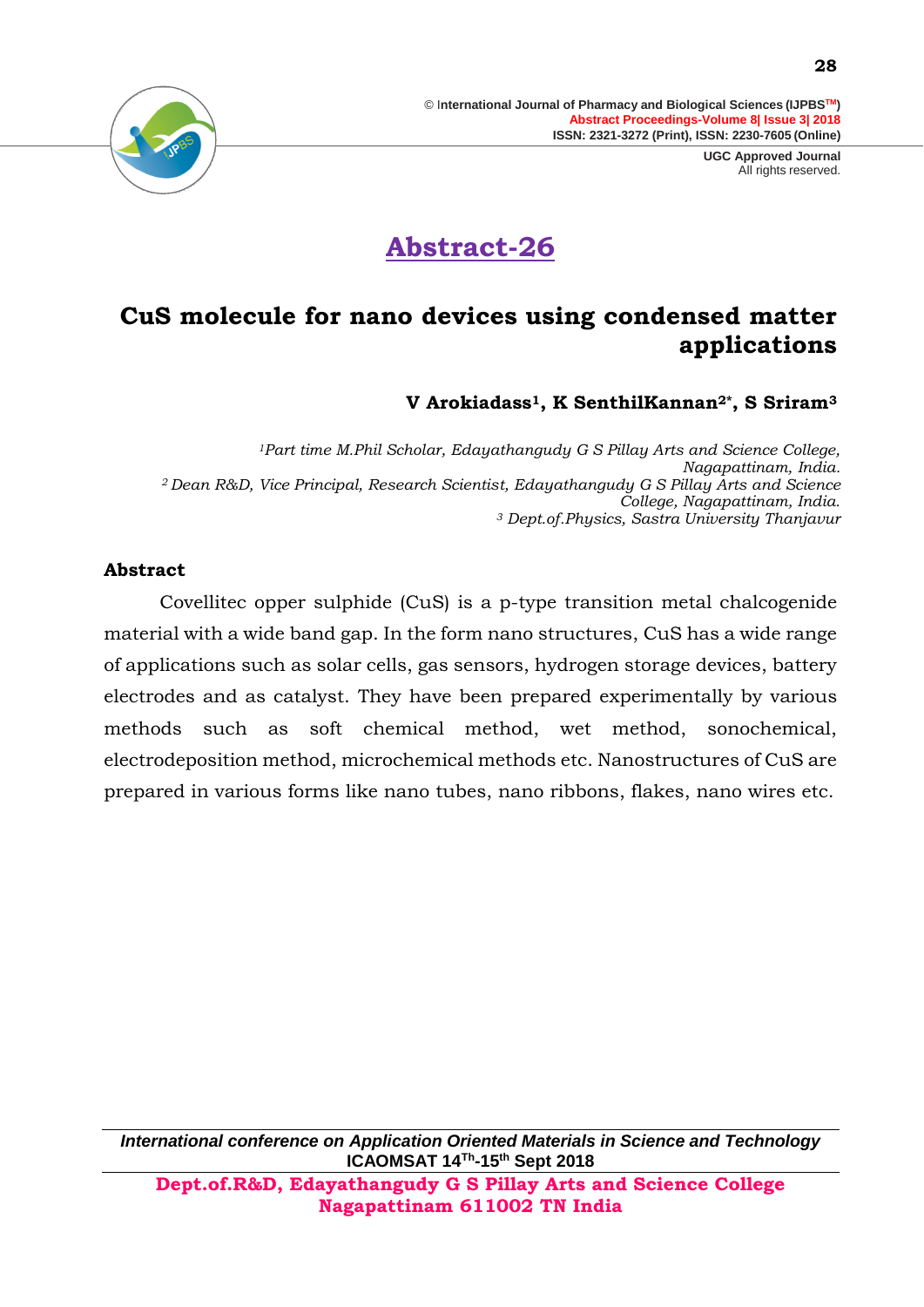> **UGC Approved Journal** All rights reserved.



# **Abstract-27**

### **Synthesis and spectral characterization of Zn (II), and Fe (III) complexes derived from thiourea Schiff base ligand and pyridine**

### **M.Archana<sup>1</sup>**

*<sup>1</sup>M.Sc., Student, Dept.of.Chemistry, Adhiyaman arts and Science for women college, Uthangarai.*

#### **Abstract**

Chemistry of Schiff base metal complexes have been studied extensively because of their attractive chemical and physical properties and their wide range of application in numerous scientific areas. Metal ions play a vital role in a vast number of widely differing biological processes. Research work was directed towards the synthesis and Characterization of mixed ligand Schiff base complexes of Zn (II), Fe (II) and Ni (II) with high thermal stability, adequate solubility and low toxicity. To synthesis and characterization of a series of N-functionalized Schiff base complexes by reflux method of corresponding metal salts like Cu (II), Mn (II), Zn (II) and Fe (III) with pyridine. The structure of the complexes was established and analyzed by IR, UV and CV spectral studies.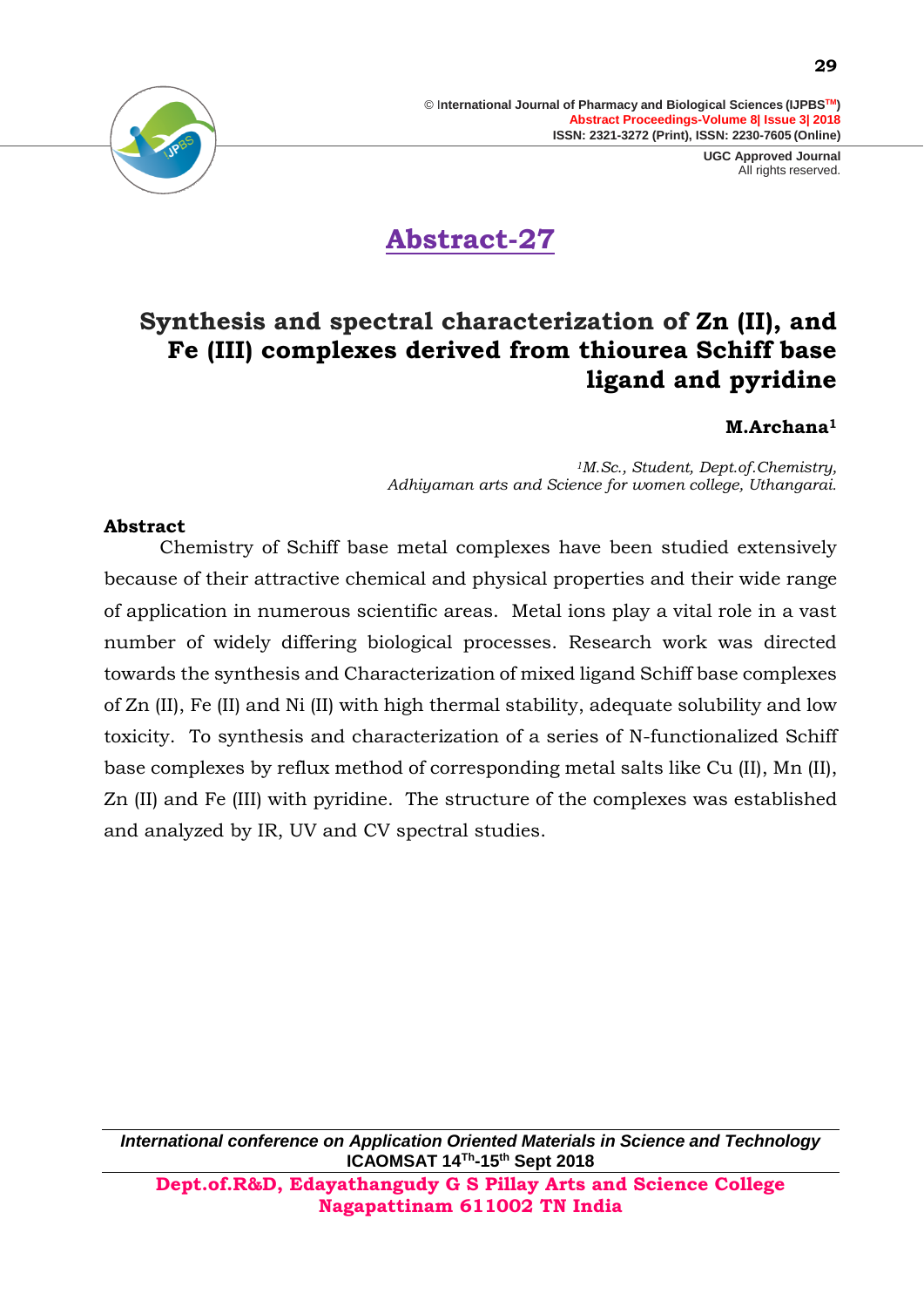> **UGC Approved Journal** All rights reserved.

# **Abstract-28**

### **Mixed ligand copper (II) ferrous (II) and zinc (II) complexes derived from 2,2' bipyridine and acetyl acetone ligands: Antimicrobial and Antibacterial studies**

### **R. Sangavi<sup>1</sup>**

*<sup>1</sup>M.Sc., Student, Dept.of.Chemistry, Adhiyaman arts and Science for women college, Uthangarai.*

#### **Abstract**

Nitrogen and oxygen coordinated [ligands](https://en.wikipedia.org/wiki/Ligand) are common in [coordination](https://en.wikipedia.org/wiki/Coordination_chemistry)  [chemistry.](https://en.wikipedia.org/wiki/Coordination_chemistry) The imine nitrogen is basic and exhibits good [pi-acceptor properties.](https://en.wikipedia.org/wiki/Pi_backbonding) Furthermore, pyridyl substituted metal complexes have pivotal role in biological field. Current Research work was focused on the synthesis and Characterization of mixed ligand complexes of Zn (II), Fe (II) and Cu (II) with high thermal stability, adequate solubility and low toxicity. A series of N-functionalized and Ofunctionalized complexes were obtained by reflux method of corresponding metal salts like Cu (II), Zn (II) and Fe (III) with bipyridine and di oxalate ion. The structure of the complexes was established and analysed by IR, UV and CV spectral studies and biological studies has been recorded.

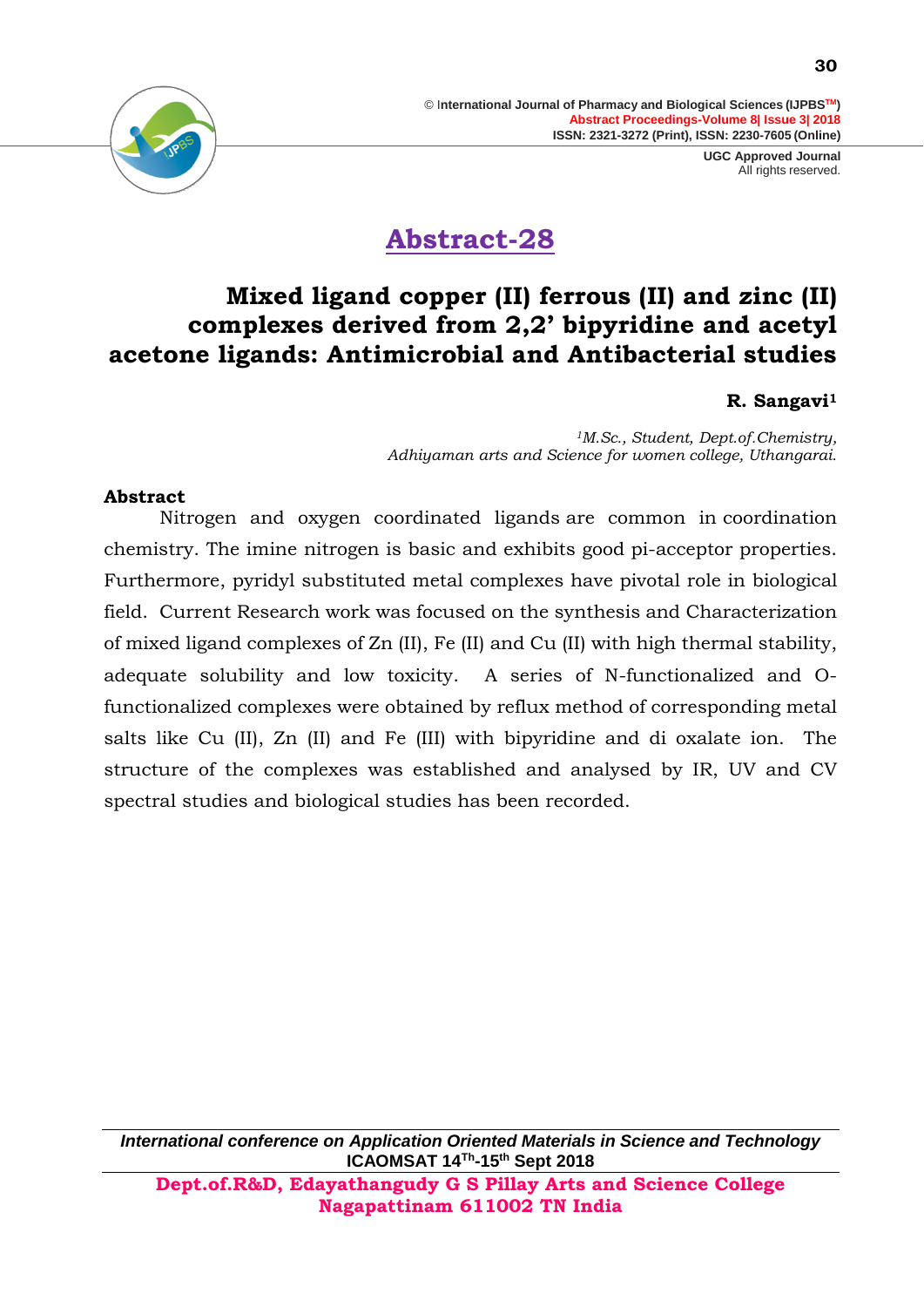

# **Abstract-29**

### **Refractive influx of 4-Benzeneazoaniline with Taxol**

**K Venkatachalam1, K SenthilKannan2\*, G Dhinagaran<sup>1</sup>**

*<sup>1</sup>Dept.of. Analtical Chemistry, University of Madras, Chennai -25. <sup>2</sup>Department of Physics, Edayathangudy G S Pillay Arts and Science College, Nagapattinam 611002, Tamilnadu, India. \*Corresponding author: 9042403418 / [mscgoldmedalist@yahoo.in](mailto:mscgoldmedalist@yahoo.in)*

### **Abstract**

A new organic nonlinear optical material Single crystal of 4- Benzeneazoaniline with Taxol was grown by slow evaporation with methanol solution at room temperature.

Transparent crystals with size up to 13x5x6 mm<sup>3</sup> were obtained. Single crystal X-ray diffractometer was utilized to measure the unit cell parameters and to confirm the crystal structure.

The structure of compound was further confirmed by FTIR, NMR and mass spectral analyses, CHNS and theoretical calculations.

The refractive influx is calculated and is found in the order of microns and is necessary predominant property for NLO crystals.

### **Keywords:**

4-Benzeneazoaniline, Taxol, crystal, influx.

*International conference on Application Oriented Materials in Science and Technology* **ICAOMSAT 14Th -15th Sept 2018 Dept.of.R&D, Edayathangudy G S Pillay Arts and Science College** 

**Nagapattinam 611002 TN India**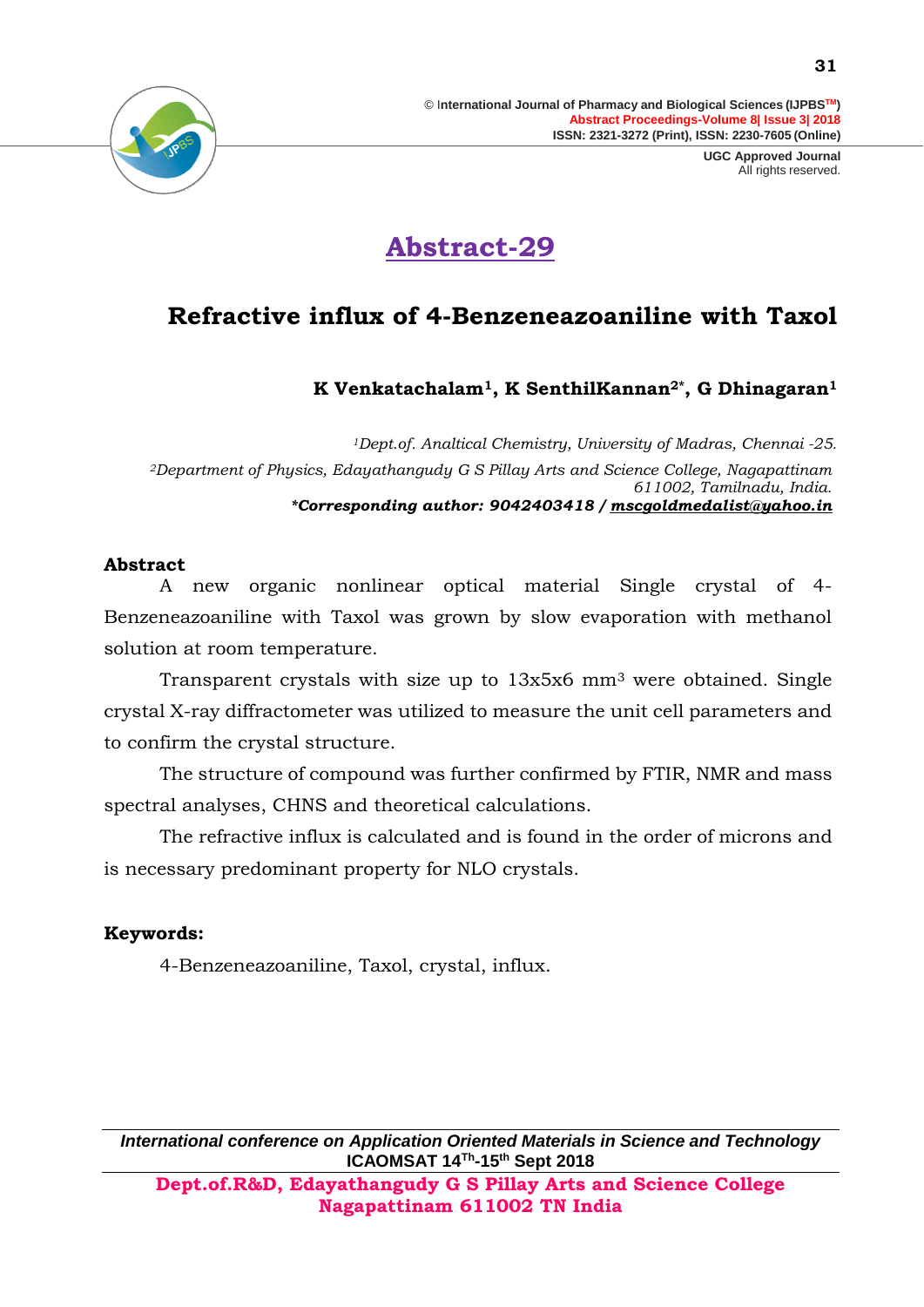> **UGC Approved Journal** All rights reserved.

# **Abstract-30**

### **Effect of cerium on meta Nitroaniline single crystal**

**T.Thilak\*, Balaji K R1, SenthilKannan K<sup>2</sup>**

*<sup>1</sup>St.Joseph Univ., Tanzania <sup>2</sup>Dept.of. R&D, Edayathangudy G S Pillay Arts and Science College, Nagapattinam 611002 \*Corresponding author email: thilakhh5@gmail.com*

### **Abstract**

A nonlinear optical material of meta-Nitroaniline cerium (mNACe) was grown by slow evaporation solution growth technique. The presence of cerium in mNACe crystal was tested by energy dispersive X-ray diffraction (EDAX) analysis. The structure of the grown crystal was confirmed by single crystal X-ray diffraction (SXRD). The Fourier transform infrared (FT-IR) study was used to reveal the functional groups present in the grown crystal. The optical properties of the grown crystal have been studied by means of transmission measurements in the wavelength region between 200 and 1100 nm. The optical constants such as refractive index (n) and extinction coefficient (k) have been determined from the transmittance data. The optical band gap (Eg) also calculated. Second harmonic generation (SHG) efficiency of the grown crystal has been studied using Nd:YAG laser and was measured as 1.05 times that of standard potassium di hydrogen phosphate (KDP) crystal. The nonlinear optical (NLO) property of the crystal was tested by pulsed Nd: YAG laser as a source. The closed aperture Zscan studies reveal the negative nonlinearity in the crystals and open aperture Zscan reveals the saturation absorption. Also, various parameters such as nonlinear refractive index, absorption coefficient, and nonlinear susceptibility were calculated for the grown crystal.

### **Key words**:

Solution growth technique; Etching studies; X-ray diffraction; Nonlinear optical material; Z-scan technique.

**Nagapattinam 611002 TN India**

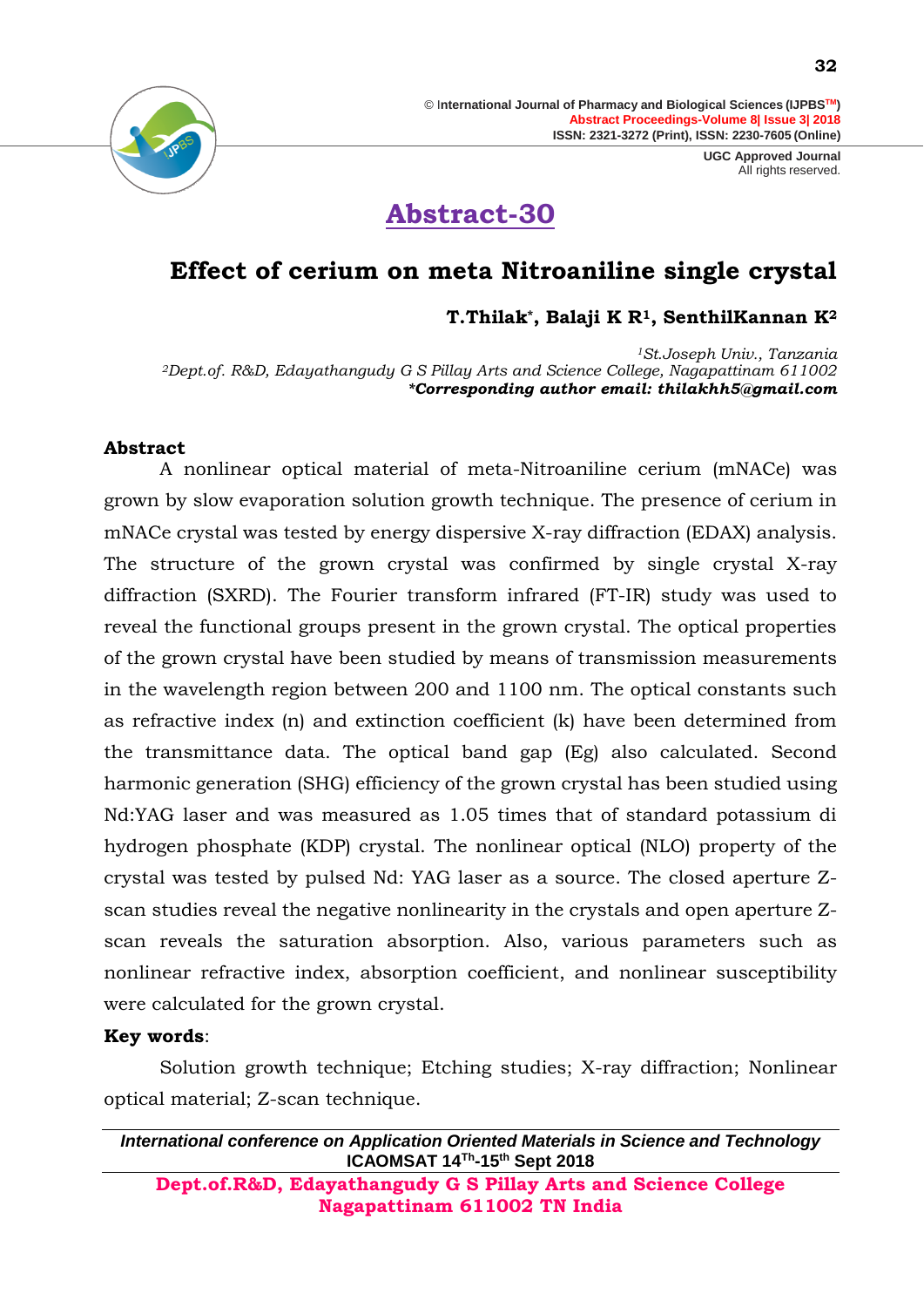

**Abstract-31**

### **Catalytic Performance of Mn (II), Co (II) and Sm (II) salen complexes immobilized mesoporous SBA-15: Selective epoxidation of Alkene**

**G. Dhinagaran, M. Muthukumaran, K. Venkatachalam\***

*Department of Analytical chemistry, University of Madras, Guindy campus, Chennai-25 \*Corresponding authors E-mail: kvenkatchemisty@gmail.com*

#### **Abstract**

Mn (II), Co (II) and Sm(II)–schiff base complexes were immobilized over mesoporous SBA-15 through the reaction of mesoporous SBA-15 functionalized 3-aminopropyltrimethoxy silane (3-APTES) and salicylic aldehyde via schiff base condensation. The surface properties of the functionalized catalysts were analyzed by a series of characterization techniques like elemental analysis, XRD, SEM, AFM, FTIR, TGA, DRS UV–Vis, etc. The catalytic activity of the functionalized metal-salen complexes examined in the liquid phase oxidation of styrene and cyclohexene shows that the functionalized salen complexes are more active and selective than the corresponding neat metal complexes.

#### **Keywords:**

SBA-15, Mn (II), Co (II) and Sm(II) salen complex Oxidation reaction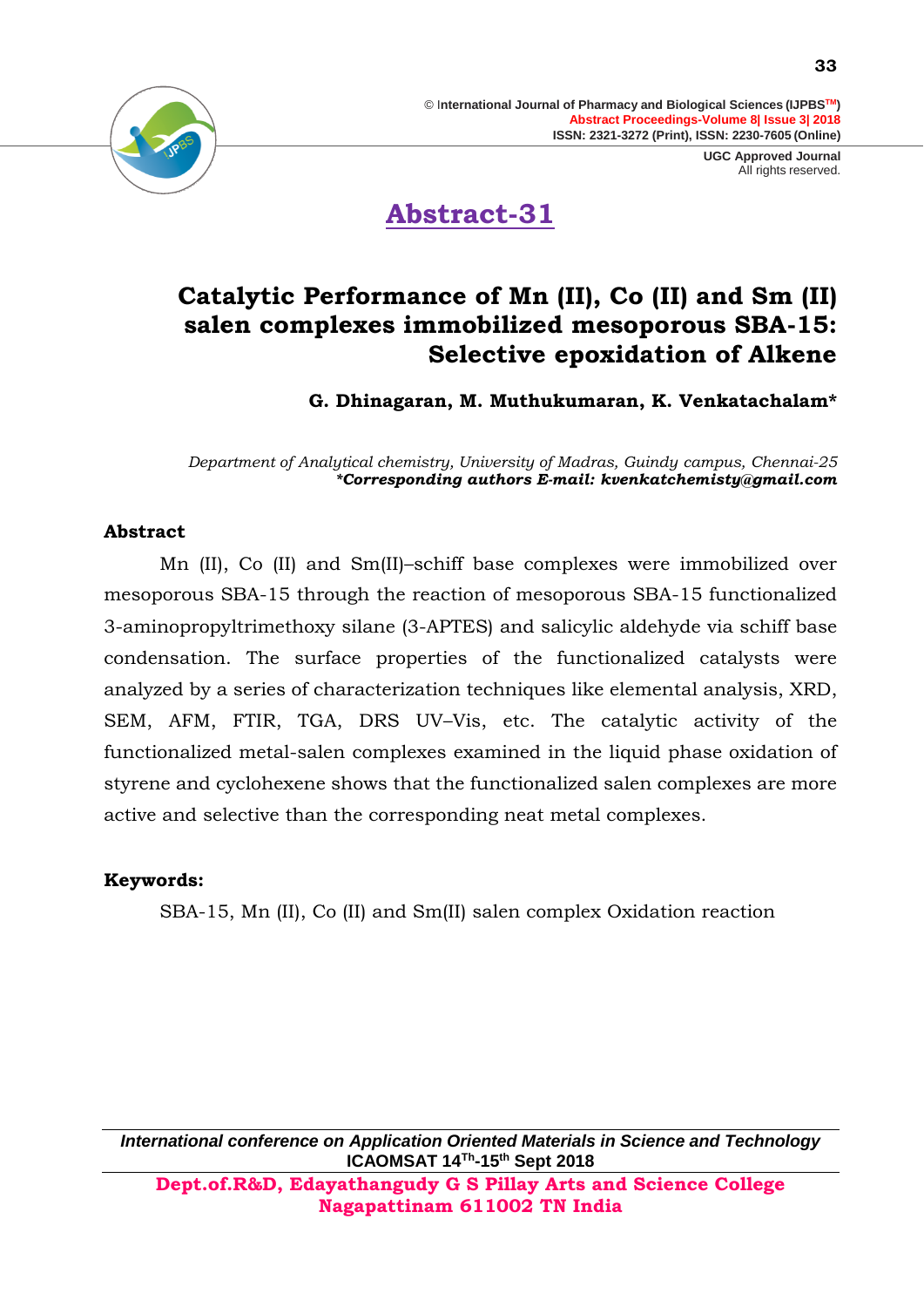> **UGC Approved Journal** All rights reserved.



# **Abstract-32**

### **Synthesis, characterization and photocatalytic performance of Sn6SiO8 nanoparticles**

**G. Gnanamoorthy**1**, T. Dhanasekar**1**, A. Padmanaban**1 **and A. Stephen2, V. Narayanan**1**\***

*<sup>1</sup>Department of Inorganic Chemistry, University of Madras, Guindy Campus, Chennai-25. <sup>2</sup>Department of Nuclear Physics, University of Madras, Guindy Campus, Chennai-25.* **\*Corresponding author E-mail: vnnara@yahoo.co.in**

#### **Abstract**

 $Sn<sub>6</sub>SiO<sub>8</sub>$  nanoparticle was synthesized by a hydrothermal method. This material was characterized by XRD, Raman, DRS-UV, FT-IR and Field emission Scanning electron microscopy studies. The  $Sn<sub>6</sub>SiO<sub>8</sub>$  nanoparticles hexagonal phase was confirmed by XRD and functional groups were monitored by FT-IR spectroscopy. The obtained band gap energy at 2.5 eV, the flakes like morphology was carried out by FE-SEM. This nanomaterial was testing for photocatalytic dye degradation of Methylene blue under visible light illumination.

### **Keywords:**

Sn6SiO<sup>8</sup> nanoparticle, hydrothermal method and photocatalytic dye degradation.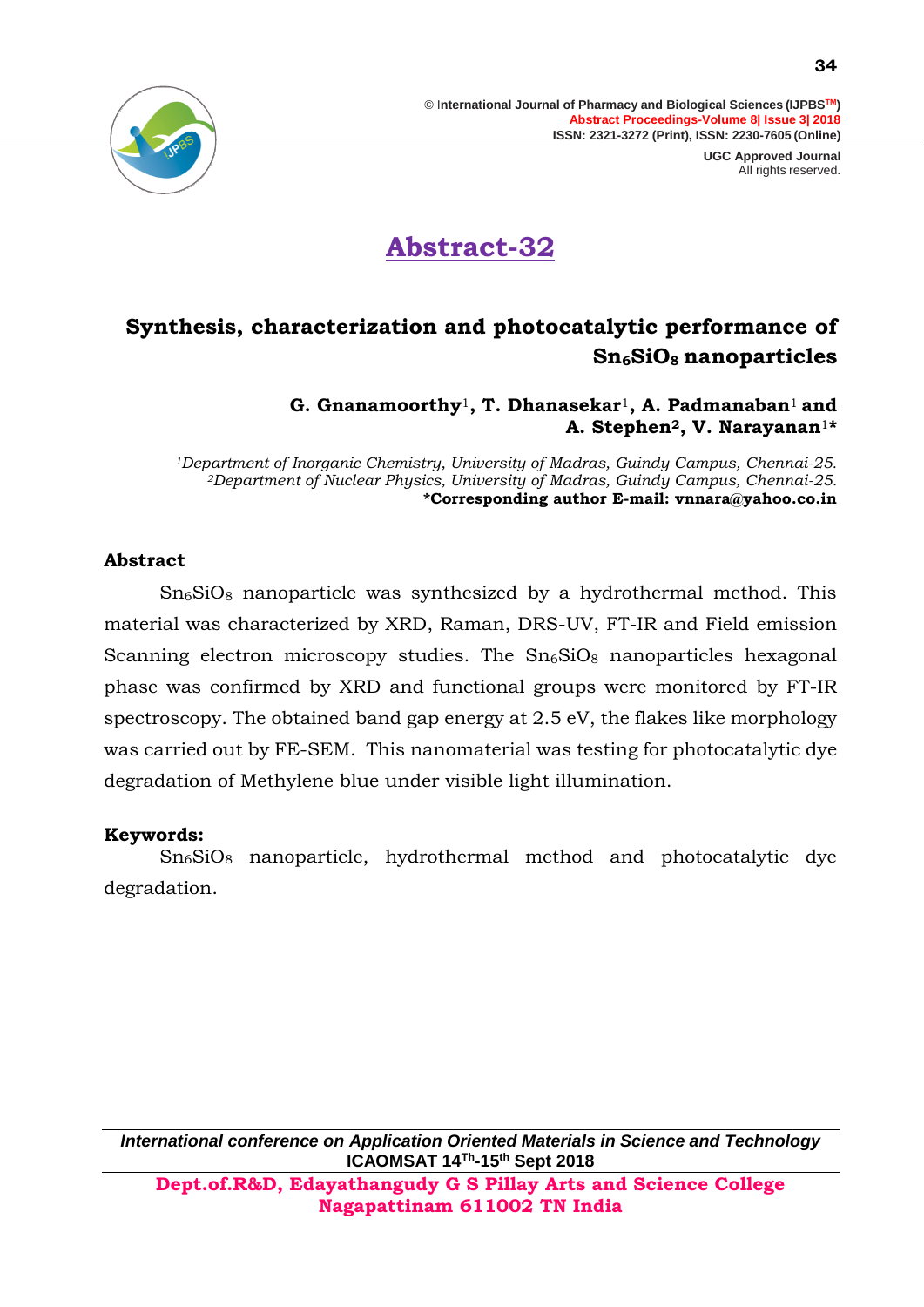> **UGC Approved Journal** All rights reserved.



# **Abstract-33**

### **Development of Silicon Quantum Dots for the Selective Detection of Organic Pollutants**

### **Kalimuthu Rajendran and Nagappan Rajendiran\***

*Department of Polymer Science, University of Madras, Guindy Campus, Chennai-600 025, India*

### **Abstract**

Synthesis of Silicon Quantum Dots (SiQDs) has recently more attentions due to their inertness, abundant, biocompatible and nontoxicity. Besides, SiQDs exhibits size and shape dependent optical properties, which includes tunable emission, photo stability, and brightness. In this work, we report the surface modified highly stable aqueous suspensions of SiQDs using for the detection of organic pollutants. The functionalization of surface in the SiQDs was confirmed by FT-IR and NMR spectroscopy. The adsorption and photoluminescence (PL) spectra of the SiQDs dispersion were measured by UV-visible and fluorescence spectrometer. The size and shape of the QDs was measured by transmission electron microscopy (TEM) and dynamic light scattering techniques (DLS). The synthesized SiQDs can be used as probe for detection of organic pollutants such as Aldrin, dieldrin and hexachlorobenzine.

### **Keywords:**

Silicon quantum dots; Detection; Optical properties; Organic Pollutants: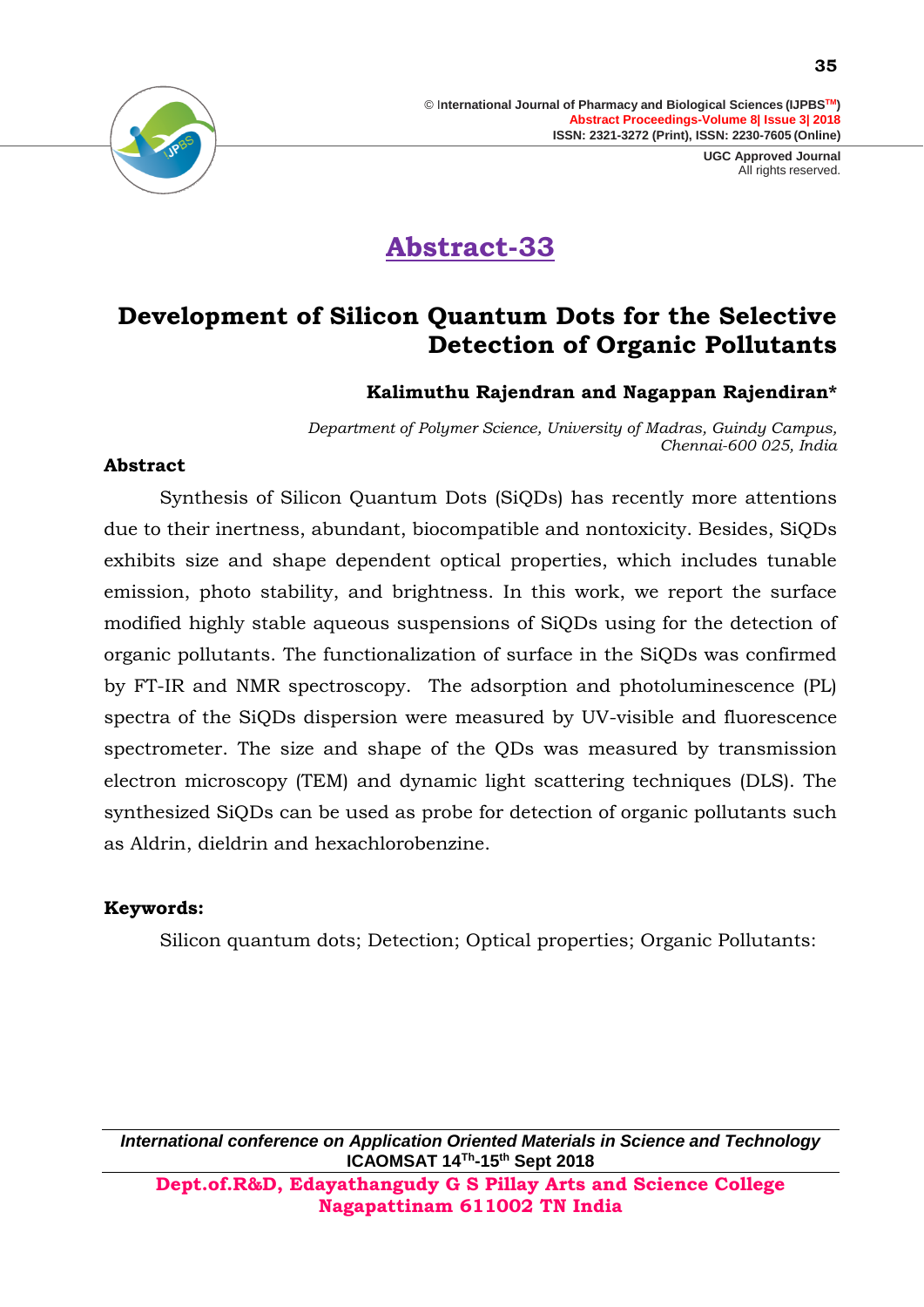

### **Abstract-34**

### **Synthesis, Characterization and electromagnetic interference shielding effectiveness of tetrapod lead sulphide blended few layered graphene nanosheets filled semi flexible conjugated microporous polymer composites**

### **M. Kesava, K. Dinakaran\***

*Department of Chemistry, Thiruvalluvar University, Serkkadu Vellore-632115* 

### **Abstract**

In this paper, few layered Graphene nanosheets prepared *via* modified Ullmann reaction. Semi-flexible conjugated microporous polymer was synthesized by modified Chichibabin reaction. Although conventional EM wave Shielding materials are blended with few layered Graphene nanosheets, such blended shielding materials have many limitations in their electrical and mechanical performance. A thin and lightweight Tetrapod lead sulfide blended few layered Graphene nanosheets structure (with a thickness of 1.80, 1.82 and 1.90 mm, respectively) having good EM wave shielding in the X-band (8.2-12.4 GHz) was designed with dispersing tetrapod lead sulfide blended few layered graphene nanosheets in the Semi-flexible conjugated microporous polymer matrix. The functional group, morphology, element composition, phase identification, Porosity and polymer nanocomposites stability were examined by FTIR, SEM, EDS, XRD, BET, TGA and DSC. Consequently, considering the EM wave Shielding performance, Semi-flexible conjugated microporous polymer/ Pbs blended Graphene nanosheets synthesized nanocomposites to in this work can be evaluate the Dielectric and electromagnetic interference (EMI) shielding effectiveness (SE).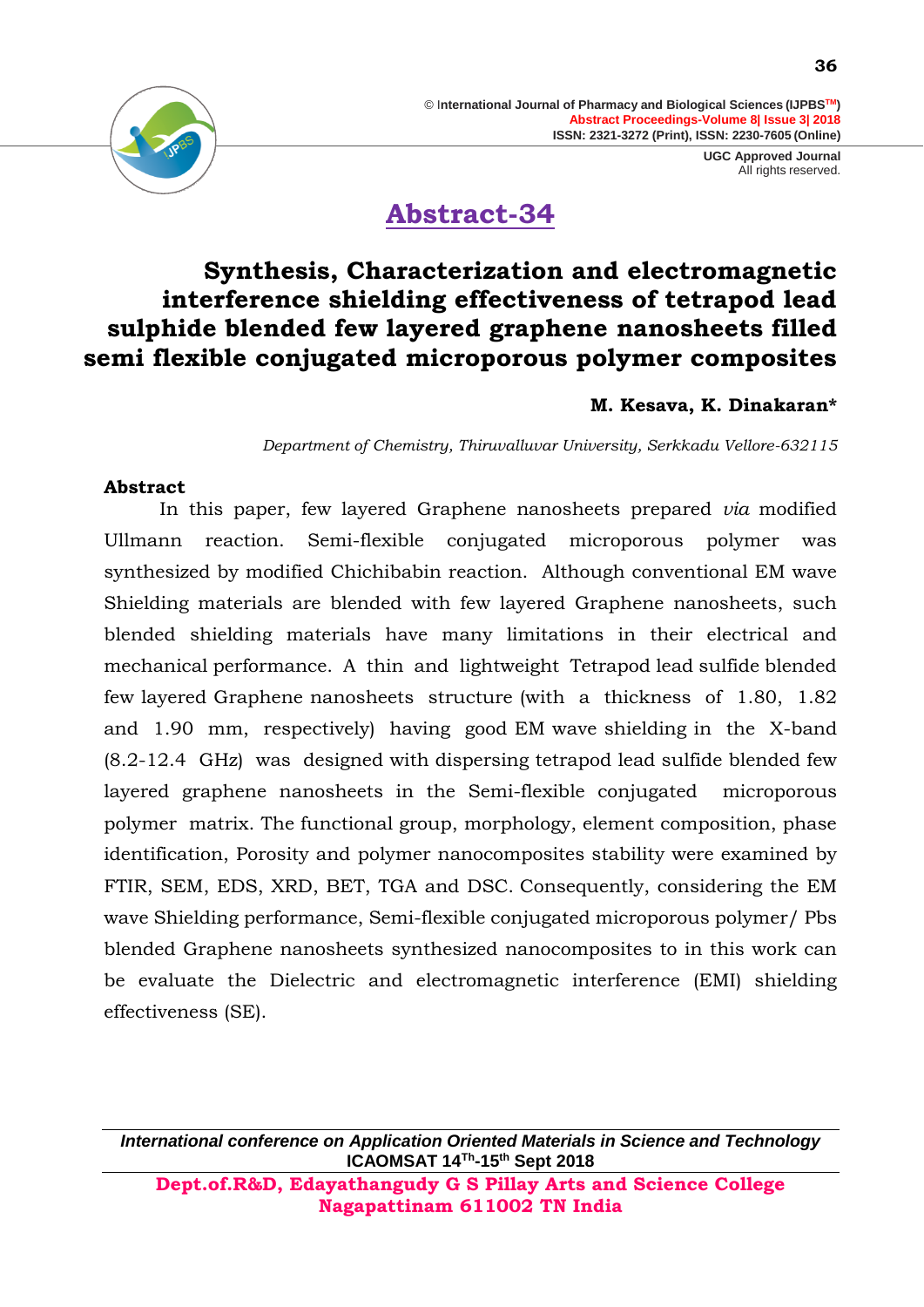



**Abstract-35**

### **Synthesis, characterization of carbon dots (CDs) from sucrose(disaccharides) application as an efficient potentiometric sensor for Cu2+metal ions**

### **M. Muthukumaran1, G. Dhinagaran1, V. Narayanan2, K. Venkatachalam1, T. Raju1\***

*1Department of Analytical Chemistry, University of Madras, Guindy Campus, Chennai-600 025. 2Department of Inorganic Chemistry, University of Madras, Guindy Campus, Chennai-600 025. \*Corresponding author E-mail:kvenkatchemisty@gmail.com*

#### **Abstract**

In this study was, synthesis of highly fluresent carbon dots (CDs) is one of the hot research areas in the present-day context C-dots synthesis from sucrose (disaccharides) is a carbohydrate material. The C-dots synthesis using hydrothermal method using 180°C for 24 hrs reaction. We have synthesized highly fluresent CDs in a can be adopted for large-scale production of fluresent CDs. In the newly synthesized C-dots characterizations including UV-Vis using electronic transition state, FT-IR, Raman using the functional groups conformation, PL, XRD, DLS is using particle size of CDs materials, and FE-SEM using surface morphology study's etc. The newly prepared CCPE was using Cdots and potentiometric heavy toxic metal ions sensing. We have demonstrated the CDs as a sensitive and selective potentiometric sensor for the determination of  $Cu<sup>2+i</sup>ons$ .

#### **Key words:**

Carbon Dots (CDs), Composite carbon paste electrode (CCPE), Potentiometer, Cu<sup>2+</sup>metal ions.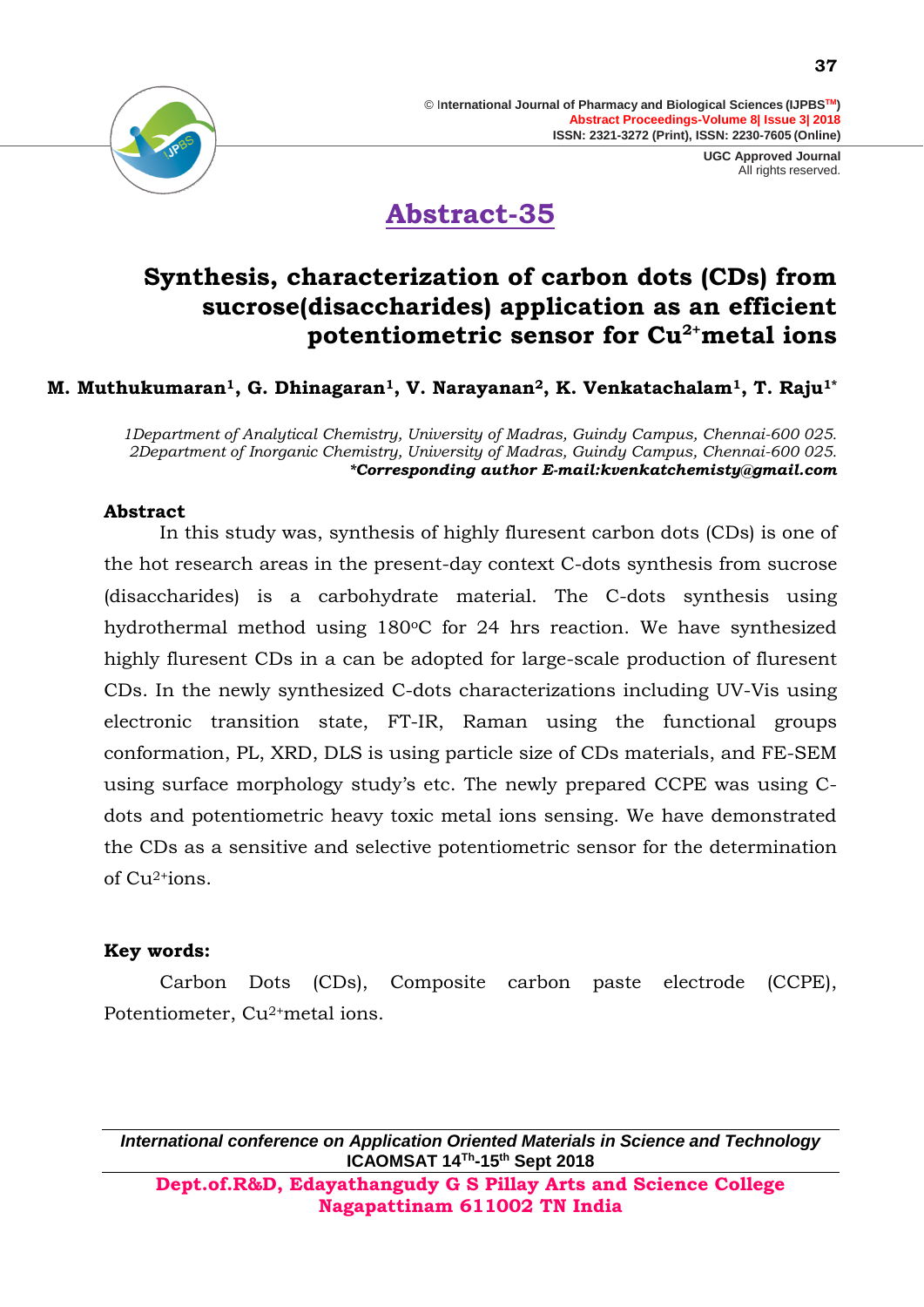

# **Abstract-36**

### **Spectrophotometric Determination of Atorvastatin Calcium Using Sulphonphthalein Dyes**

**Niranjani S1, prashanna suvaitha S <sup>2</sup>, Venkatachalam K\*,2**

*<sup>1</sup>Department of Chemistry, SDNB Vaishnav College for Women, Chromepet, Chennai-44. 2\* Department of Analytical Chemistry, University of Madras, Guindy Campus, Chennai-25, Tamilnadu, India.*

### **Abstract**

The proposed methods are simple, rapid, cost effective and successive spectrophotometric determination of atorvastatin calcium in pure and pharmaceutical formulations using sulphonphthalein dyes like bromothymol blue (BTB), bromocresol purple (BCP) and bromocresol green (BCG). The developed methods are based on the formation of ion-pair complexes between drug and acid dyes. The formed ion-pair complexes show maximum absorbance which is measured at 637nm for BTB, 606 nm for BCP and 631 nm for BCG. The optimization conditions such as effect of solvents nature, effect of reagent concentration, effect of time and stability profile of the formed ion –pair complexes are studied. Under the optimized conditions, the calibration curve shows the excellent linearity which is experimentally proved by high values of correlation coefficient and again conforms by Beers laws. The methods are validated according to ICH guidelines by doing accuracy, precision, limit of detection, limit of quantification, robustness, ruggedness and selectivity. The recovery studies show the good results because co-formulated substances don't interfere in the analysis of the developed methods. The developed methods are applicable in routine quality control for the determination of atorvastatin calcium in pure and pharmaceutical dosage forms.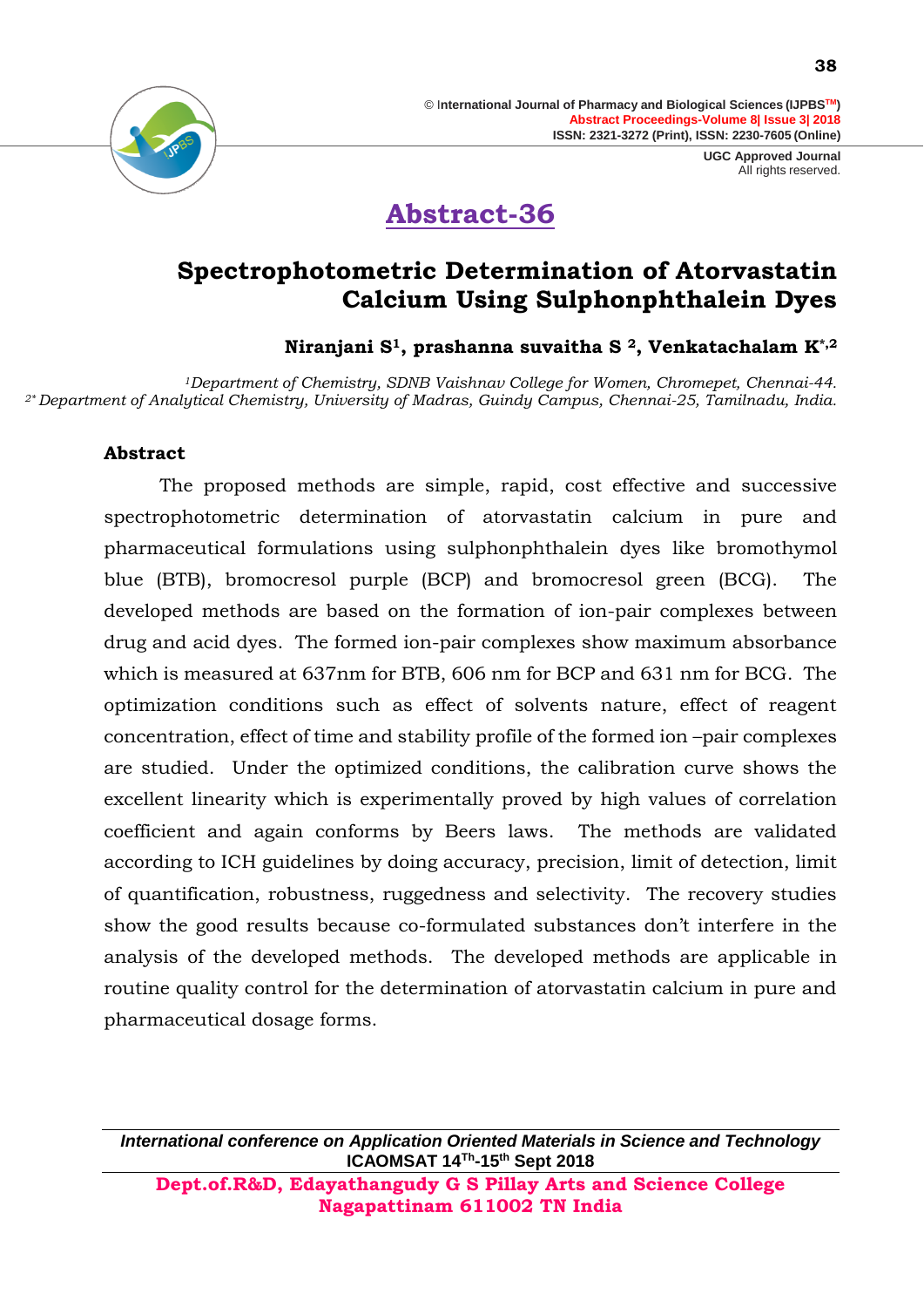

# **Abstract-37**

### **Synthesis and photocatalytic activity of Cd doped ZnS nanoparticles**

**M.Jothibas1, S.Suganya\*1, S.Johnson Jeyakumar1, K SenthilKannan<sup>2</sup>**

*<sup>1</sup>PG&Research Department of Physics, T.B.M.L.College, Porayar-609307, Tamilnadu,India. <sup>2</sup> Dean R&D, Edayathangudy G S Pillay Arts and Science College, Nagapattinam 611002. Corresponding Author ID: [suganyaphysics2016@gmail.com](mailto:suganyaphysics2016@gmail.com)*

### **Abstract**

Pure and Cd-doped ZnS nanoparticles were synthesized by an inexpensive solid-state reaction method at different percentage (0.5, 1.0, 1.5 and 2.0 wt. %). The structural, functional, optical, morphological and photocatlytic properties were characterized by using X-ray diffraction analysis, Fourier transform of infrared (FTIR) spectroscopy, UV-Vis spectroscopy, photoluminescence (PL) spectroscopy and scanning electron microscopy (SEM) with energy dispersive Xray analysis. XRD pattern confirms the crystalline nature with cubic structure of the prepared products. Crystallite size, microstrain, dislocation density, stacking fault were also evaluated from XRD data. A blue shift absorption edges were noticed in the UV and visible emissions. SEM and TEM revealed the abundance of spherical shaped particles and the elements ZnS and Cd alone identified from EDS. The photo-degradation rate was strongly influenced by activation of ZnS photocatalyst with photon and production of hydroxyl radicals, hence suggested Cd doping enhanced catalytic activity in the ZnS lattice.

### **Keywords**:

ZnS, Cd doped ZnS, Methyl Orange dye: Photo catalytic.

*International conference on Application Oriented Materials in Science and Technology* **ICAOMSAT 14Th -15th Sept 2018**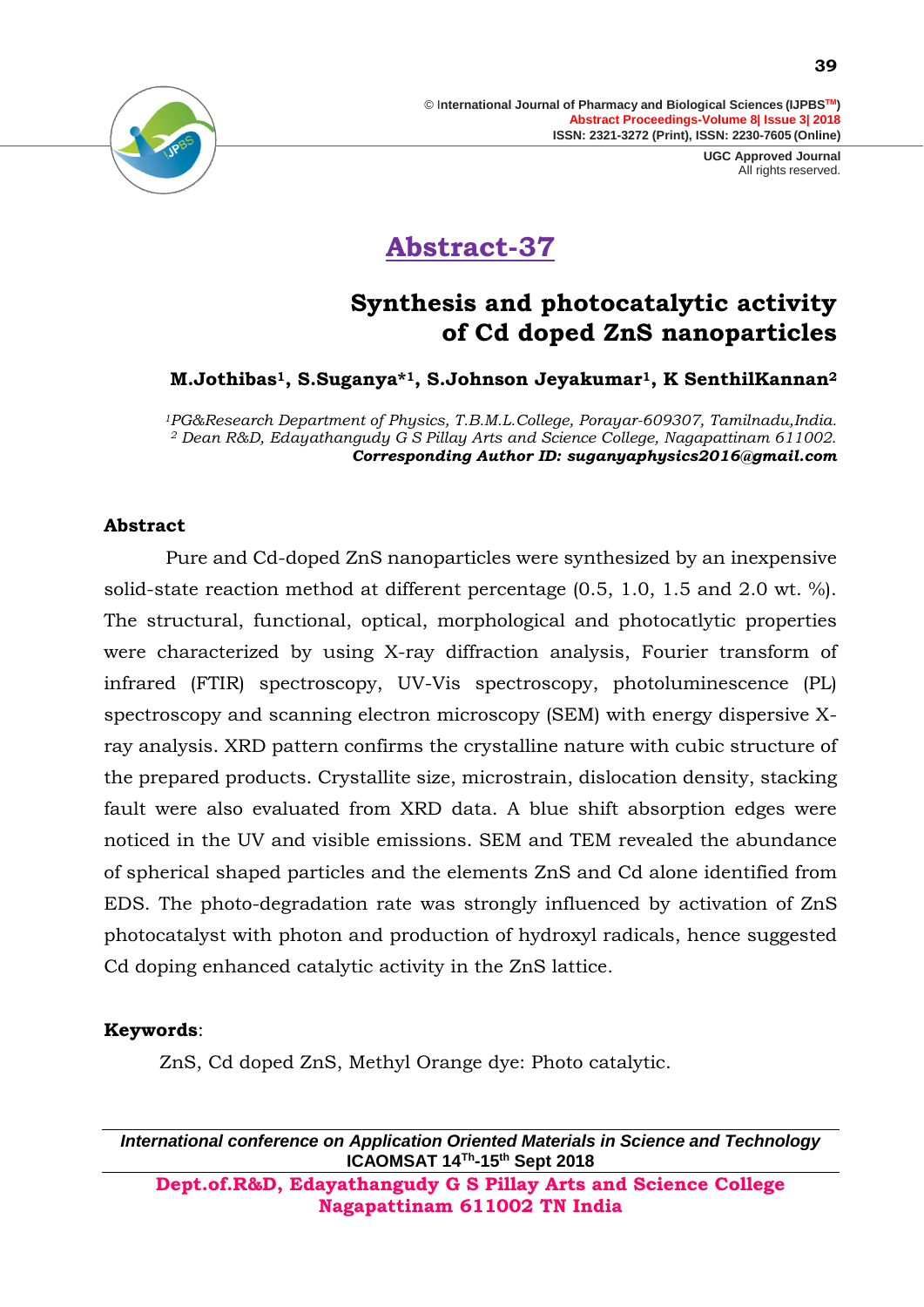



**Abstract-38**

### **Synthesis, characterization and antibacterial activity of cerium oxide (CeO2-NPs) nanoparticles by using Sol-Gel method**

### **M. Jothibas, A. Muthuvel\*, Y Archana Mary, K Baranidharan, A Rajeshwari, K SenthilKannan<sup>2</sup>**

*<sup>1</sup>PG-Research Department of Physics TBML college Porayar-609307, Tamilnadu, India. <sup>2</sup>Dean R&D, Edayathangudy G S Pillay Arts and Science College, Nagapattinam 611002.*

#### **Abstract**

In the present study  $CeO<sub>2</sub>$  nanoparticles have been prepared by using Sol-Gel method. The  $CeO<sub>2</sub>$  nanoparticles obtained were characterized by UV–visible spectroscopy, XRD, DLS, ZP, FT-IR and TEM. The  $CeO<sub>2</sub>$ -NPs formation was confirmed by UV–visible spectroscopy through color conversion due to surface plasma resonance band at 324 nm. The synthesized nanoparticles retained the cubic structure, which was confirmed by X-ray diffraction studies. DLS studies revealed that the average size of  $CeO<sub>2</sub>$ -NPs was found to be around 45 nm. Zeta potential value for  $CeO<sub>2</sub>$ -NPs obtained was -17.80 mV indicating the moderate stability of synthesized nanoparticles. TEM images showed that the  $CeO<sub>2</sub>$ -NPs possessed spherical shape and particle size of 15 nm and FT-IR analyses were also confirmed to formation of  $CeO<sub>2</sub>$  nanoparticle. Furthermore, the biomedical properties of CeO2-NPs were premeditated as antibacterial and free radical scavenging activity. The synthesized  $CeO<sub>2</sub>$ -NPs significantly inhibited the growth of medically important pathogenic gram-positive bacteria (*Staphylococcus saprophyticus* and *Bacillus subtilis*) and gram-negative bacteria (*Escherichia coli*  and *Pseudomonas aeruginosa*). The report suggests that the synthesized CeO<sub>2</sub>-NPs could have a high potential for use in the preparation of drugs used against various diseases and also promising candidate for many medical applications.

*International conference on Application Oriented Materials in Science and Technology* **ICAOMSAT 14Th -15th Sept 2018**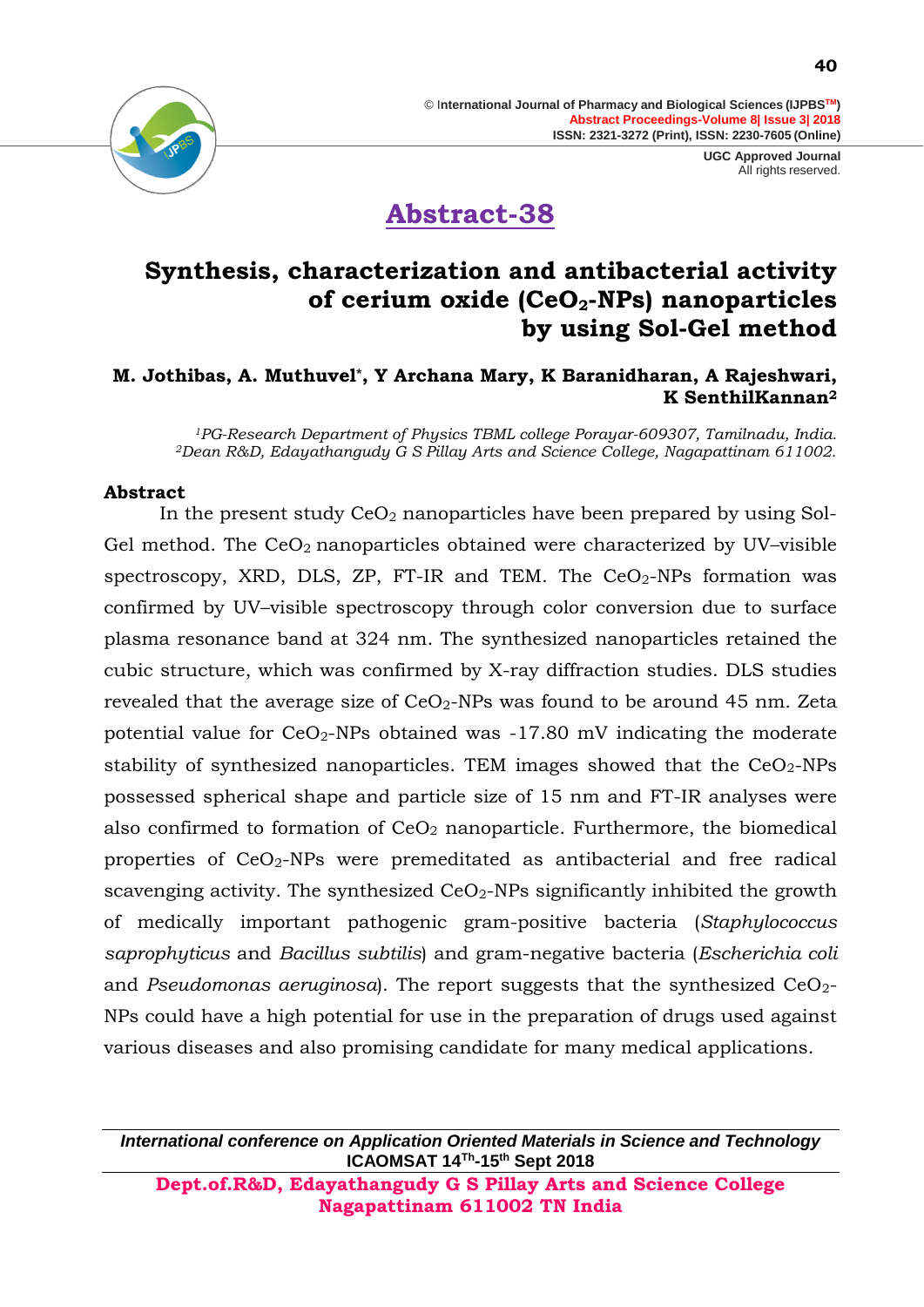

# **Abstract-39**

### **Photocatalytic Performance of Integrated CuO Nanoparticles Tested at Different Temperatures**

### **B.Arunkumar, S Johnson Jeyakumar, M Jothibasa, and I Kartharinal Punithavathy**

*Department of Physics, TBML College, Porayar - 609307, Tamilnadu, India.*

### **Abstract**

CuO nanoparticles are synthesized by the Sol-gel method and are characterized by UV-visible spectroscopy; XRD, SEM, FTIR and anti-bacterial disk diffusion method are analyses. Here is an attempt to reduce and ensure a simple way to integrate CuO NPs at different temperatures using the precursor solution CuCl2 dihydrate. XRD diffraction analysis revealed that synthesized CuO nanoparticles are in monoclinic structure with the particle size decreased with increases of temperatures. The SEM analyses conformed the particles are tablet tube like spherical shaped was observed. Blue shift absorption peak of about 376nm was observed in UV spectra analysis. The present of functional groups were observed in FTIR spectra. The photocatalytic study illustrated enhancement catalytic activity of CuO nanoparticles on discoloration of MB dye at ambient conditions. The present study demonstrates expedient employment of Lantana Camara leaf extract as a fuel for the efficient synthesis of CuO nanoparticles through a green synthesis method to obtain significantly active photocatalytic.

### **Key Words:**

CuO, Particle size, X-ray diffraction, SEM, FTIR, Photocatalytic activity**;**

*International conference on Application Oriented Materials in Science and Technology* **ICAOMSAT 14Th -15th Sept 2018**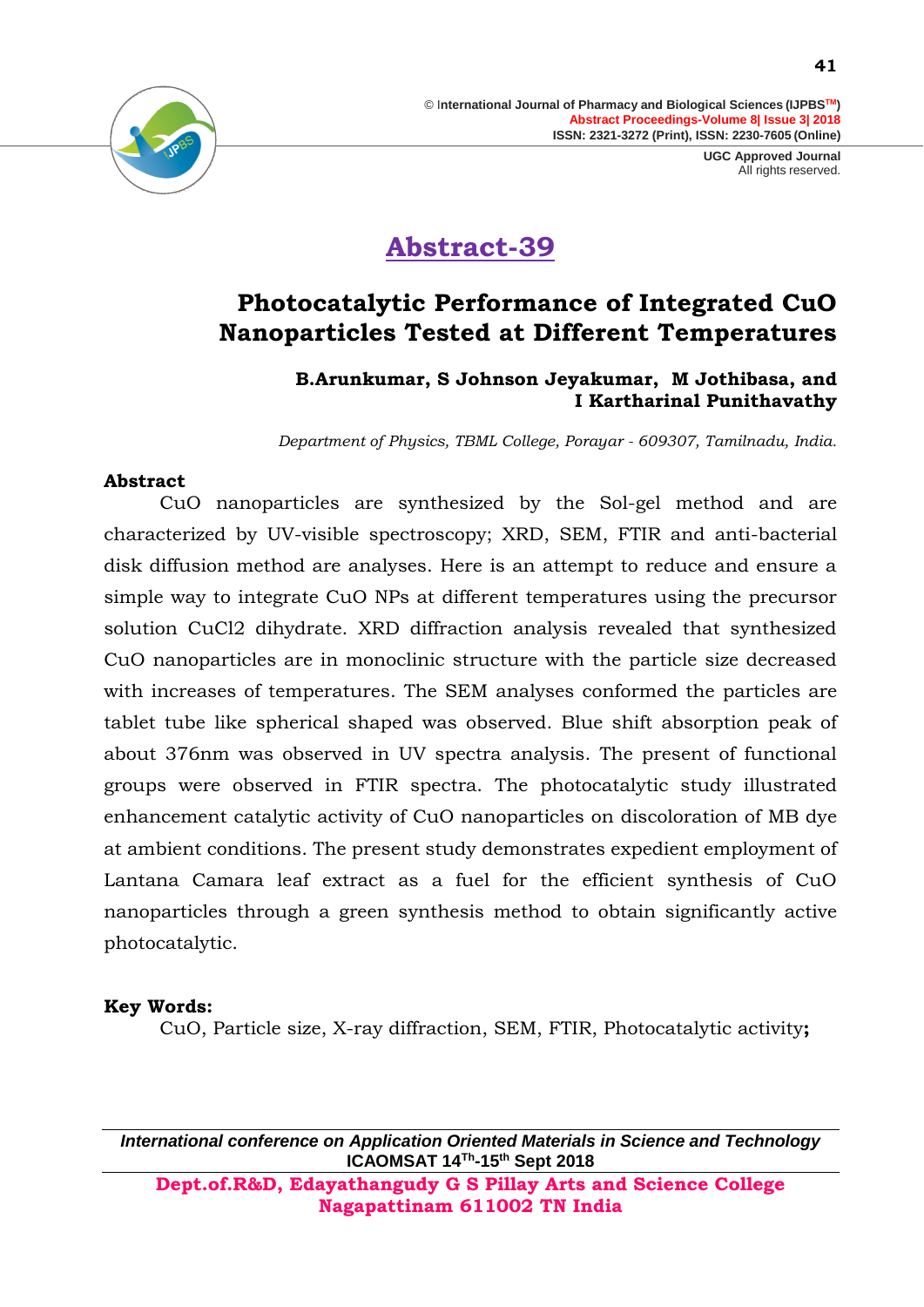> **UGC Approved Journal** All rights reserved.



# **Abstract-40**

### **Spectroscopic investigation on NLO property of 2-Aminofluorene using computational [HF and DFT] confinement**

### **R. Thirumurugana, S. Ramalingam a, S. Periandy b, R.Aarthi<sup>c</sup> , N.Sangeethaa, K SenthilKannan<sup>d</sup>**

*<sup>a</sup>Department of Physics, A.V.C College, Mayiladuthurai, Tamilnadu, India. <sup>b</sup>Department of Physics, KMCPGS, Puducherry, India. <sup>c</sup>Ph.D Scholar, Department of Physics, A.V.C College, Mayiladuthurai, Tamilnadu, India.* <sup>d</sup> Dean R&D, Edayathangudy G S Pillay Arts and Science College, Nagapattinam 611002.

#### **Abstract**

In this research work, the inducement of NLO property on the compound 2-Aminofluorene has been analyzed using computational calculations. The FT-IR, FT-Raman, FT-NMR and UV-Visible spectra have been recorded in specified region for molecular analysis. The optimized inducement of NLO activity by the molecular structural deformation due to the interaction between fluorene and amino group has been investigated. The supportive analyses such as Mulliken charge levels, first order and second order polarization, vibrational investigation, frontier molecular interactions, thermodynamic function (Gibbs energy) and VCD profile for proving NLO mechanism in the compound have been carried out. The chemical environment of the compound was simultaneously monitored by simulating and recording 1H and 13C NMR spectra. The isotropic and anisotropic chemical shift related to carbons and hydrogens after the formation of target compound have been carefully interpreted. The stabilization of orbitals by interchanging of energy between donor and acceptor was observed by NBO perturbation calculations.

#### **Key words:**

Aminofluorene, NLO activity, VCD, isotropic, NBO perturbation.

*International conference on Application Oriented Materials in Science and Technology* **ICAOMSAT 14Th -15th Sept 2018**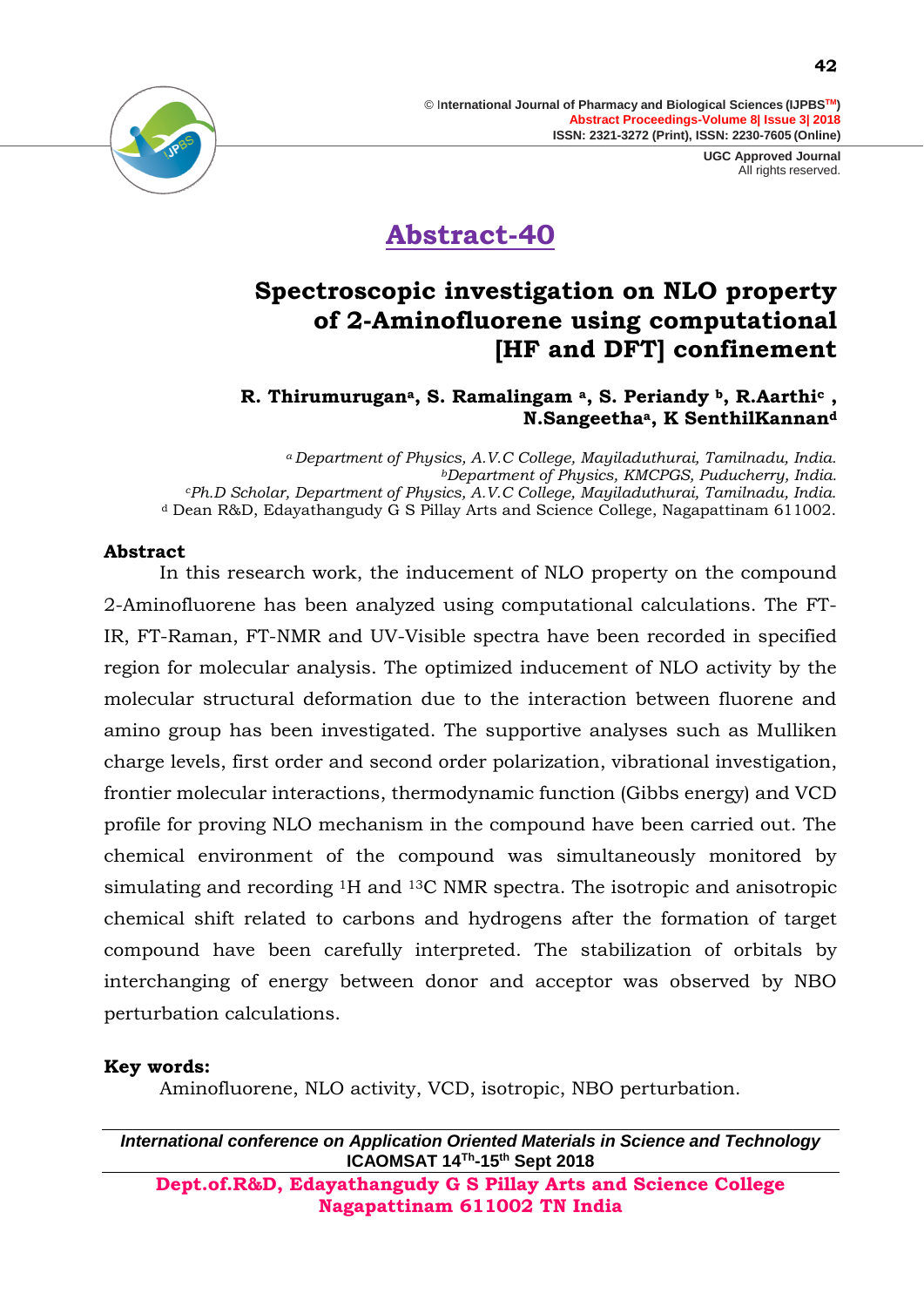

# **Abstract-41**

### **Vibrational, NMR and UV-Visible spectroscopic investigation, VCD and NLO studies on N-Cynomethyl-N-methyl-4-nitroaniline using computational calculations**

**R. Thirumurugana, R. Aarthia,S. Ramalingama, R. Jamesa, K SenthilKannan<sup>c</sup>**

*<sup>a</sup>Department of Physics, A.V.C College, Mayiladuthurai, Tamilnadu, India. <sup>b</sup>Ph.D Scholar, Department of Physics, A.V.C College, Mayiladuthurai, Tamilnadu, India. <sup>c</sup>Dean R&D, Edayathangudy G S Pillay Arts and Science College, Nagapattinam 611002.*

#### **Abstract**

 In order to explore the unbelievable NLO property of prepared N-Cynomethyl-N-methyl-4-nitroaniline, the experimental and theoretical investigation has been made. The theoretical calculations were made using RHF and CAM-B3LYP methods at  $6-311++G(d,p)$  basis set. The presence of C=N ligand in the compound which amalgamate the non-Centro symmetry primitive to improve the second harmonic generation (SHG) efficiency. The molecule has been examined in terms of the vibrational, electronic and optical properties. The entire molecular behavior was studied by their fundamental IR and Raman wavenumbers and was compared with the theoretical aspect. The molecular chirality has been studied by performing vibrational circular dichroism (circularly polarized infrared radiation). The Mulliken charge levels of the compound ensure the perturbation of atomic charges according to the ligand. The Gibbs free energy was evaluated at different temperature and from which the enhancement of chemical stability was stressed. The VCD spectrum was simulated and the optical dichroism of the compound has been analyzed.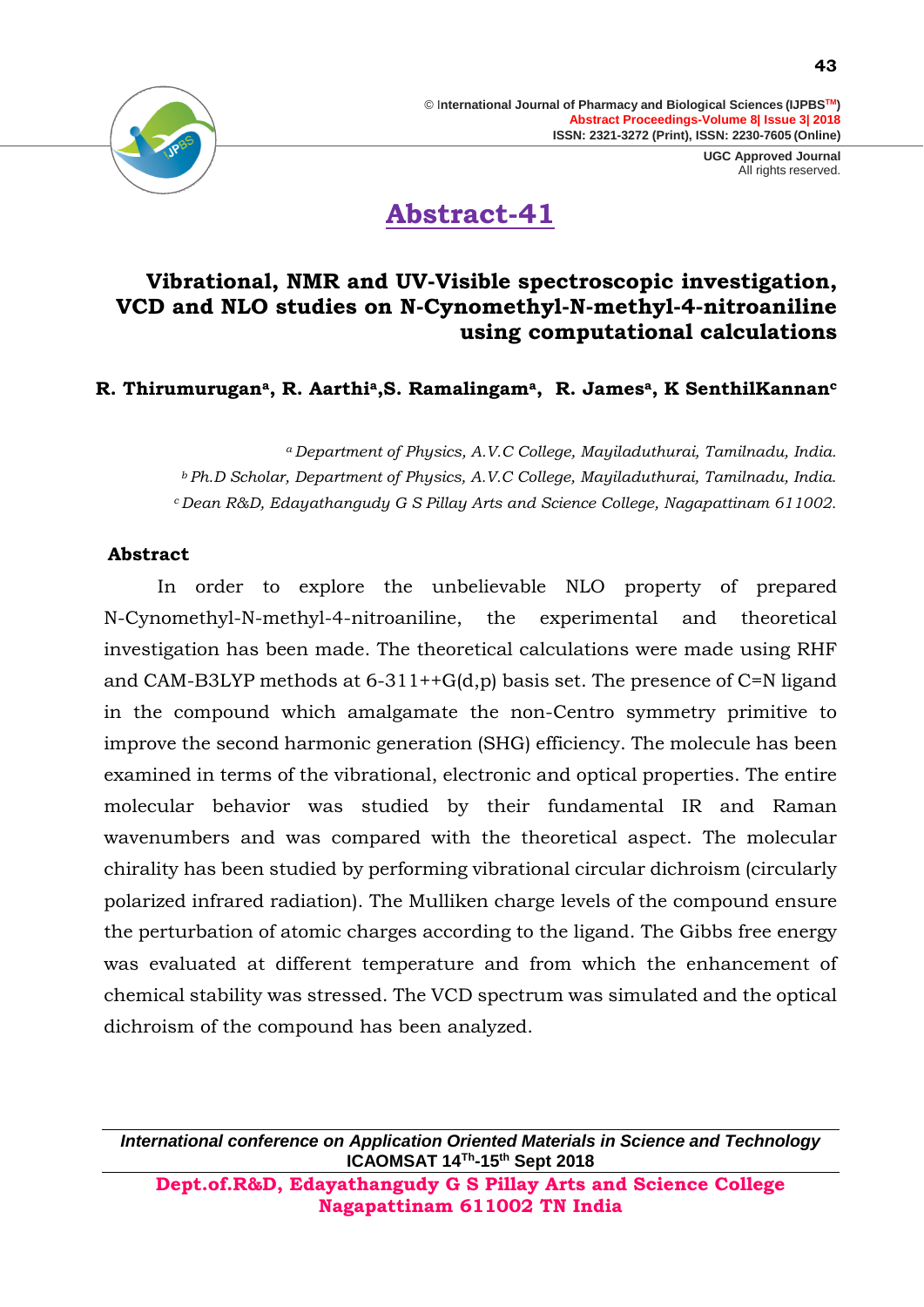> **UGC Approved Journal** All rights reserved.

### **Abstract-42**

### **Molecular structure investigation towards Pharmacodynamic activity and QSAR analysis on 8-chloroquinoline using Experimental and Computational Tools**

**R.Jamesa, S. Ramalingamb, , R. Aarthib, A.Victor Babu<sup>b</sup> , S. Periandyc, K SenthilKannan<sup>d</sup>**

*<sup>a</sup>Department of Physics, A.V.C. College, Mayiladuthurai, Tamilnadu, India. <sup>b</sup>Department of Physics, A.V.C. College, Mayiladuthurai, Tamilnadu, India. <sup>c</sup>Department of Physics, Kanchi Mamunivar centre for PG studies, Puducherry. <sup>d</sup>Dean R&D, Edayathangudy G S Pillay Arts and Science College, Nagapattinam 611002.*

### **Abstract**

The structural properties of 8- chloroquinoline compound related to molecular dynamic activity have been ornately interpreted in this methodical research work. The FT-IR, FT-Raman, NMR and UV-Visible spectral analysis has been carried out and the obtained results were validated using theoretical tools. The tautomerism of the compound has been monitored while analyzing the molecular structure regarding to describe unknown properties and applications. The displacement of chemical shift of core carbons in pyrimidine and Imidazole rings by the injection atom and the mechanism customized to induce chemical properties were interpreted. The electronic degeneracy pathway in the interaction orbitals was discussed by viewing the frontier molecular overlapping. The drug and biological activity of the present compound was interpreted, and the capability of suitable applications has been interpreted. The VCD spectrum for the measurement of toxicity level was simulated and the rate of masking was examined.

### **Key words:**

8-chloroquinoline l, QSAR properties, Ligand efficiency, electronic degeneracy, Lipophilic Efficiency.

*International conference on Application Oriented Materials in Science and Technology* **ICAOMSAT 14Th -15th Sept 2018**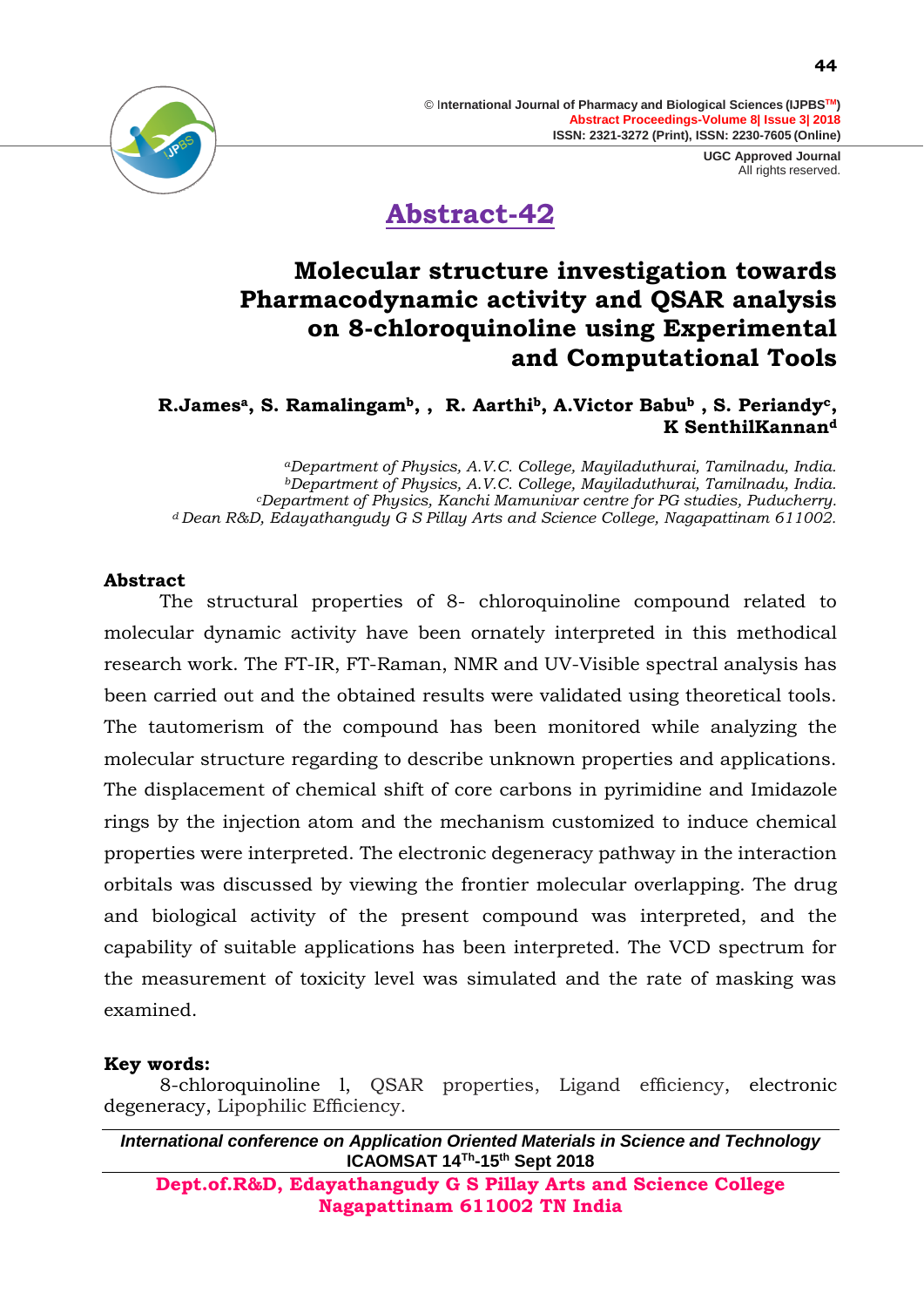





**Abstract-43**

### **Pharmacodynamic investigation and QSAR analysis on Molecular structure of Tetrachlorophthalic acid using spectroscopy tools supported by quantum calculations**

**G. Susithraa, D.Vidhyaa, S. Ramalingamb, S. Periandy<sup>c</sup> , R. Aarthid, K SenthilKannan<sup>e</sup>**

*<sup>a</sup> Department of Physics, A.V.C. College, Mayiladuthurai, Tamilnadu, India. <sup>b</sup>Department of Physics, A.V.C. College, Mayiladuthurai, Tamilnadu, India. <sup>c</sup>Department of Physics, Kanchi Mamunivar centre for PG studies, Puducherry. <sup>d</sup>Ph.D Scholar, Department of Physics, A.V.C. College, Mayiladuthurai, TN,India. <sup>e</sup>*Dean R&D, Edayathangudy G S Pillay Arts and Science College, Nagapattinam 611002.

### **Abstract**

The molecular properties of Tetrachlorophthalic acid related to molecular dynamic activity have been elaborately studied in this systematic research work. The spectroscopic tools (FT-IR, FT-Raman, NMR and UV-Visible) and theoretical tools (HF and DFT) have been used to elucidate the molecular structure and study the pharmaceutical properties instantly. While analyzing the molecular structure useful results regarding unknown properties and applications were obtained. The calculated values; heats of formation, QSAR properties, Lipinski's parameters, Ligand efficiency (LE), Lipophilic Efficiency (LipE), were reported and discussed, to understand the biological activity of the Tetrachlorophthalic acid. The biological activity of the present compound was studied, and the capability of drug action has been interpreted. The VCD spectrum for the toxic study was simulated at stable conformer and the rate of masking was predicted.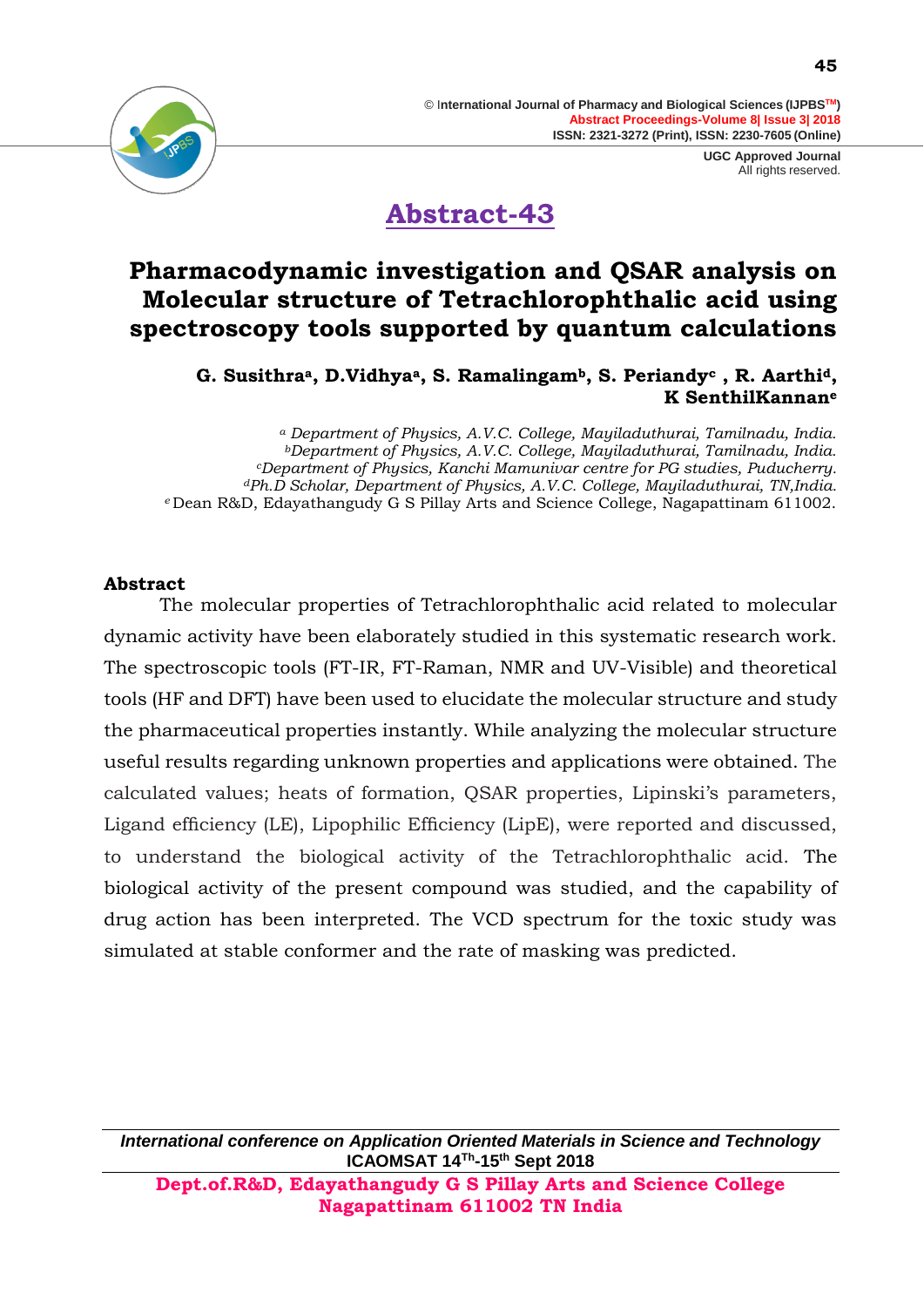> **UGC Approved Journal** All rights reserved.



**Abstract-44**

### **Molecular spectroscopy investigation on Pharmacodynamic activity and biological property analysis on anti-mycobacterial drug 4-Aminosalicylic acid**

**R. Aarthia, S. Ramalingamb, S. Periandy<sup>c</sup>**

*<sup>a</sup>Ph.D Scholar, Department of Physics, A.V.C. College, Mayiladuthurai, Tamilnadu, India. <sup>b</sup>Department of Physics, A.V.C. College, Mayiladuthurai, Tamilnadu, India. <sup>c</sup>Department of Physics, Kanchi Mamunivar centre for PG studies, Puducherry.*

#### **Abstract**

The Pharmacodynamic activity was keenly observed by recording FT-IR, FT-Raman, UV-Visible and NMR spectra of 4-Aminosalicylic acid. The observed absorption and scattering spectral sequence were analyzed to predict the role of compositional parts in the compound activity. The unknown physicochemical properties were calculated and were correlated with the physical parameters. The drug activity of the compound was predicted by observing frontier molecular interaction profile. The electronic transitions among different energy levels of electronic structure were determined and hyperactive Polarizability causing the anti-micro bacterial activity was discussed. The exchange of chemical potential for creating drug potential by making transitions among non-bonding molecular orbitals has been examined. The QSAR properties were calculated and Lipinski's rules for drug likeness were reported and discussed to recognize the biological activity of the molecule. The VCD spectrum in different range of IR region for determining enantiomer ability was replicated at stable conformer and the hiding of toxicity was predicted.

*International conference on Application Oriented Materials in Science and Technology* **ICAOMSAT 14Th -15th Sept 2018**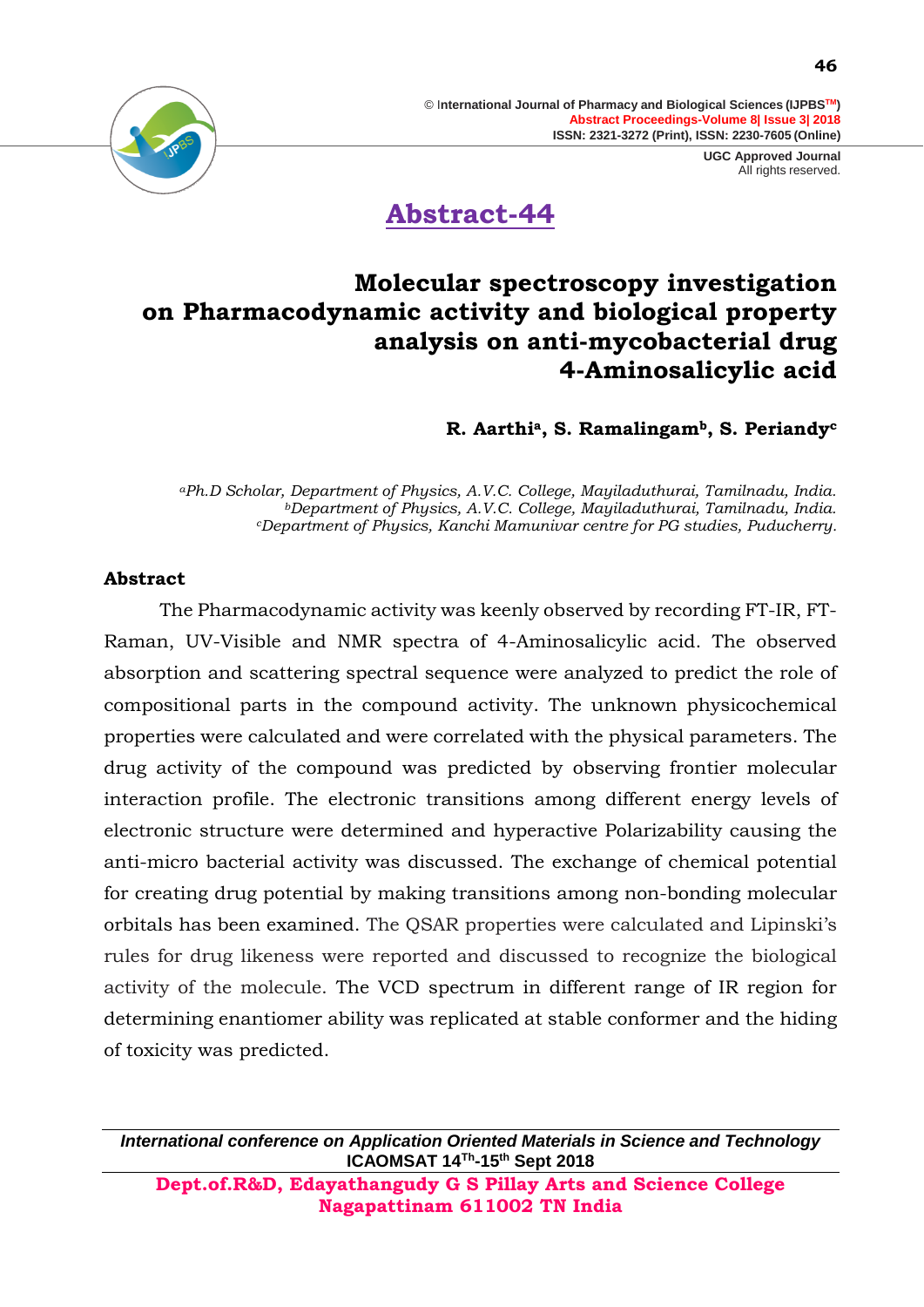



### **Vibrational study, NBMO's, HOMO-LUMO, VCD investigation on Benzoyl peroxide using Quantum computational Calculations**

**R. Aarthi a, S. Ramalingamb, T. Prabhub, K SenthilKannan<sup>c</sup>**

*<sup>a</sup>Ph.D Scholar, Department of Physics, A.V.C. College, Mayiladuthurai, Tamilnadu, India. <sup>b</sup>Department of Physics, A.V.C. College, Mayiladuthurai, Tamilnadu, India. <sup>c</sup> Dean R&D, Edayathangudy G S Pillay Arts and Science College, Nagapattinam 611002. Corresponding Author: [ramalingam.physics@gmail.com](mailto:ramalingam.physics@gmail.com)*

### **Abstract**

The present compound is an antibiotic agent which mainly utilized with many drug combinations. the electron clouds are directly concentrated over the carbons of benzene rings and are directed from peroxide groups via the peroxide connected carbon of the top moiety of ring to create the wonderful drug property for the title compound. Due to the asymmetric charge orientation, the carbons of the peroxide groups become neutral whereas the electron cloud is remains concentrated on π- bonded 3O and 4O in order to maintain the chemical equilibrium. In addition to that, the strong dipole bonds (C=O) are created symmetrically on peroxide groups. The negative charge distribution is appeared on both sides of molecule and the depletion zone is centered at peroxide group due to which the strong drug property consistently emphasized.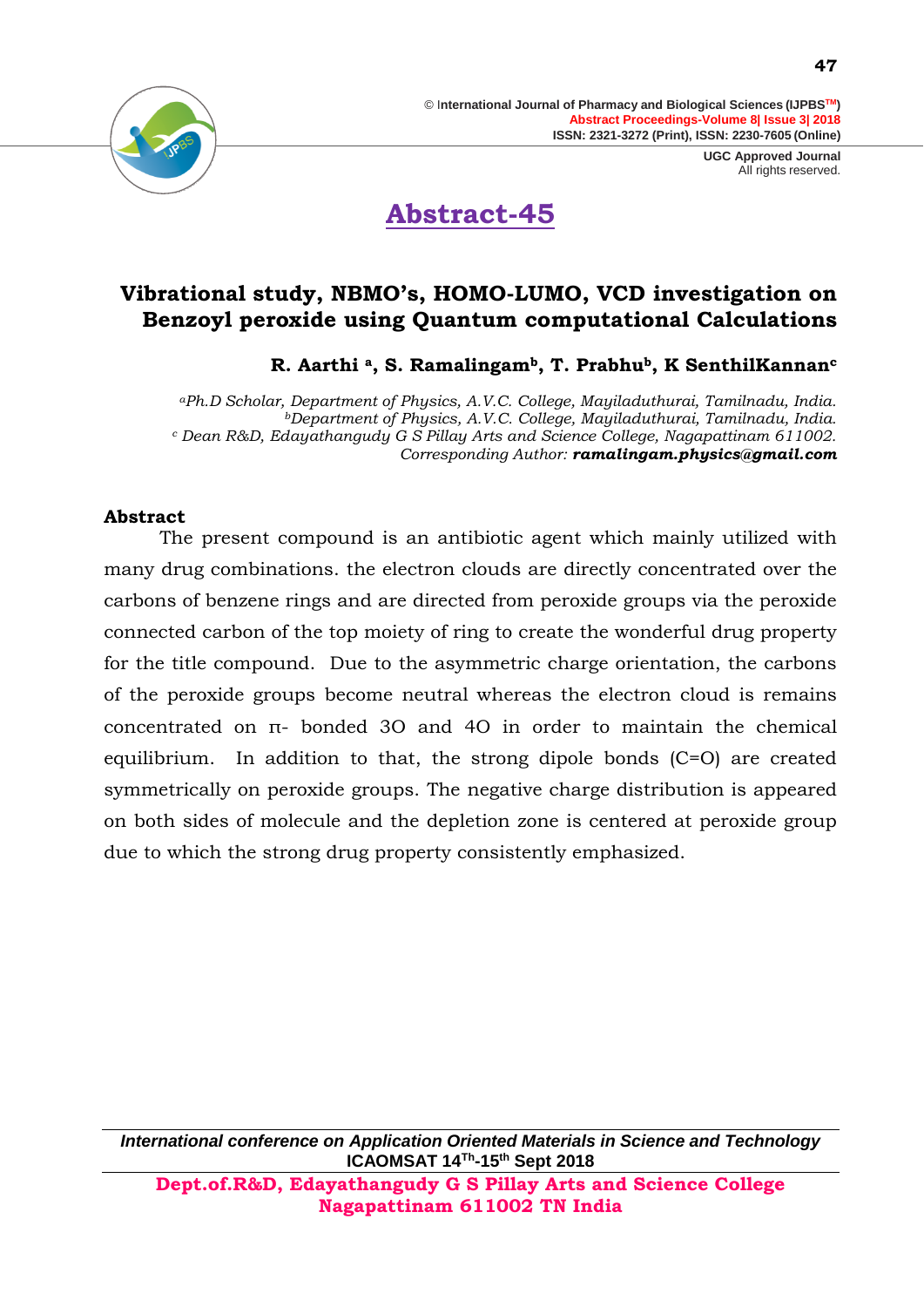

**Abstract-46**

### **Spectroscopic and QSAR analysis on Antibiotic drug; 2-Amino-4,6-Dimethyl pyrimidine using Quantum computational tools**

*P. Johnson a, S. Ramalingam\* b, S. Periandy c, R. Aarthi <sup>b</sup>*

*<sup>a</sup>Ph.D Scholar , Department of physics, T.B.M.L. College, Porayar, Tamilnadu. <sup>b</sup>Department of Physics, A.V.C. College, Mayiladuthurai, Tamilnadu, India. <sup>c</sup>Department of Physics, Kanchi mamunivar centre for PG studies, Puducherry.*

#### **Abstract**

The antibiotic activity of 2-Amino-4,6-Dimethyl pyrimidine has been analyzed using molecular spectroscopy tools. The biological activity was interpreted, and drug likeness was evaluated by calculating biological parameters. The activeness of the internal molecular parts was assessed by the assignment of fundamental modes of vibrations. The chromophores action for the inducement of the antibiotic activity of the compound was analyzed from the electronic excitation absorption peaks. The σ-bond, π-bond and δ-bond interaction lobes were identified and the exchange of energy between the orbitals was investigated from frontier molecular orbital profile. The asymmetrical charge distribution among different entities of the molecule for the perseverance of anti tuberculosis mechanism was recognized. The NMBO interaction profile was evaluated by the NBO calculation adapted with Gaussian and the exchange of maximum energy transaction among various functional groups for the incentive of antibiotic were determined. The second order Polarizability of the compound emphasized the consistency of the antibiotic activity of the molecule. The inhibition catalytic efficiency of the title molecule was fully tested by molecular docking study.

*International conference on Application Oriented Materials in Science and Technology* **ICAOMSAT 14Th -15th Sept 2018**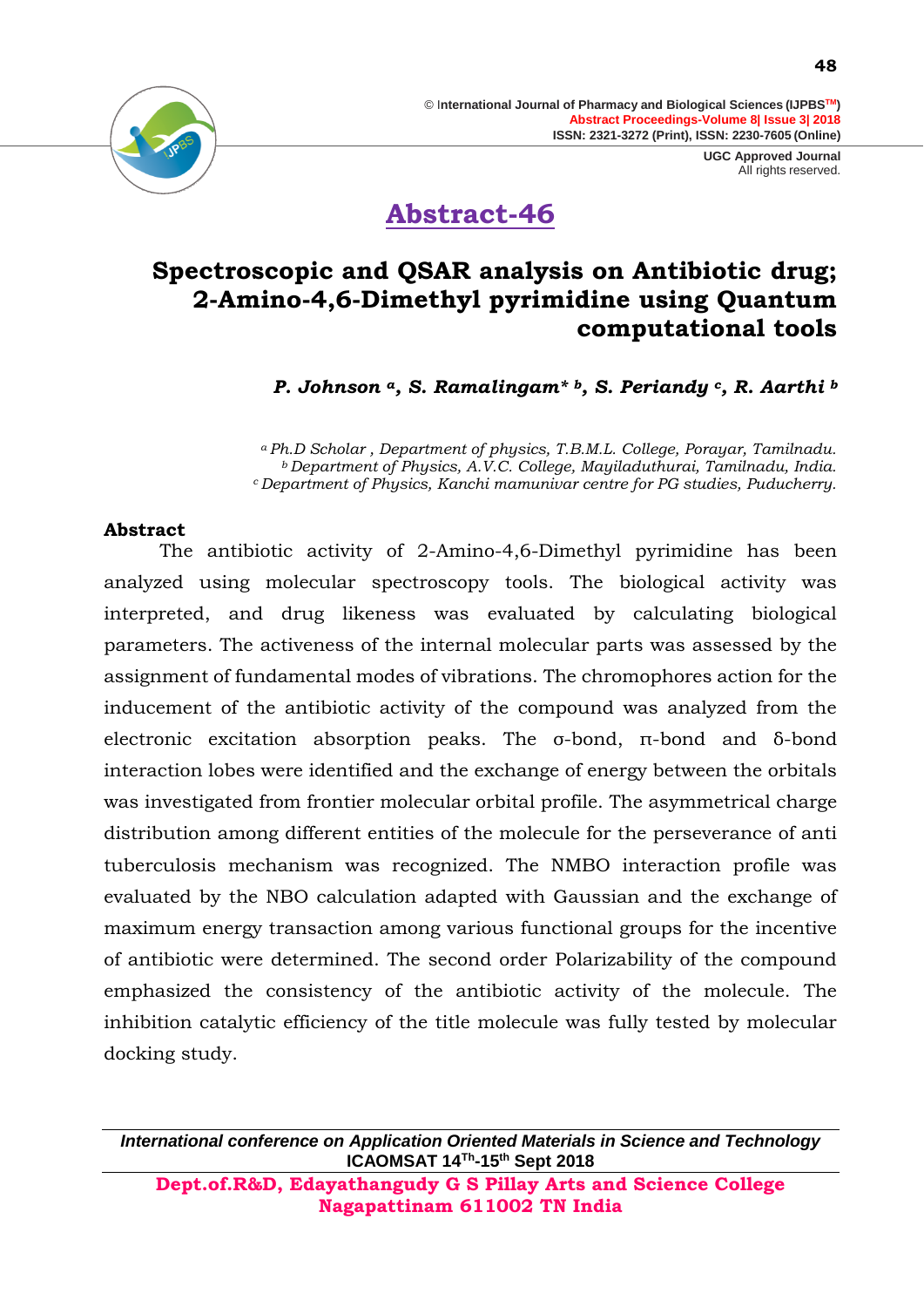

### **Molecular Vibrational Investigation [FT-IR, FT-RAMAN, UV–Visible and NMR] On Methyl Aminomethyl Anthracene by Using Computrized Quantum Calculations**

### **K.Jayachitraa, P.C.JobePrabakarb, S.Ramalingamc, M.Vijayalakshmic, R.Aarthi<sup>d</sup>**

*<sup>a</sup>Ph.D Scholar, Department of Physics, T.B.M.L. College, Porayar, Tamilnadu. <sup>b</sup>Department of Physics, T.B.M.L. College, Porayar, Tamilnadu, India. <sup>c</sup> Department of Physics, A.V.C. College, Mayiladuthurai, Tamilnadu, India. <sup>d</sup>Ph.D Scholar, Department of Physics, A.V.C. College, Mayiladuthurai, Tamilnadu, India.*

### **Abstract**

The FT-IR, FT-Raman spectra of the Methyl aminomethyl anthracene was recorded and analyzed. The observed fundamental frequencies in finger print and functional group regions be assigned according to their individuality region. The computational calculations were carriedout by HF and DFT (B3LYP and B3PW91) methods with  $6-31++G(d,p)$  and  $6-311++G(d,p)$  basis sets and the corresponding results were tabulated. The present organo-metallic compound was made up of covalent and coordination covalent bonds. The modified vibrational pattern of the complex molecule associated with ligand group was analyzed. Furthermore, the 13C NMR and 1H NMR spectral data were calculated by using the gauge independent atomic orbital (GIAO) method with B3LYP/6-311++G(d,p) basis set and their spectra were simulated and the chemical shifts linked to TMS were compared. A study on the electronic and optical properties; absorption wavelengths, excitation energy, dipole moment and frontier molecular orbital energies were carried out. The kubo gap of the present compound was calculated related to HOMO and LUMO energies which confirm the occurring of charge transformation between the base and ligand groups of the molecule.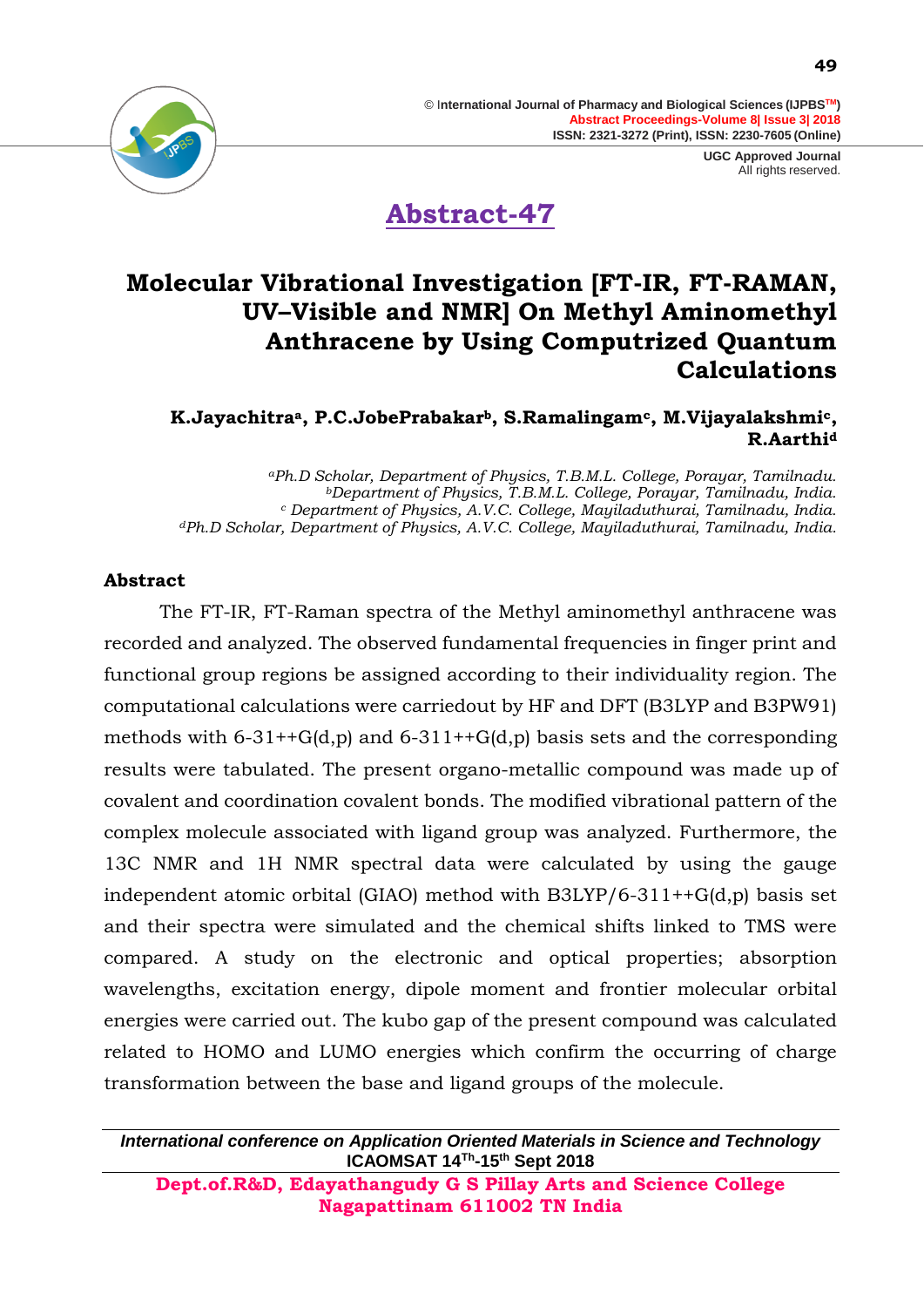

**Abstract-48**

### **NLO activity mechanism investigation on 4-methyl 5-nitrouracil using computational solvation tool K.Sooryakala a, S. Ramalingamb, R.Aarthi <sup>a</sup>**

*<sup>a</sup>Ph.D Scholar, Department of Physics, A.V.C. College, Mayiladuthurai, Tamilnadu, India. <sup>b</sup>Department of Physics, A.V.C. College, Mayiladuthurai, Tamilnadu, India. \*Corresponding author: [ramalingam.physics@gmail.com](mailto:ramalingam.physics@gmail.com),* 

#### **Abstract**

The semi organic crystal 4-Methyl 5-Nitrouracil was grown and its source of linear and non-linear optical properties was explored. The stability of the crystal structure was ensured by performing the theoretical calculations; HF and B3LYP methods with  $6-311++G(d,p)$  level of basis set. The Mulliken charge profile, electronic, optical and hyper polarizability analyses have been carried out in order to evaluate nonlinear optical (NLO) performance of the crystal. The accurate optical electron transitions the UV-Visible are also calculated and there by the optical characteristics were studied. The injection of necessary molecular ligand group for the stimulus and tuning of NLO properties were investigated by performing fundamental vibrational of the molecules. The optical energy transformation surrounded by frontier molecular levels has been described by NMBO profile. The outer shell of different chemical environment monitored from the NMR spectra. The vibrational optical polarization characteristics with respect to molecular composition in the compound have been studied by VCD spectrum.

### **Keywords:**

4-Methyl 5-Nitrouracil, hyper polarizability analyses, Mulliken charge.

*International conference on Application Oriented Materials in Science and Technology* **ICAOMSAT 14Th -15th Sept 2018**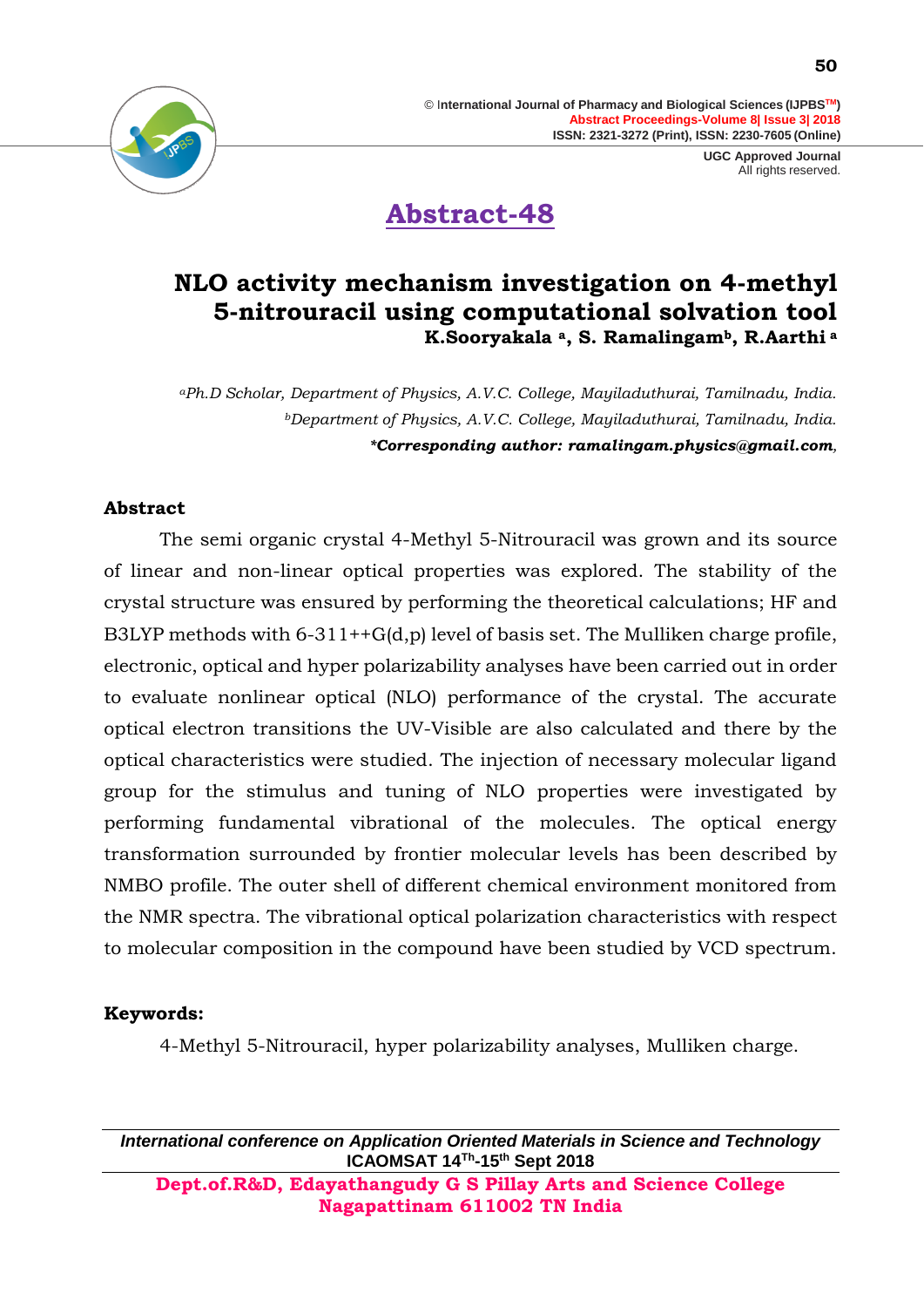



### **Growth, Spectral Analysis and Characterization Of L-Histidine of Ammonium Chloride Nlo Crystal**

**S. Sangeetha Margreat a, S. Ramalingam b, R.Aarthia, M. Maria Julie<sup>a</sup>**

<sup>a</sup>Ph.D Scholar, Department of Physics, A.V.C. College, Mayiladuthurai, Tamilnadu, India. <sup>b</sup>Department of Physics, A.V.C. College, Mayiladuthurai, Tamilnadu, India. **\*Corresponding author: [ramalingam.physics@gmail.com](mailto:ramalingam.physics@gmail.com)**

#### **Abstract**

Optically good crystal of l-Histidine of ammonium chloride were grown using the slow evaporation technique. The collected well grown crystals were recrystallized to get crystal of good quality of size, powder X-ray diffraction pattern of the grown sample has been indexed for the material. The FTIR analysis verifies the functional group of the grown crystal. Optical absorption spectrum revealed the optical properties of the grown crystals. The NLO property of the crystal was examined. The Mulliken charge levels of the compound ensure the perturbation of atomic charges according to the ligand group. The molecular interaction of frontier orbitals emphasizes the modification of chemical properties of the compound through the reaction path. The enormous amount of NLO activity was induced by the l-Histidine of ammonium chloride. The Gibbs free energy was evaluated at different temperature and from which the enhancement of chemical stability was stressed. The VCD spectrum was stimulated and the optical dichroism of the compound has been analyzed.

#### **Key words:**

l-Histidine of ammonium chloride, perturbation, Gibbs free energy, VCD.

*International conference on Application Oriented Materials in Science and Technology* **ICAOMSAT 14Th -15th Sept 2018**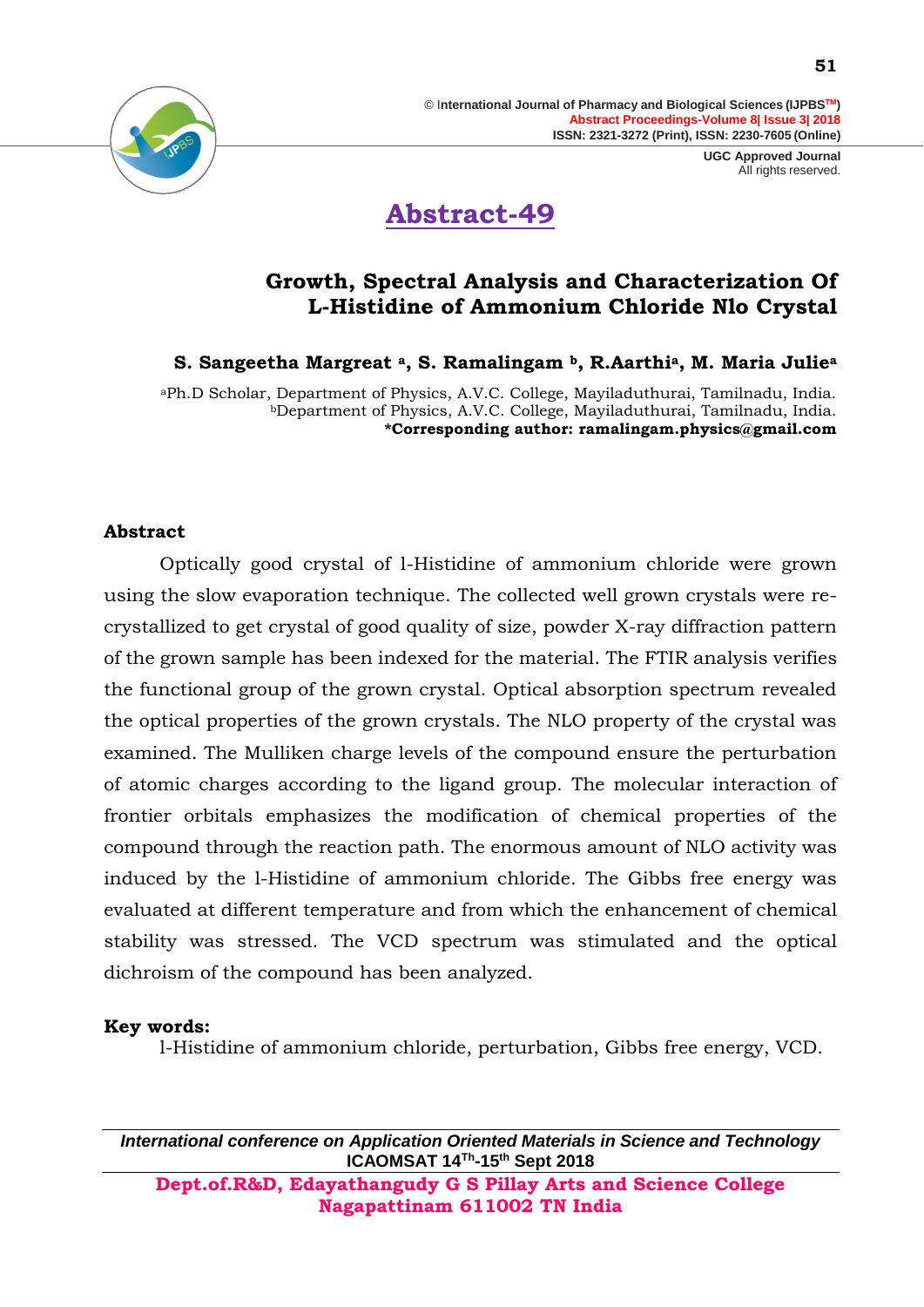

### **Abstract-50**

### **Molecular spectroscopy investigation on Pharmacodynamic activity and biological property analysis on anti-bacterial drug; Benzhydrylamine using computational tools**

**K.Rajkumara, S. Ramalingama,V.Gokulakrishnana, R.Aarthi<sup>b</sup>**

*<sup>a</sup>Department of Physics, A.V.C. College, Mayiladuthurai, Tamilnadu, India. <sup>b</sup>Ph.D Scholar, Department of Physics, A.V.C. College, Mayiladuthurai, Tamilnadu, India. Corresponding Author: [ramalingam.physics@gmail.com](mailto:ramalingam.physics@gmail.com)*

### **Abstract**

The spectroscopic tools (FT-IR, FT-Raman, NMR and UV-Visible) and theoretical tools (HF and DFT) have been used to illuminate the molecular structure and study the pharmaceutical properties directly. For analyzing these molecular structure results concerning unknown properties and applications were obtained. The change of chemical environment of the core carbons in hexagonal prototype in the molecule by the addition of acid groups and chlorine atoms has been clearly monitored and the corresponding customized chemical properties have interpreted. The electronic degeneracy in the orbitals was studied by screening the frontier molecular interactions. The involvement of non-bonding molecular orbitals has been examined by finding the magnitude of transitions among the orbitals are biological activity of the Benzhydrylamine. The biological activity of the present compound was studied, and the capability of drug action has been interpreted. The VCD spectrum for the toxic study was stimulated at stable conformer and the rate of masking was predicted.

### **Key words:**

Benzhydrylamine, electronic degeneracy, molecular interactions.

*International conference on Application Oriented Materials in Science and Technology* **ICAOMSAT 14Th -15th Sept 2018**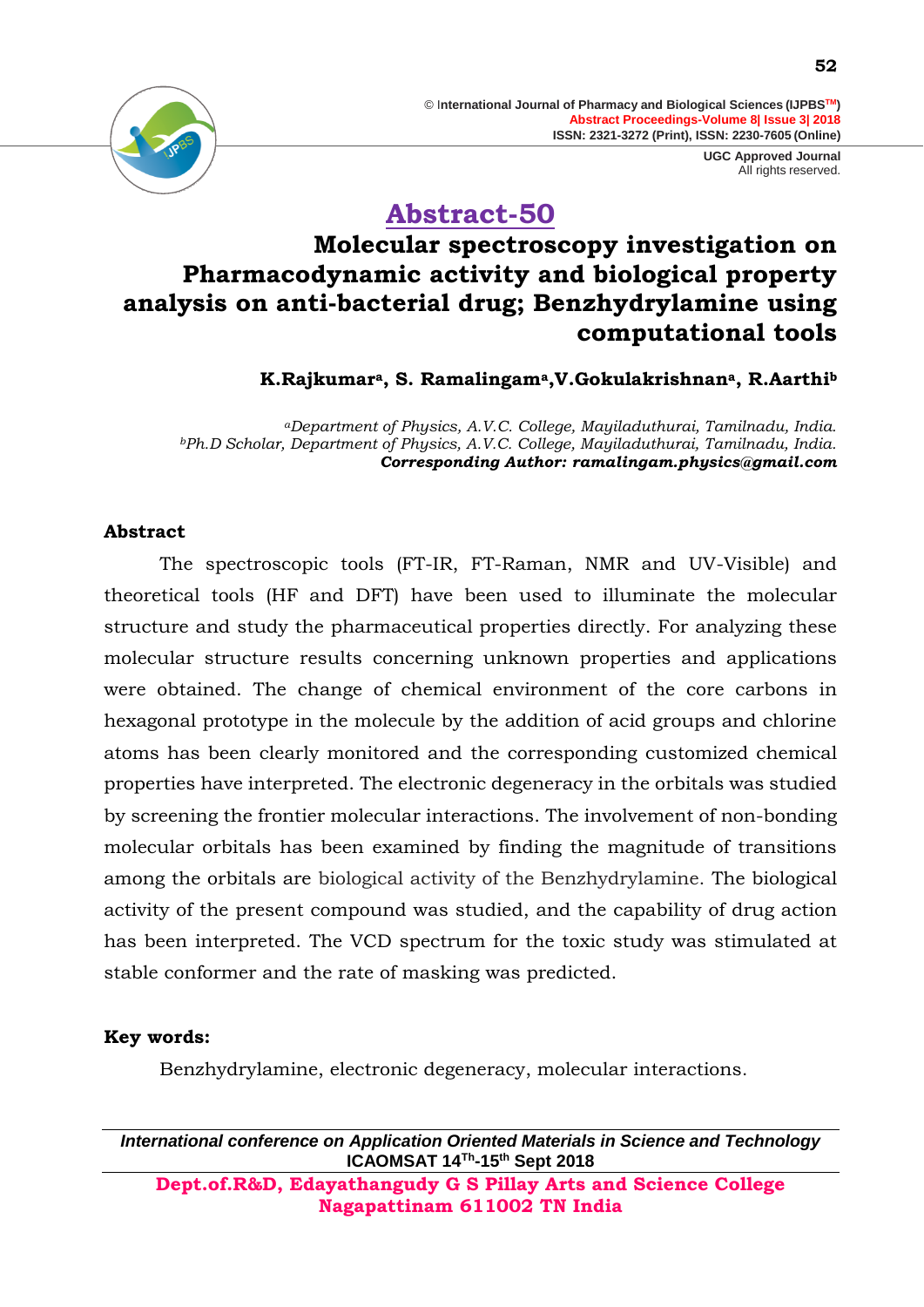

# **Abstract-51**

### **Structural, spectral, linear and non-linear optical studies of 3-(3,4-dihydroxyphenyl)-L-Alanine**

**D.Vidhyaa\* ,R.Aarthia, K.Rajkumara,S. Ramalingam<sup>b</sup>**

*<sup>a</sup>Ph.D Scholar, Department of Physics, A.V.C. College, Mayiladuthurai, Tamilnadu, India. <sup>b</sup>Department of Physics, A.V.C. College, Mayiladuthurai, Tamilnadu, India. Corresponding Author: [ramalingam.physics@gmail.com](mailto:ramalingam.physics@gmail.com)*

### **Abstract**

In this research work, the inducement of NLO property on the compound 3-(3,4-dihydroxyphenyl)-L-Alanine has been analyzed using computational calculations. The FT-IR, FT-Raman, FT-NMR and UV-Visible spectra have been recorded in specified region for molecular analysis. The optimized inducement of NLO activity by the molecular structural deformation due to the interaction between Alanine group has been investigated. The supportive analyses such as Mulliken charge levels, first order and second order polarization, vibrational investigation, frontier molecular interactions, thermodynamic function (Gibbs energy) and VCD profile for proving NLO mechanism in the compound have been carried out. The chemical environment of the compound was simultaneously monitored by simulating and recording 1H and 13C NMR spectra. The isotropic and anisotropic chemical shift related to carbons and hydrogens after the formation of target compound have been carefully interpreted. The stabilization of orbitals by interchanging of energy between donor and acceptor was observed by NBO perturbation calculations.

### **Key words**:

3-(3,4-dihydroxyphenyl)-L-Alanine, NLO activity, VCD, Isotropic, NBO perturbation.

*International conference on Application Oriented Materials in Science and Technology* **ICAOMSAT 14Th -15th Sept 2018**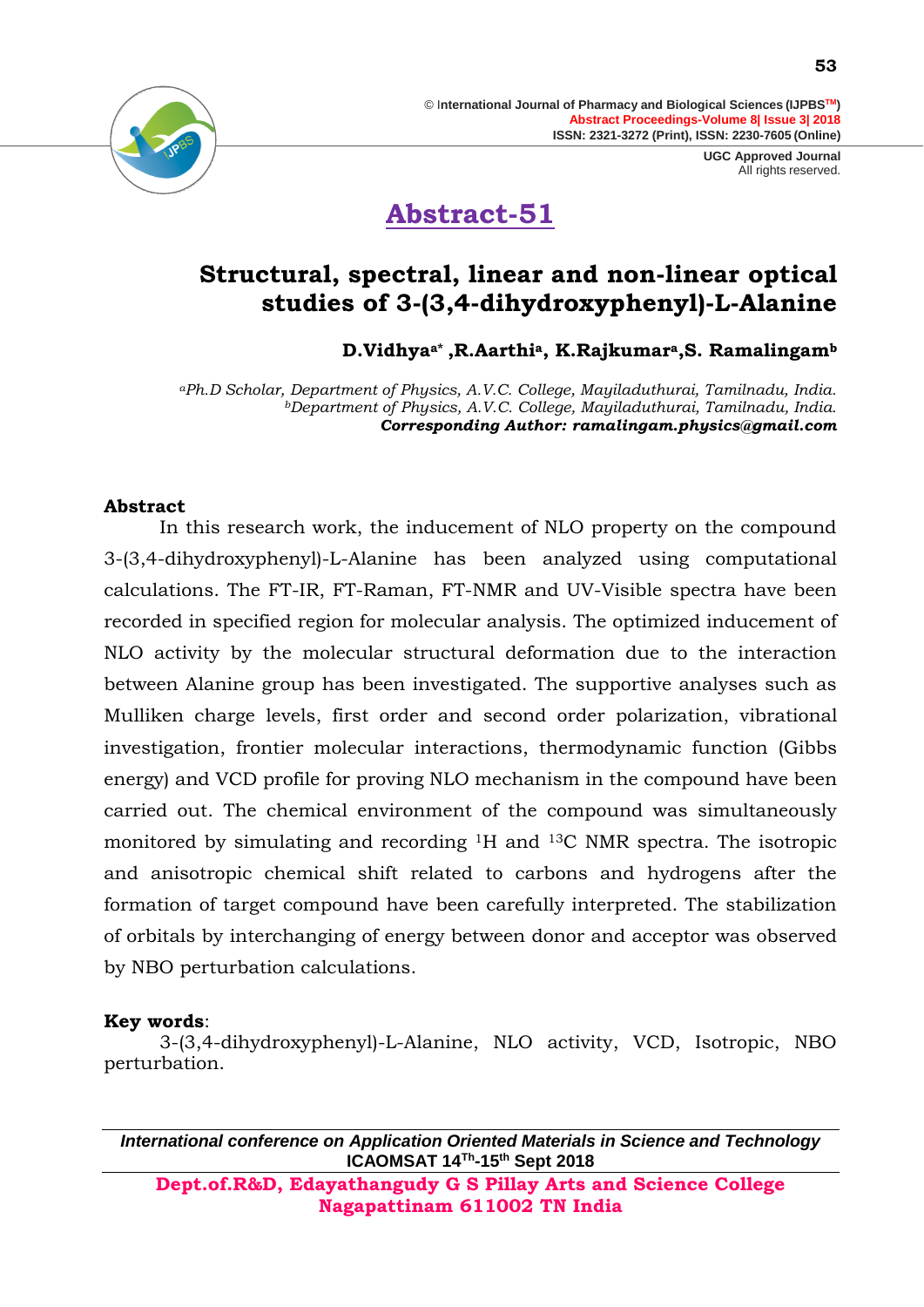> **UGC Approved Journal** All rights reserved.



**Abstract-52**

### **Electronic and Vibrational Spectroscopic (FT-IR and FT-Raman) investigation using ab initio (HF) and DFT (B3LYP and B3PW91) and HOMO/LUMO/MEP analysis on the structure of L-Serine Methyl Ester**

### **S. Ramalingam a,R.Aarthi<sup>b</sup>**

*<sup>a</sup>Department of Physics, A.V.C. College, Mayiladuthurai, Tamil Nadu, India. <sup>b</sup>Ph.D Scholar, Department of Physics, A.V.C. College, Mayiladuthurai, Tamilnadu, India.*

#### **Abstract**

 The Vibrational spectroscopy (Fourier Transform Raman and Infrared spectra) of L-Serine Methyl Ester (LSMEHCL) have been recorded and the observed vibrational frequencies are assigned and tabulated. The Gaussian Hybird Computational calculations were determined by HF and DFT (B3LYP and B3PW91) methods with  $6-31++ G(d,p)$  and  $6-311++G(d,p)$  as basis sets and corresponding results were tabulated. The change of structure of amino acid due to the addition of subsequent substitutions of methyl, ethyl, carboxylic and hydroxyl chain is investigated. It plays a vital role in the production of different pharmaceutical and cosmetics industries. The  $6-311+G(d,p)$  basis set and  $^{13}C$ and 1H nuclear magnetic resonance chemical shifts related to TMS were compared. A study on the optoelectronics properties: absorption wavelengths, excitation energy, oscillator strength, dipole moment and FMO were executed by the HF and DFT methods. UV-Visible spectrum of the present compound is recorded in the region is 200-400nm and the electronic properties HOMO and LUMO energies are deliberated by TD-DFT method. The Kubo gap of the present molecule was calculated, for the charge transformation between base and ligand. The stability of the molecule and charge delocalization has been analyzed using natural bond orbital (NBO).

*International conference on Application Oriented Materials in Science and Technology* **ICAOMSAT 14Th -15th Sept 2018**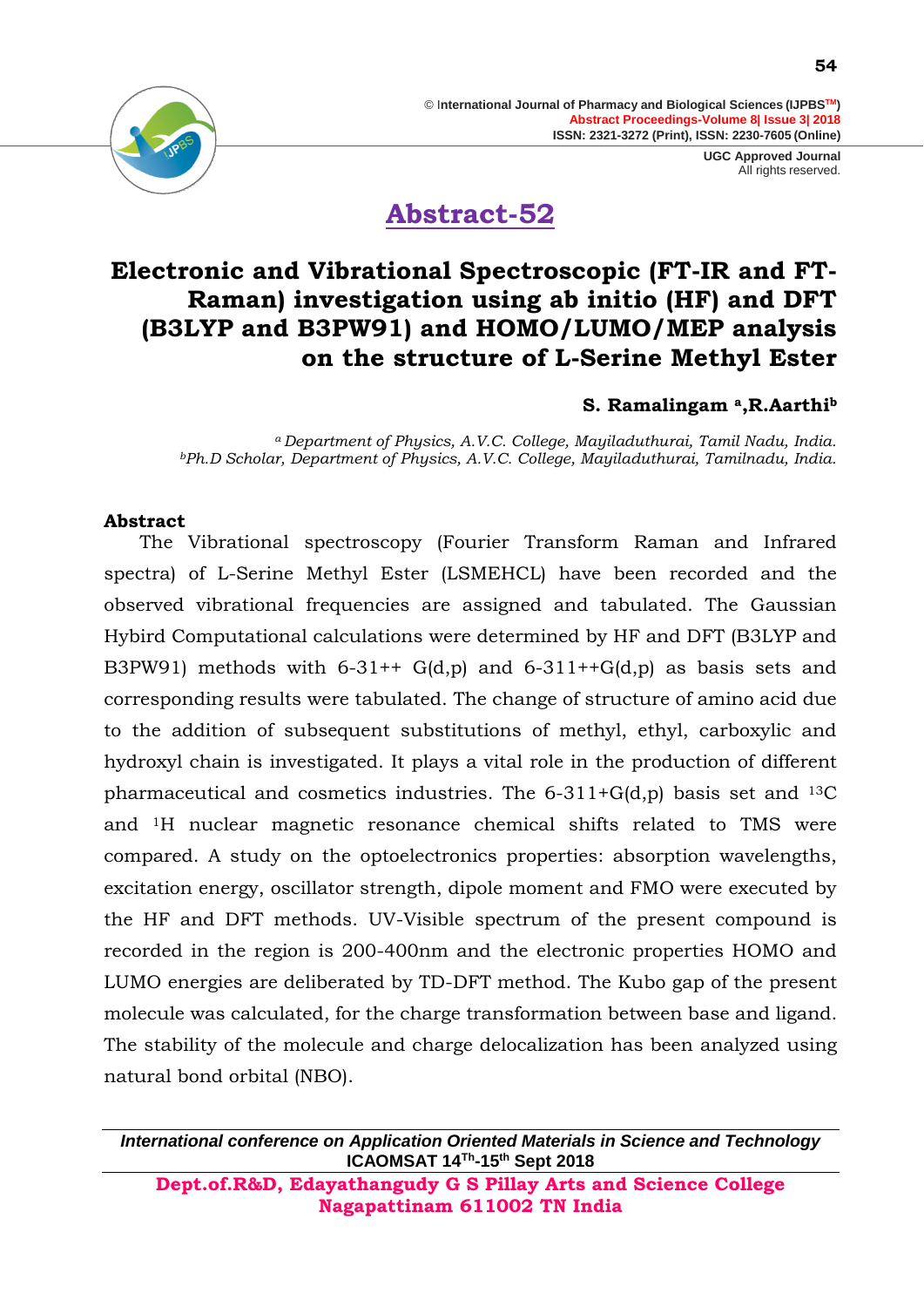

## **Abstract-53**

### **Pharmacodynamic investigation on Organic structure and Molecular spectroscopic analysis of Ethambutol with computational support**

**R.Aarthia, S. Ramalingamb, T.Prabhub, K.Singaravelanb, K.Karpagavalli<sup>b</sup>**

*<sup>a</sup>Ph.D Scholar, Department of Physics, A.V.C. College, Mayiladuthurai, Tamilnadu, India. <sup>b</sup>Department of Physics, A.V.C. College, Mayiladuthurai, Tamilnadu, India.*

### **Abstract**

The molecular properties of Ethambutol related to molecular dynamic activity have been elaborately studied in this systematic research work. The spectroscopic tools (FT-IR, FT-Raman, NMR and UV-Visible) and theoretical tools (HF and DFT) have been used to elucidate the molecular structure and study the pharmaceutical properties instantly. While analyzing the molecular structure useful results regarding unknown properties and applications were obtained. The change of chemical environment of the core carbons in chain pattern in the molecule by the injection of acid groups and OH-CH-NH-CH as been clearly monitored and the corresponding customized chemical properties have interpreted. The electronic degeneracy in the orbitals was studied by screening the frontier molecular interactions. The involvement of non-bonding molecular orbitals has been examined by finding the magnitude of transitions among the orbitals. The calculated values; heats of formation, QSAR properties, Lipinski's parameters, Ligand efficiency (LE), Lipophilic Efficiency (LipE), were reported and discussed, to understand the biological activity of the Tetrachlorophthalic acid. The biological activity of the present compound was studied, and the capability of drug action has been interpreted. The VCD spectrum for the toxic study was simulated at stable conformer and the rate of masking was predicted.

*International conference on Application Oriented Materials in Science and Technology* **ICAOMSAT 14Th -15th Sept 2018**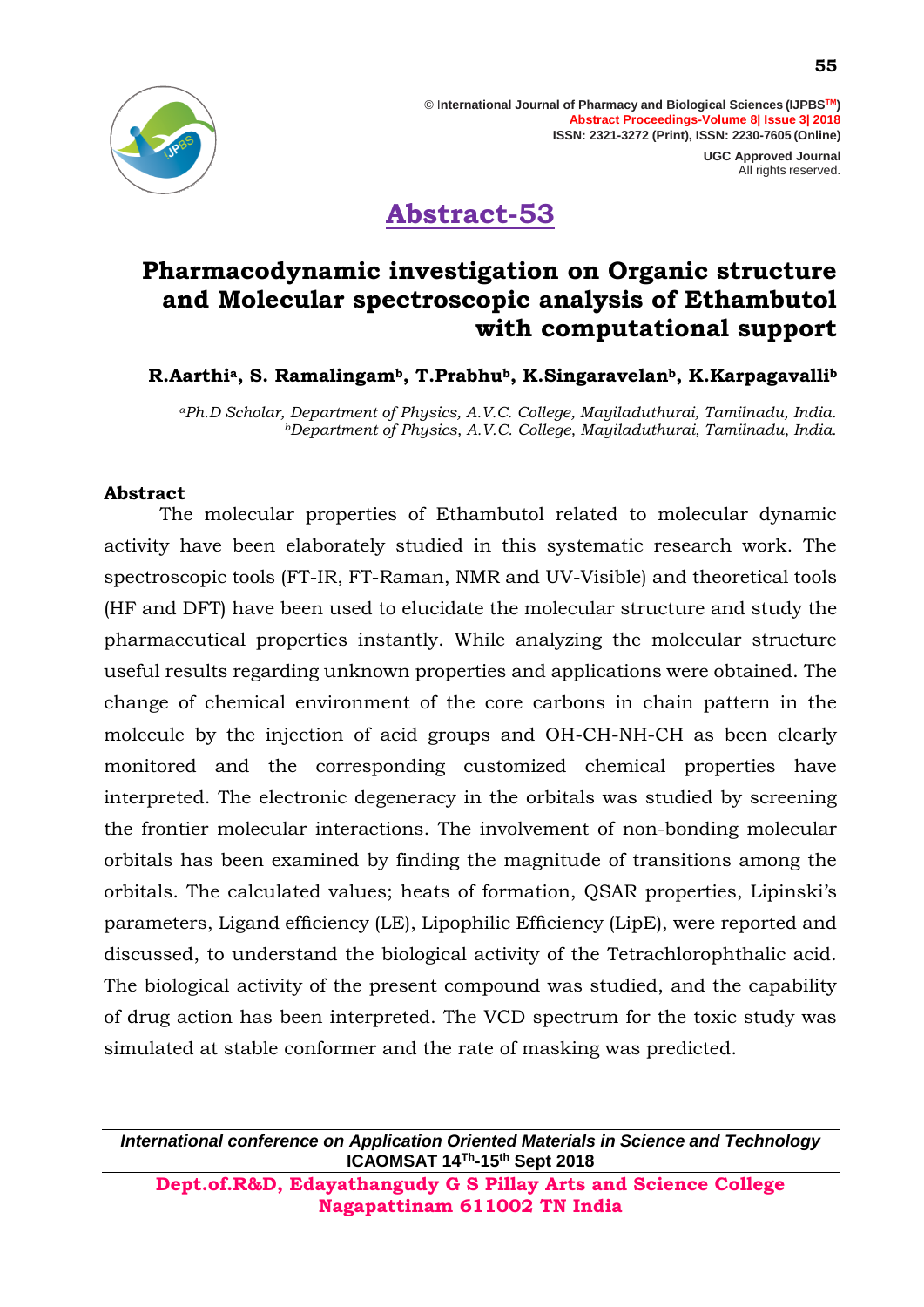

**Abstract-54**

### **Molecular structure and Pharmacodynamic activity behavior investigation and QSAR analysis on Hypoxanthine using computational tools**

**G. Susithraa\*, S. Ramalingamb, D. Vidhyaa, R.Aarthi<sup>c</sup>**

*<sup>a</sup> Department of Physics, A.V.C. College, Mayiladuthurai, Tamilnadu, India. <sup>b</sup>Department of Physics, A.V.C. College, Mayiladuthurai, Tamilnadu, India. <sup>c</sup>Ph.D Scholar, Department of Physics, A.V.C. College, Mayiladuthurai, Tamilnadu, India.*

### **Abstract**

The structural properties of Hypoxanthine compound related to molecular dynamic activity have been ornately interpreted in this methodical research work. The FT-IR, FT-Raman, NMR and UV-Visible spectral analysis has been carried out and the obtained results were validated using theoretical tools. The tautomerism of the compound has been monitored while analyzing the molecular structure regarding to describe unknown properties and applications. The displacement of chemical shift of core carbons in pyrimidine and Imidazole rings by the injection of =O atom and the mechanism customized to induce chemical properties were interpreted. The electronic degeneracy pathway in the interaction orbitals was discussed by viewing the frontier molecular overlapping. The involvement of CT-complex transitions in non-bonding molecular orbitals has been inspected. The QSAR properties, Ligand efficiency (LE), Lipophilic Efficiency (LipE), were calculated and reported for explaining biological activity of Hypoxanthine. The drug and biological activity of the present compound was interpreted, and the capability of suitable applications has been interpreted. The VCD spectrum for the measurement of toxicity level was simulated and the rate of masking was examined.

*International conference on Application Oriented Materials in Science and Technology* **ICAOMSAT 14Th -15th Sept 2018 Dept.of.R&D, Edayathangudy G S Pillay Arts and Science College** 

**Nagapattinam 611002 TN India**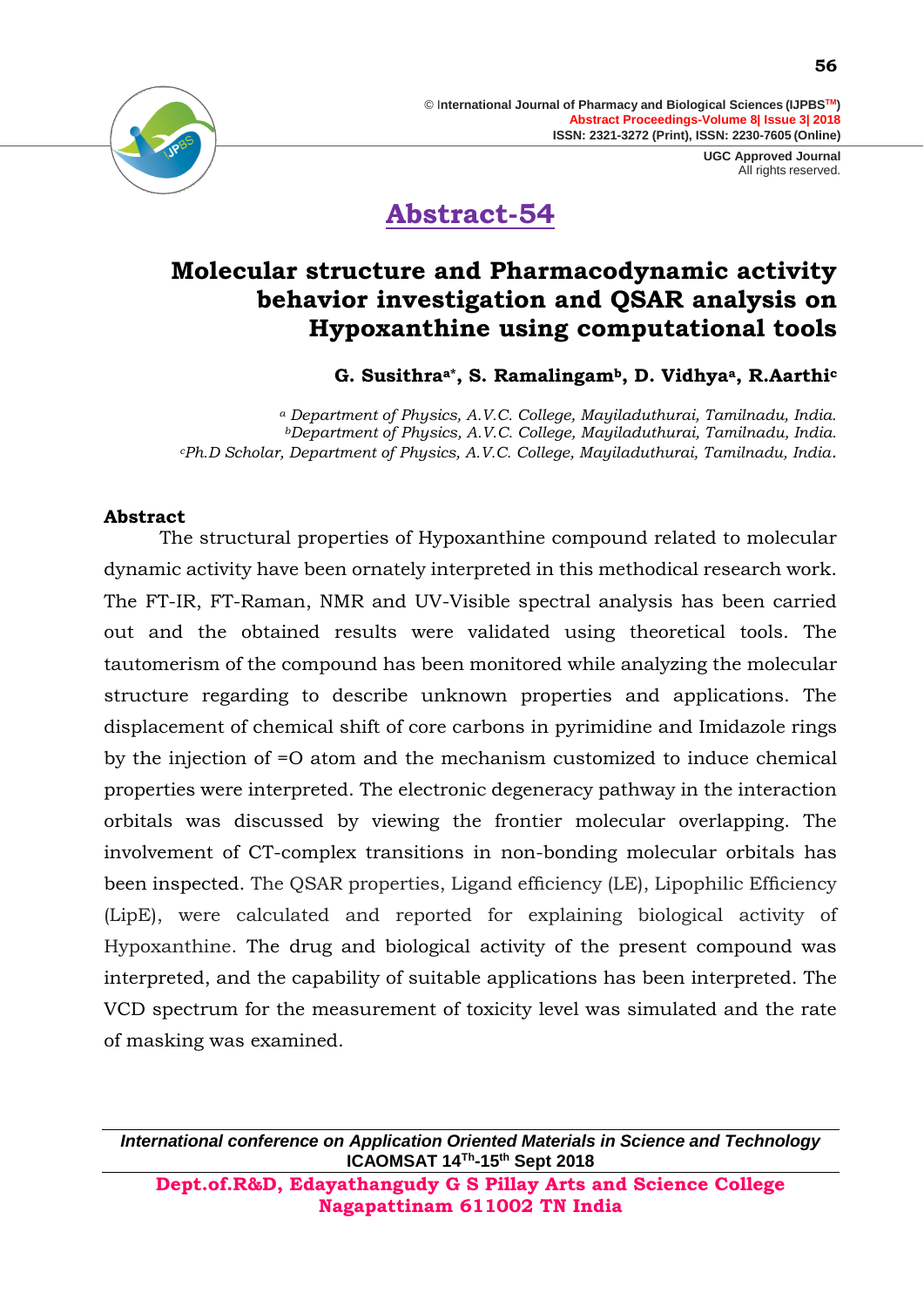



### **Spectroscopic investigation on physical and analytical chemistry Premoline by using the calculations**

**N.Sangeethab, S. Ramalingam b, K.Karpagavalli b, R. Aarthi <sup>a</sup>**

*<sup>a</sup>Ph.D Scholar, Department of Physics, A.V.C. College, Mayiladuthurai, Tamilnadu, India. <sup>b</sup>Department of Physics, A.V.C. College, Mayiladuthurai, Tamilnadu.*

#### **Abstract**

The Antibiotic activity was zealously observed by recording FT-IR, FT-Raman, UV-Visible and NMR spectra of Premoline (2-Imino-5-phenyl 4 oxazolioinone). The observed amalgamation and scattering spectral sequence were analyzed to compute the role of compositional parts in the compound activity. The unknown Predicted Properties be calculated and were interrelated with the physical parameters. The drug Stimulation of the compound was predicted by observing frontier molecular interaction profile. The electronic transitions among different energy levels of electronic arrangement were determined and hyperactive Polarizability causing the anti-micro bacterial activity was discussed. The exchange of chemical potential for creating drug budding by making transitions among non-bonding molecular orbitals has been examined. The QSAR properties were designed and Lipinski's rules for drug similarity were reported and discussed to recognize the biological activity of the molecule. The VCD spectrum in different range of IR region for determining enantiomer ability was replicated at stable conformer and the hiding of toxicity was predicted.

*International conference on Application Oriented Materials in Science and Technology* **ICAOMSAT 14Th -15th Sept 2018 Dept.of.R&D, Edayathangudy G S Pillay Arts and Science College** 

**Nagapattinam 611002 TN India**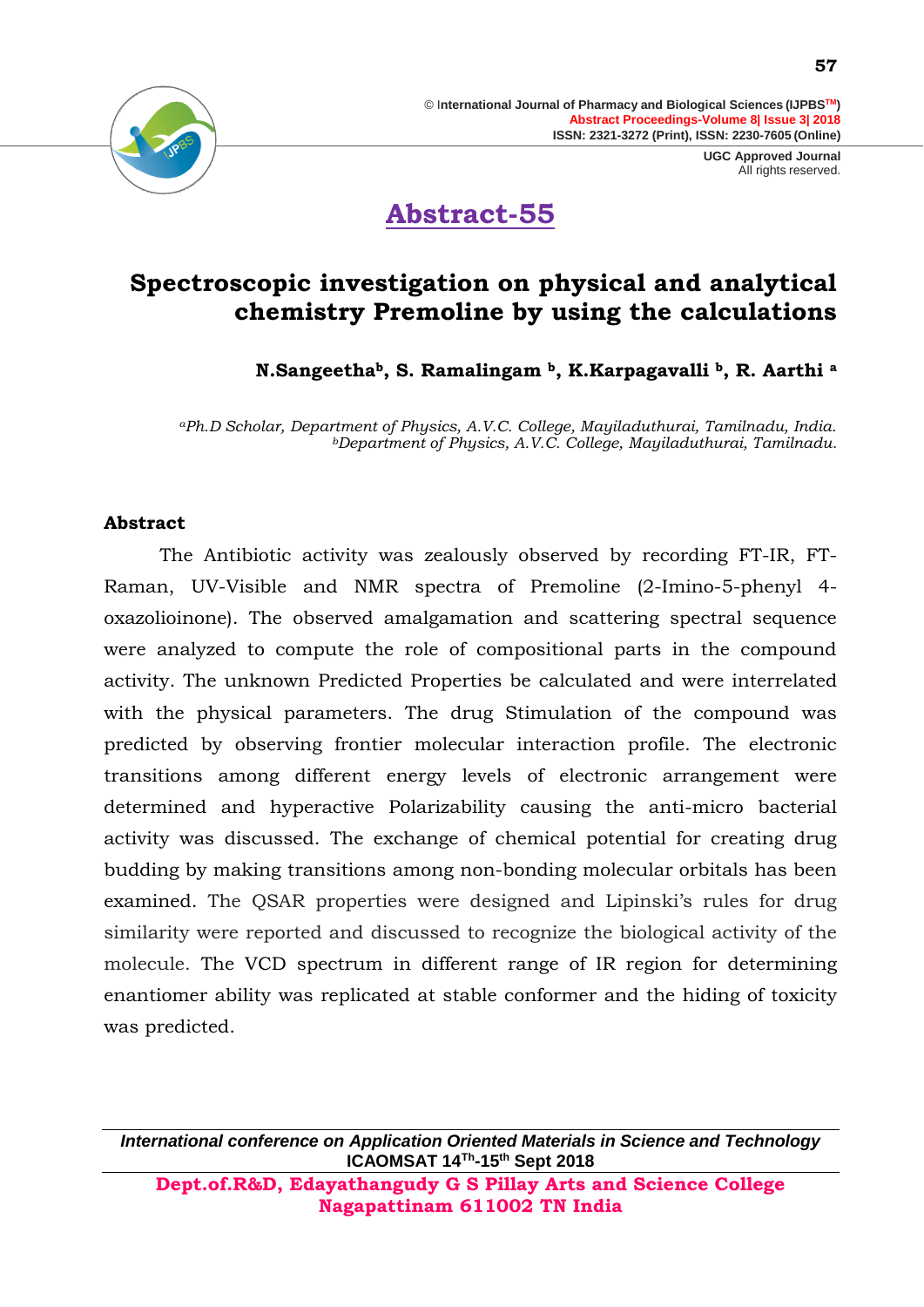

### **Preparation, Characterization and Spectroscopic Study on Sno<sup>2</sup> Nano powder**

**K.Singaravelan <sup>a</sup>, S. Ramalingam <sup>a</sup>, R.Aarthi<sup>b</sup>**

*<sup>a</sup>Department of Physics, A.V.C. College, Mayiladuthurai, Tamilnadu, India. <sup>b</sup>Ph.D Scholar, Department of Physics, A.V.C. College, Mayiladuthurai, Tamilnadu, India. \*Corresponding author: [ramalingam.physics@gmail.com,](mailto:ramalingam.physics@gmail.com)*

#### **Abstract**

In this research work, pure and singe phase  $SnO<sub>2</sub>$  Nano powder is successfully prepared by simple sol-gel combustion route method. The photo luminescence and XRD measurements were made and their geometrical parameters are compared with calculated values by theoretical calculations. The FT-IR and FT-Raman spectra were recorded, and the fundamental frequencies were assigned. The optimized parameters and the frequencies were calculated using HF and DFT (LSDA, B3LYP and B3PW91) theory in bulk phase of  $SnO<sub>2</sub>$  and were compared with the Nano phase. The vibrational frequency pattern in nano phase would be realigned and the frequencies were shifted up to higher region of spectra when compared with bulk phase. The NMR and UV-Visible spectra were simulated and analyzed. Transmittance studies showed that the HOMO-LUMO band gap (Kubo gap) was reduced from 3.47 eV to 3.04 eV while it is heated upto 800 $^{\circ}$ C. The Photoluminescence spectra of SnO<sub>2</sub> powder showed a peak shift towards lower energy side with the change of Kubo gap from 3.73 eV to 3.229 eV for as-prepared and heated up to 800ºC.

#### **Key words:**

SnO<sup>2</sup> Nano powder, electronic and optical properties, nano phase approach.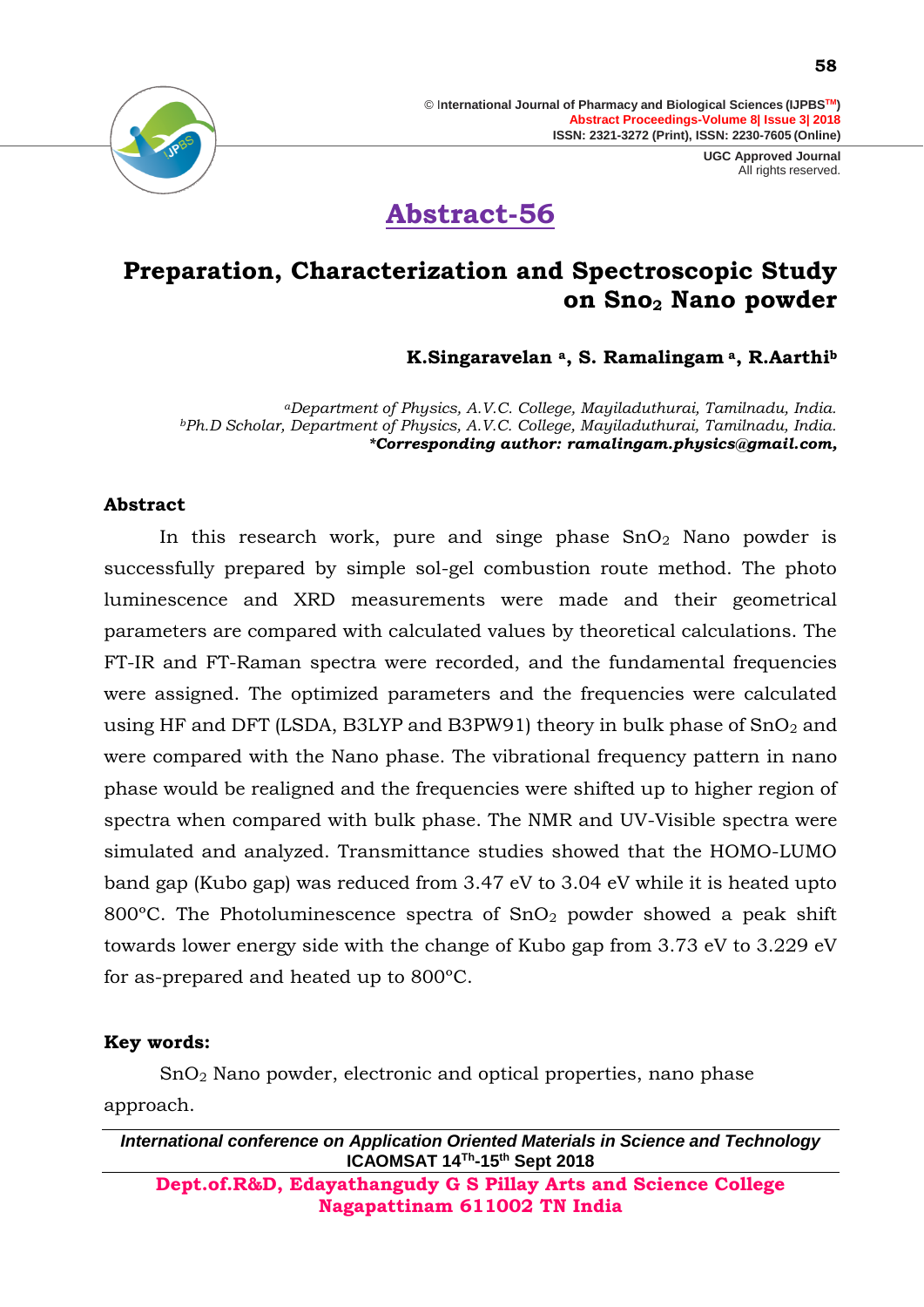

# **Abstract-57**

### **FT-IR, FT-RAMAN, UV-VIS AND NMR Analyses on Chlorfenson Using Computational Calculations**

### **T.Prabhua, S. Ramalingama, R.Aarthi<sup>b</sup>**

*<sup>a</sup>Department of Physics, A.V.C. College, Mayiladuthurai, Tamilnadu, India. <sup>b</sup>Ph.D Scholar, Department of Physics, A.V.C. College, Mayiladuthurai, Tamilnadu, India.*

#### **Abstract**

In the present work, the recorded FT-IR/FT-Raman spectra of the Chlorfenson (4-Chorophenyl-4-chlorobenzenesulfonate) are analyzed. The observed vibrational frequencies are assigned and the computational calculations are carried out by DFT (LSDA, B3LYP and B3PW91) methods with  $6-31++G(d,p)$ and 6-311++G(d,p) basis sets and the corresponding results are investigated with the UV/NMR data. The fluctuation of structure of Chlorobenzene sulfonate due to the substitution of  $C_6H_4Cl$  is investigated. The vibrational sequence pattern of the molecule related to the substitutions is intensely analyzed. Moreover, 13C NMR and 1H NMR chemical shifts are calculated by using the gauge independent atomic orbital (GIAO) technique with HF/B3LYP/B3PW91 methods on same basis set. A study on the electronic properties; absorption wavelengths, excitation energy, dipole moment and frontier molecular orbital energies, are performed by HF and DFT methods. The calculated energy of Kubo gap (HOMO and LUMO) ensures that the charge transfer occurs within the molecule. Besides frontier molecular orbitals (FMO), molecular electrostatic potential (MEP) is executed. NLO properties and Mulliken charges of the Chlorfenson is also calculated and interpreted. The thermodynamic properties (heat capacity, entropy, and enthalpy) of the title compound at different temperatures are calculated in gas phase.

*International conference on Application Oriented Materials in Science and Technology* **ICAOMSAT 14Th -15th Sept 2018**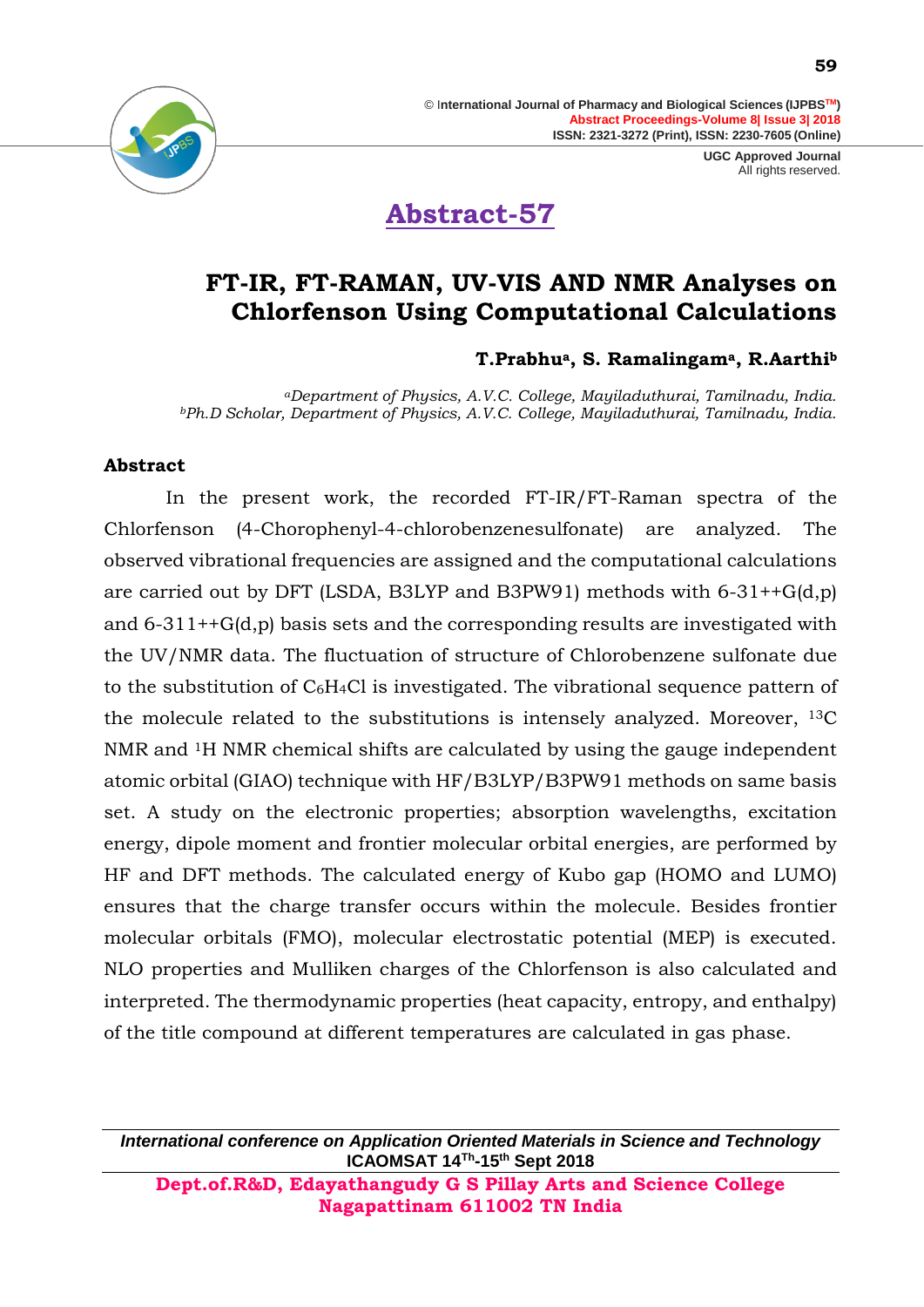

**Abstract-58**

### **Preparation, Characterization and Structure Prediction of In 2 sno<sup>3</sup> Using Spectroscopic (FT-IR, FT-RAMAN, NMR and UV-VISIBLE) study**

**K.Karpagavalli a,K.Singaravelan<sup>a</sup> , S. Ramalingama, R.Aarthi <sup>b</sup>**

*<sup>a</sup>Department of Physics, A.V.C. College, Mayiladuthurai, Tamilnadu, India. <sup>b</sup>Ph.D Scholar, Department of Physics, A.V.C. College, Mayiladuthurai, Tamilnadu, India.*

#### **Abstract**

In this work, pure and single phase  $In<sub>2</sub>SnO<sub>3</sub>$  Nano powder is successfully prepared with the doping ratio of  $80-20\%$  (In<sub>2</sub>O<sub>3</sub>-Sn) by simple sol-gel combustion direction. The material is characterized by XRD measurements and their geometrical parameters are compared with calculated values. The FT-IR and NMR spectra are recorded in both bulk and Nano phase and FT- Raman spectrum is recorded in bulk phase and the fundamental frequencies are assigned. The optimized parameters and the frequencies are calculated using HF and DFT theory in bulk phase of  $In_2SnO_3$  and are compared with its Nano phase. The vibrational frequency pattern in nano phase gets realigned and the frequencies are shifted up and down little bit to the region of spectra when compared with bulk phase. The UV-Visible spectrum is simulated and analyzed. The frontier molecular orbital analysis has been carried out and the values of the HOMO-LUMO band gap (Kubo gap) explore the optical and electronic characteristics of the  $In_2SnO_3$ . Structural studies by XRD showed the crystallite sizes of the particles. The atomic arrangement in the grain boundary seems to be somewhat different from regular periodic arrangement whereas inside the grain there is a good periodic arrangement of atoms.

*International conference on Application Oriented Materials in Science and Technology* **ICAOMSAT 14Th -15th Sept 2018**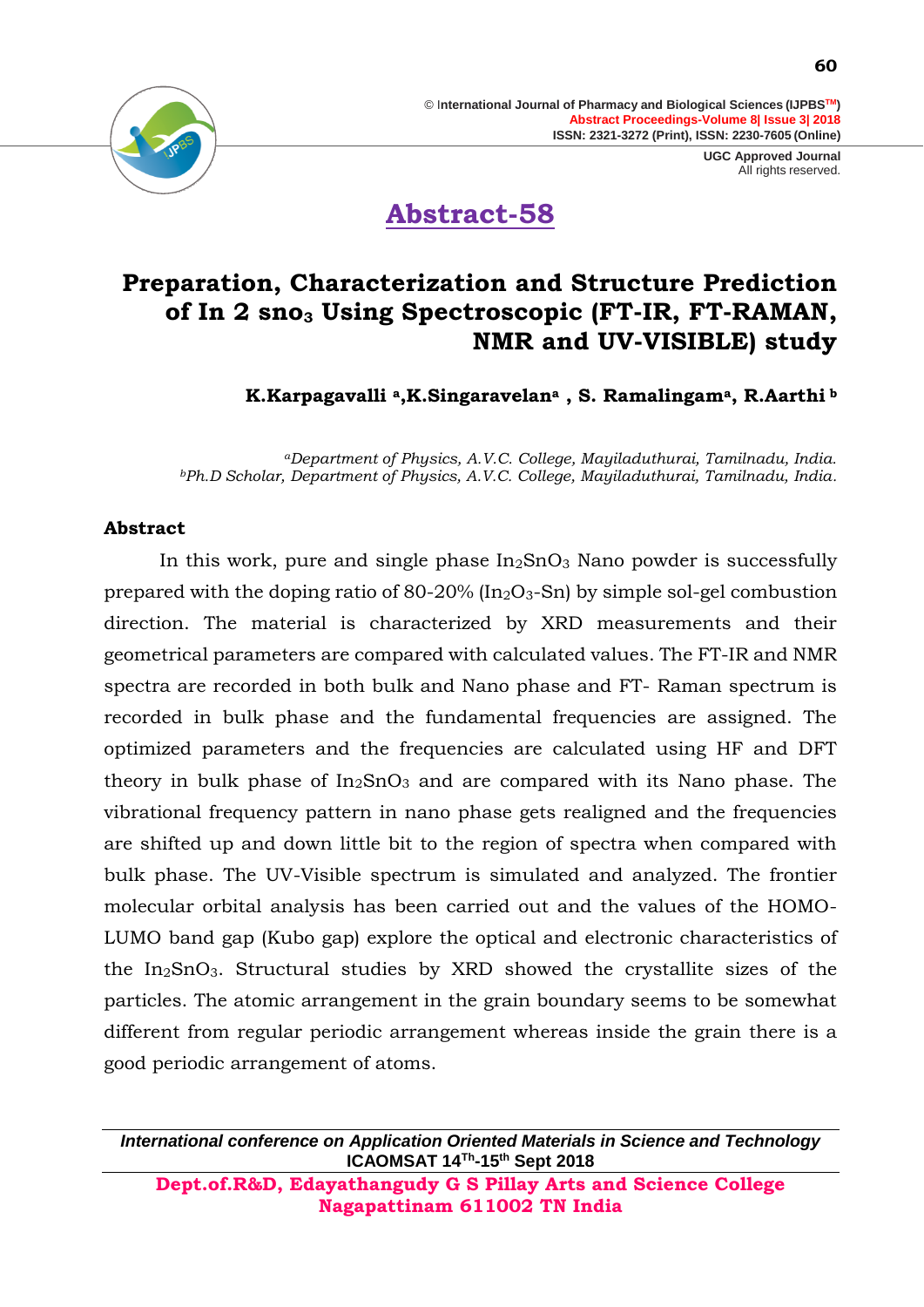

# **Abstract-59**

### **Dielectric, Electrical Conductivity of Organic NLO Crystals - Picolinium Maleate (PM) - Novel Material**

**Aadhithyaram Sa\*, Neelesh Vb, SenthilKannan K<sup>c</sup>**

<sup>a</sup>Student of MSc in Information and Communication Technology at Technische Universitat Chemnitz, Germany. <sup>b</sup>St.Eugene university, Lusaka, Central Africa. <sup>c</sup>Dept.of.R & D, Edayathangudy G.S Pillay Arts and Science College, Nagapattinam.

### **Abstract**

Organic crystals are important for materialistic applications such as frequency matching, phase matching, opto-electronic applications. The PM crystal is of second order NLO and as good NLO coefficient.

The XRD, dielectric, AFM, electrical conductivity, refractive influx is studied and reported.

The XRD study reveals the lattice parameters of the grown PM crystals and dielectric property analysis the PM crystals as the case how it performs in nonconducting way and AFM portrays the surface analysis and refractive influx specifies the velocity change and electrical conductivity graph portrays the V-I response and linearity of the graph.

### **Keywords**:

PM, NLO, dielectric, electrical conductivity etc.,

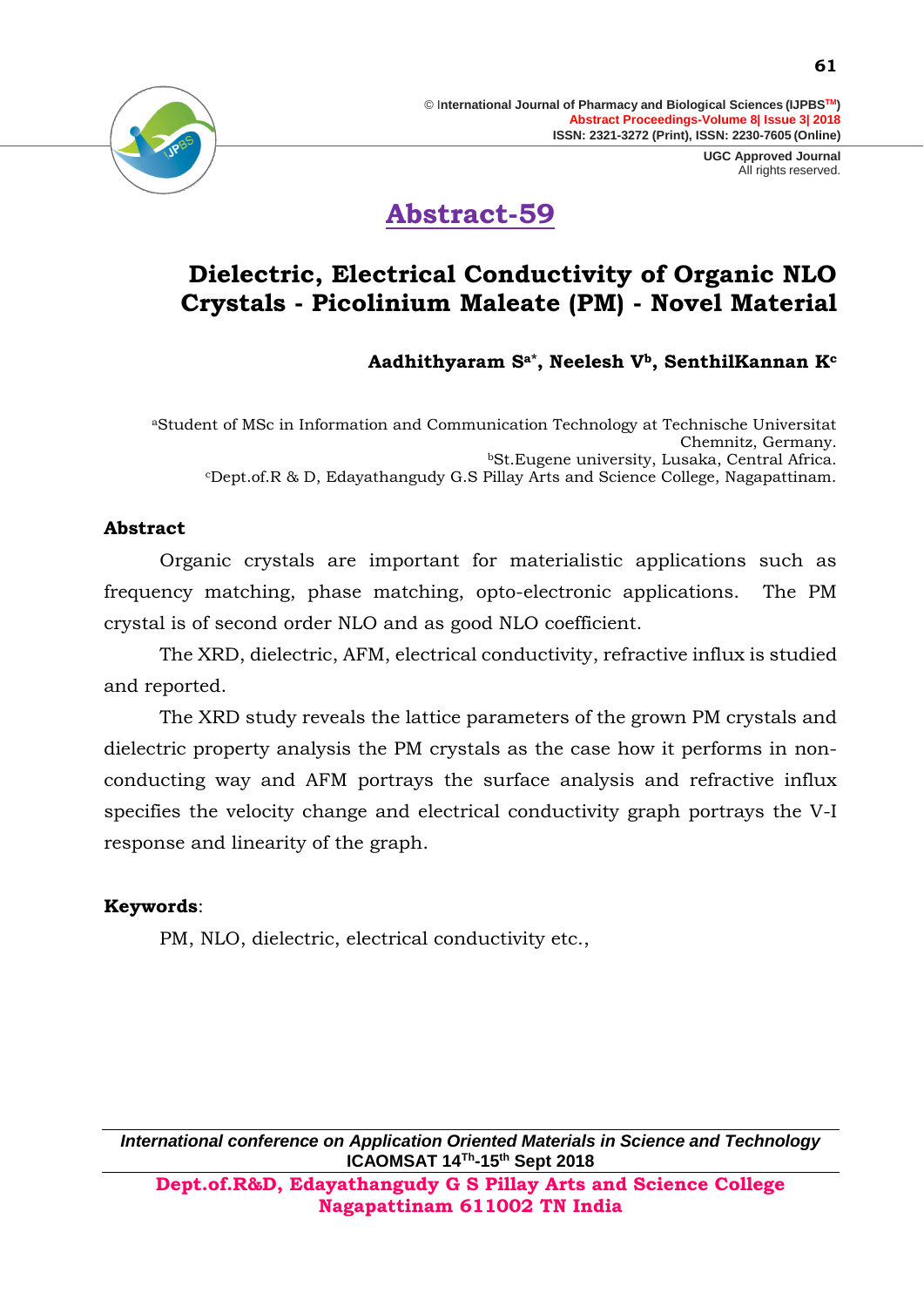# **Abstract-60**

### **Optimizing the physical properties of calcium nanoferrites to be suitable in many applications**

**V.Gokulakrishnan a, S. Ramalingama, R.Aarthi <sup>b</sup>**

*<sup>a</sup>Department of Physics, A.V.C. College, Mayiladuthurai, Tamilnadu, India. <sup>b</sup>Ph.D Scholar, Department of Physics, A.V.C. College, Mayiladuthurai, Tamilnadu, India.*

### **Abstract**

The Calcium nano ferrite with composition CaGd<sub>x</sub>Er<sub>v</sub>Fe<sub>2-x-v</sub>O<sub>4</sub> (x = y = 0.0, x = 0.025, y = 0.05) was prepared by citrate gel auto combustion method. The prepared samples showed orthorhombic phase structure and the crystallite sizes were found in the range of 32.1–35.3 nm. Detailed observation via the Field Emission Scanning Electron Microscopy (FESEM) showed that the calcium ferrite nano-particles were spherical and capsule like formation shape. The hysteresis loop confirms the magnetic behavior of the investigated samples, which is then discussed on the basis of super exchange interactions. Magnetic parameters such as saturation magnetization, coercively, and retentivity were obtained. The  $CaFe<sub>2</sub>O<sub>4</sub>$ -type structure includes edge- and corner sharing  $BO<sub>6</sub>$  octahedral, constituting a very unique network similar to perovskite-related nanoparticles. This structural network leads to an improvement in the physical properties of the investigated samples.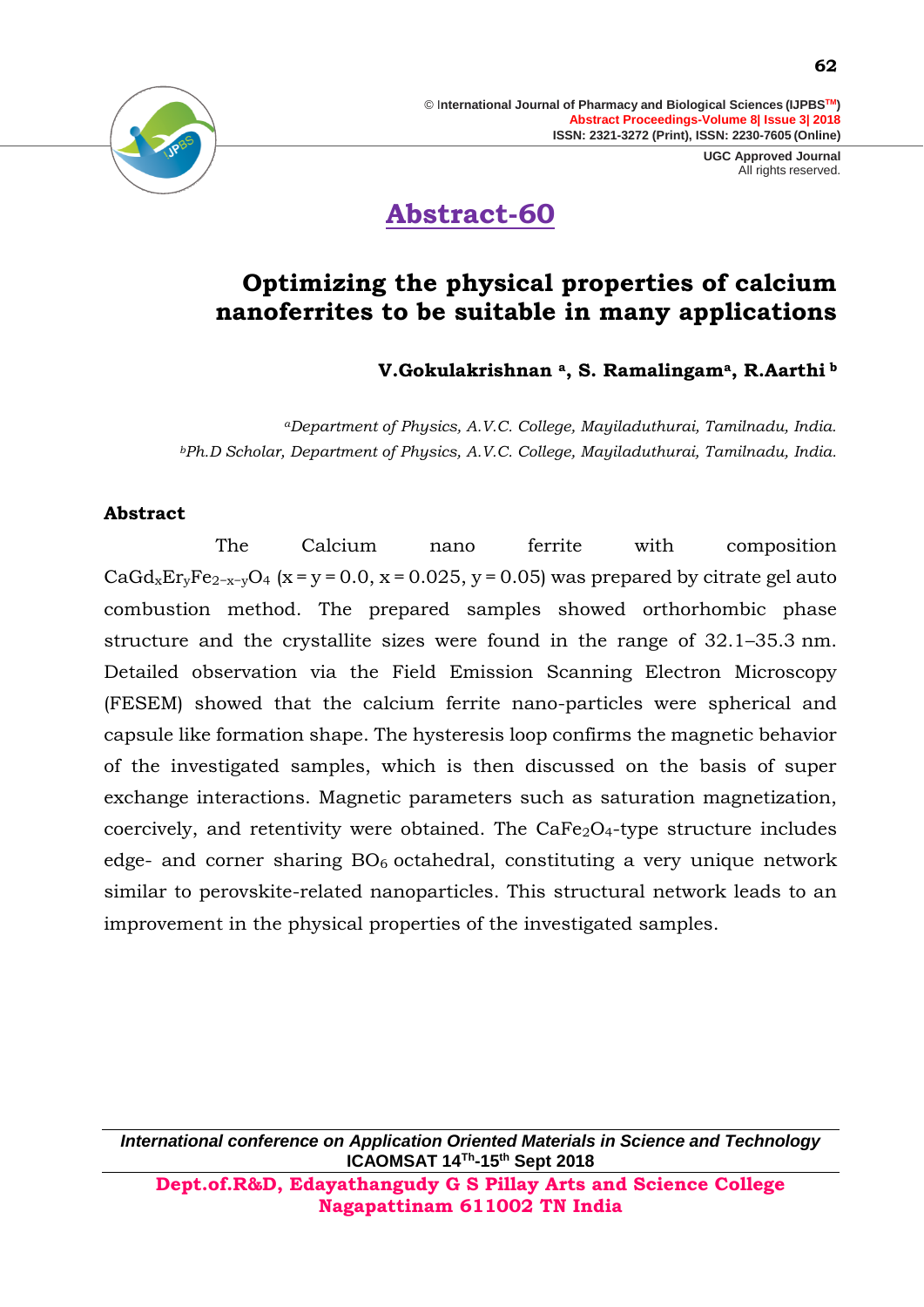

# **Abstract-61**

### **NBO, Conformational, NLO, Homo-LUMO, NMR and Electronic Spectral Study on 1-Phenyl-1-Propanol by quantum Computational Methods**

**M.H.Haja Sheriff a, S. Ramalingama, R.Aarthi <sup>b</sup>**

*<sup>a</sup>Department of Physics, A.V.C. College, Mayiladuthurai, Tamilnadu, India. <sup>b</sup>Ph.D Scholar, Department of Physics, A.V.C. College, Mayiladuthurai, Tamilnadu, India.*

#### **Abstract**

In this study, FT-IR, FT-Raman, NMR and UV spectra of 1-phenyl-1 propanol, an intermediate of anti- depressant drug Fluoxetine, has been investigated. The theoretical vibrational frequencies and optimized geometric parameters have been calculated by using HF and density functional theory with the hybrid methods B3LYP, B3PW91and  $6-311+G(d,p)/6-311+G(d,p)$  basis sets. The theoretical vibrational frequencies have been found in good agreement with the corresponding experimental data.1H and13C NMR spectra were recorded and chemical shifts of the molecule were compared to TMS by using the Gauge-Independent Atomic Orbital (GIAO) method. A study on the electronic and optical properties, absorption wavelengths, excitation energy, dipole moment and frontier molecular orbital energies are performed using HF and DFT methods. The thermodynamic properties (heat capacity, entropy and enthalpy) at different temperatures are also calculated. NBO analysis is carried out to picture the charge transfer between the localized bonds and lone pairs.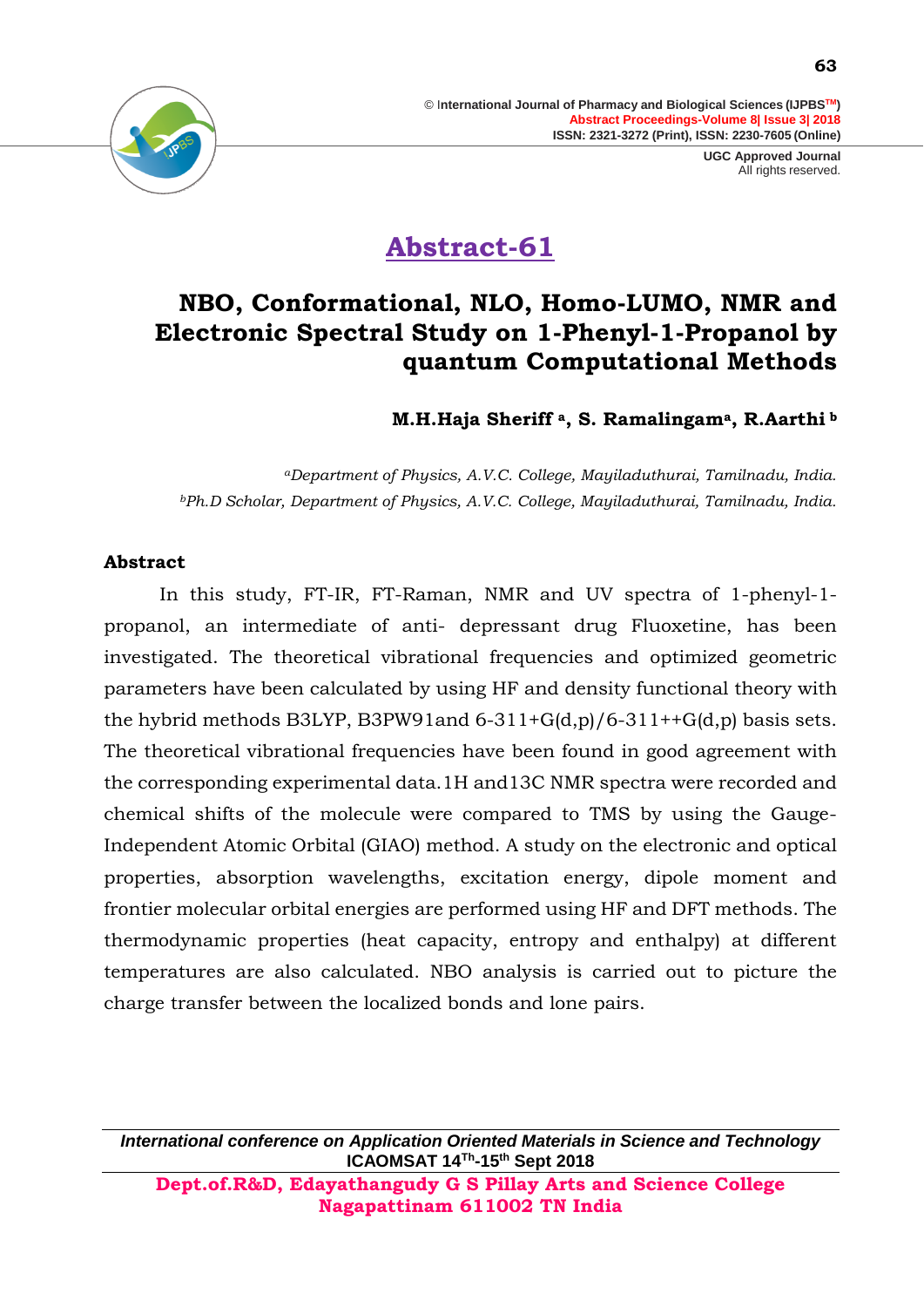



# **XRD, AFM, Refractive influx, Dielectric, Electrical Conductivity of Organic NLO Crystals Acetoacteanilide (AAC)**

#### **Aadhithyaram Sa, K.R.Aranganayagamb, R. Ashokkumarb, K. SenthilKannanc\***

<sup>a</sup>Student of MSc in Information and Communication Technology at Technische Universitat Chemnitz, Germany. <sup>b</sup>Chemistry Division, Department of Science and Humanities, Kumaraguru College of Technology, Coimbatore, India. <sup>c</sup>Dept.of.R&D, Edayathangudy G.S Pillay Arts and Science College, Nagapattinam.

### **Abstract**

Organic crystals play a vital role such as frequency matching, phase matching, opto-electronic applications. The AAC crystal is of second order NLO with good non-linear coefficient. The XRD, dielectric, AFM, electrical conductivity, refractive influx is studied and reported. The XRD study reveals the lattice parameters of the grown AAC crystals and dielectric property analysis the AAC crystals as the case how it performs in non-conducting way and AFM portrays the surface analysis and refractive influx specifies the velocity change and electrical conductivity graph portrays the V-I response and linearity of the graph.

### **Keywords**:

AAC, NLO, dielectric, electrical conductivity etc…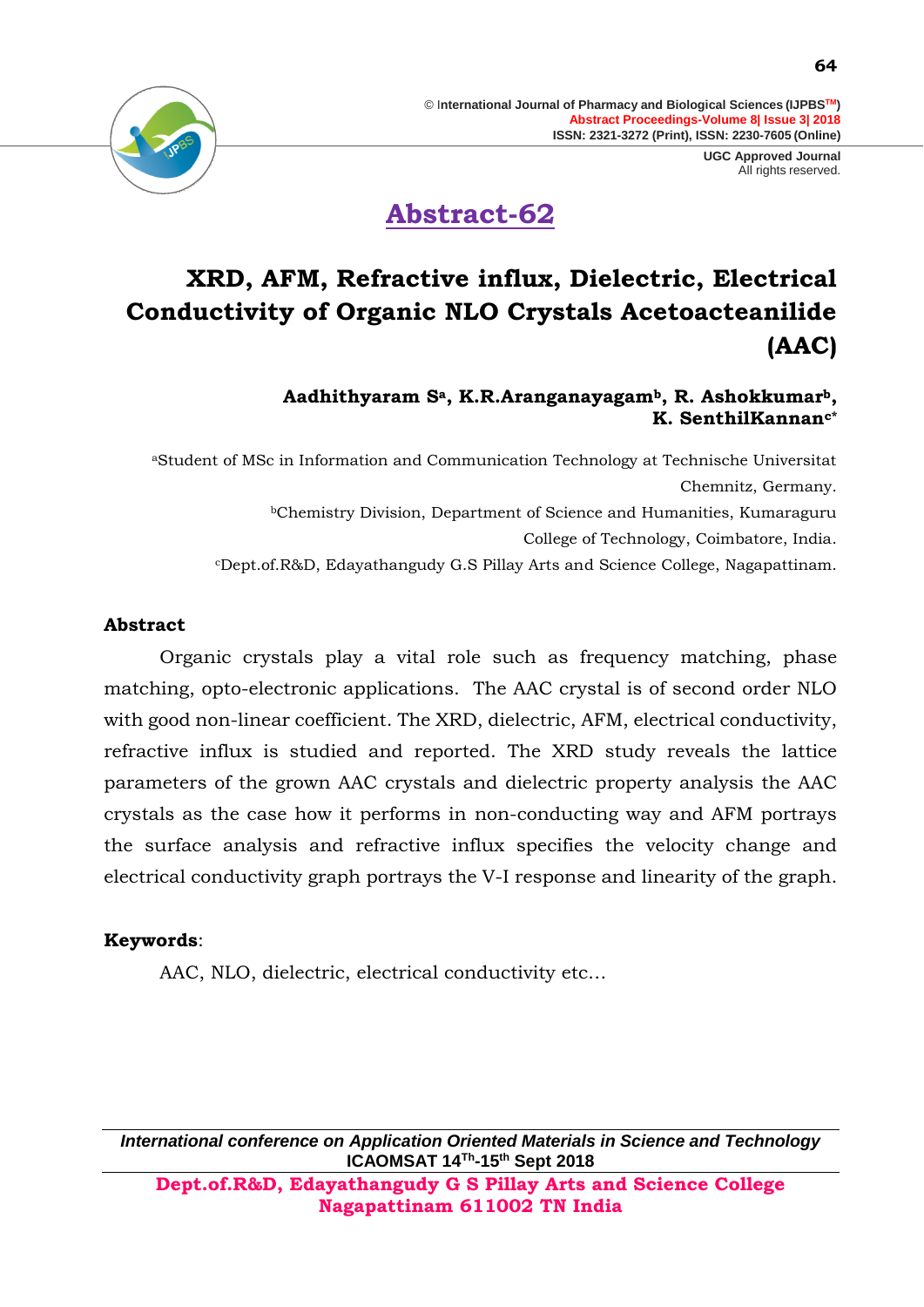

**Abstract-63**

### **Spectroscopic [FT-IR and FT-Raman] and theoretical [UV-Visible and NMR] analysis on α-Methylstyrene by DFT calculations**

**A.Victor Babhua, S. Ramalingama, D. Vidhyaa, R.Aarthi<sup>b</sup>**

*<sup>a</sup> Department of Physics, A.V.C. College, Mayiladuthurai, Tamilnadu, India. <sup>b</sup>Ph.D Scholar, Department of Physics, A.V.C. College, Mayiladuthurai, Tamilnadu, India.*

### **Abstract**

In the present research work, the FT-IR, FT-Raman and 13C 1H NMR spectra of the α-Methylstyrene were recorded. The observed fundamental frequencies in finger print and functional group regions were assigned according to their uniqueness region. The Gaussian computational calculations are carried out by HF and DFT (B3LYP and B3PW91) methods with  $6-31++G(d,p)$  and  $6-311++G(d,p)$ basis sets and the corresponding results were tabulated. The impact of the presence of vinyl group in phenyl structure of the compound is investigated. The modified vibrational pattern of the molecule associated vinyl group was analyzed. Moreover, <sup>13</sup>C NMR and <sup>1</sup>H NMR were calculated by using the gauge independent atomic orbital (GIAO) method with B3LYP methods and the  $6-311++G(d,p)$  basis set and their spectra were simulated and the chemical shifts linked to TMS were compared. A study on the electronic and optical properties; absorption wavelengths, excitation energy, dipole moment and frontier molecular orbital energies were carried out. The kubo gap of the present compound was calculated related to HOMO and LUMO energies which confirm the occurring of charge transformation between the base and ligand. Besides frontier molecular orbitals (FMO), molecular electrostatic potential (MEP) was performed. The NLO properties related to Polarizability and hyperpolarizability based on the finite-field approach were also discussed.

*International conference on Application Oriented Materials in Science and Technology* **ICAOMSAT 14Th -15th Sept 2018**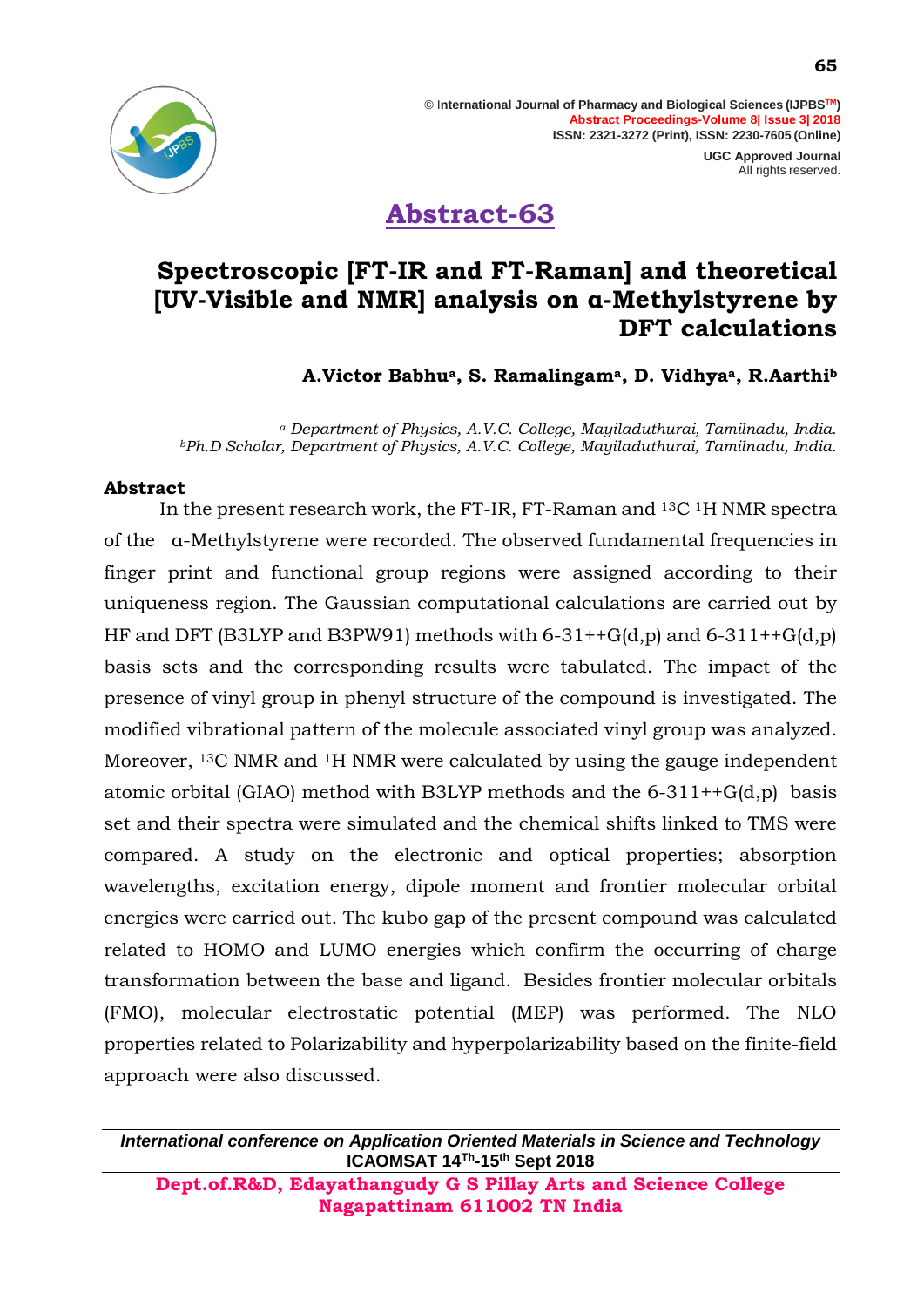

# **Abstract-64**

### **Spectroscopic Analysis, Aim, Nlo and VCD Investigations of Acetaldehyde Thiosemicarbazone Using Quantum Mechanical Simulations**

**S.Anandha, R.Durgaa , S. Ramalingama, R.Aarthi<sup>b</sup>**

*<sup>a</sup>Department of Physics, A.V.C. College, Mayiladuthurai, Tamilnadu, India. <sup>b</sup> Ph.D Scholar Department of Physics, A.V.C. College, Mayiladuthurai, Tamilnadu, India.* 

### **Abstract**

The prepared Acetaldehyde thiosemicarbazone (ATSC) have been investigated by both the experimental and theoretical methods; through this work, the essentiality of elucidation of molecular fragments source linear and non-linear optical properties was explored. The stability of the structure and entire calculations have been performed on HF and B3LYP methods with 6- 311++G(d,p) level of basis set. The Mulliken charge profile, electronic, optical and hyper polarizability analyses have been carried out in order to evaluate nonlinear optical (NLO) performance of the present compound. The exact optical location of the ATSC was determined by executing UV-Visible calculations on TDSCF method. The existence of the molecular group for the inducement and tuning of NLO properties were thoroughly investigated by performing fundamental vibrational investigation. The optical energy transformation among frontier molecular levels has been described in UV-Visible region. The Gibbs energy coefficient of thermodynamic functions was monitored in different temperature and it was found constant irrespective of temperatures. The appearance of different chemical environment of H and C was monitored from the 1H and 13C NMR spectra. The vibrational optical polarization characteristics with respect to molecular composition in the compound have been studied by VCD spectrum.

*International conference on Application Oriented Materials in Science and Technology* **ICAOMSAT 14Th -15th Sept 2018**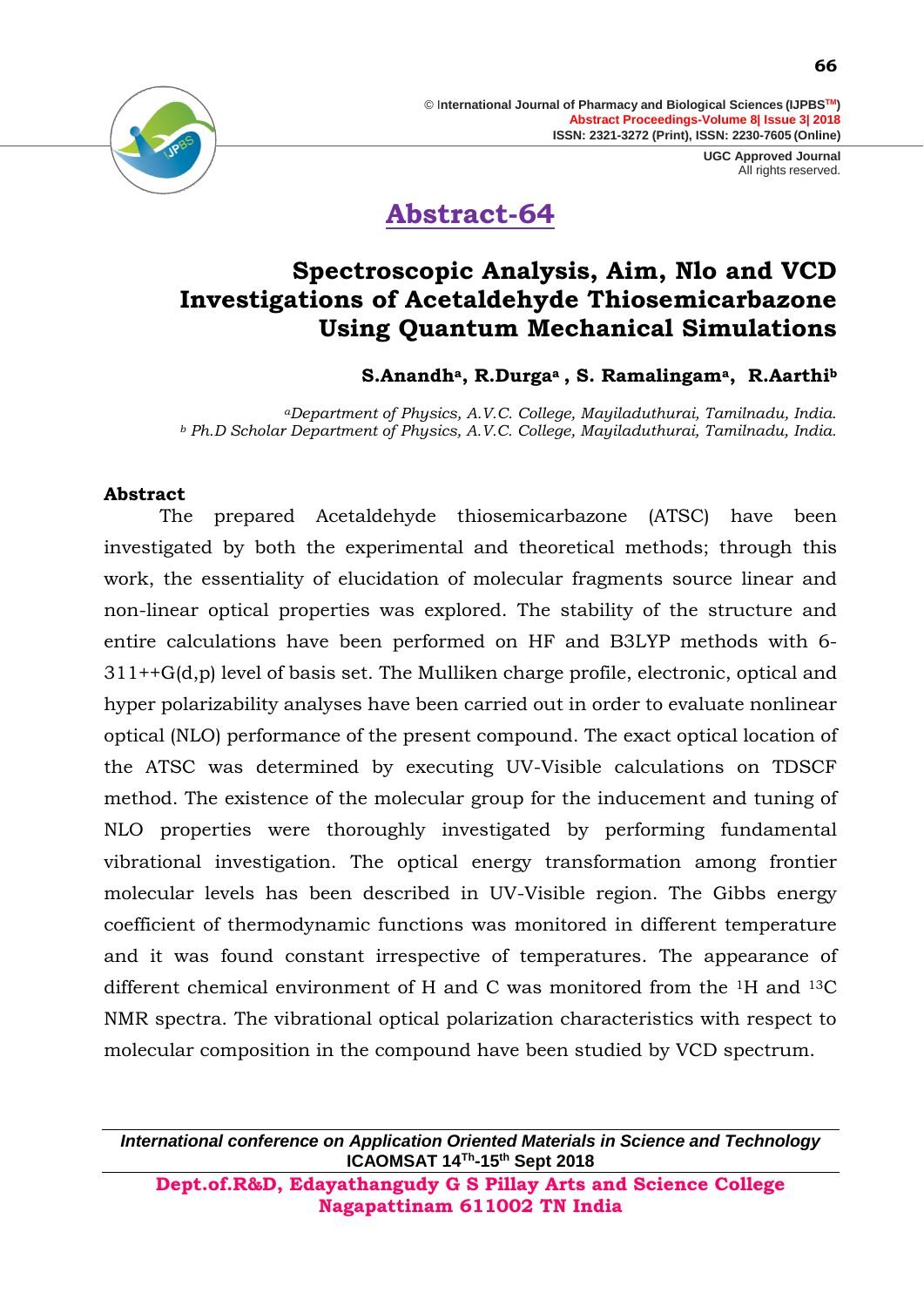

> **UGC Approved Journal** All rights reserved.



**Abstract-65**

### **Spectroscopic (FT-IR/FT-Raman) and Computational (HF/DFT) investigation and HOMO/LUMO/MEP analysis on 2-Amino-4-chlorophenol**

### **R.Durgaa, S. Ramalingama, S.Ananda, V.Gokulakrishnan<sup>a</sup> , R.Aarthi<sup>b</sup>**

*<sup>a</sup>Department of Physics, A.V.C. College, Mayiladuthurai, Tamilnadu, India. <sup>b</sup>Ph.D Scholar, Department of Physics, A.V.C. College, Mayiladuthurai, Tamilnadu, India.*

#### **Abstract**

The spectra (FT-IR & FT-Raman) of the present compound; 2-Amino-4 chlorophenol (2A4CP) were recorded in the range of 4000-100 cm-1. All the computational calculations were made in the ground state using the HF and DFT (B3LYP and B3PW91) methods with  $6-31++G(d,p)$  and  $6-311++G(d,p)$  basis sets. From potential energy surface calculation, there are two conformers, Rot-1 and Rot-2 for this molecule. The computational results detected that Rot-1 form is the most stable conformer. Making use of the recorded data, the complete vibrational assignments were made and analysis of the observed fundamental bands of molecule is carried out. The complete assignments were performed on the basis of the total energy distribution (TED) of the vibrational modes, calculated with scaled quantum mechanics (SQM) method and PQS program. The shifting of the frequencies in the vibrational pattern of the title molecule due to the substitutions; NH<sup>2</sup> and Cl were deeply investigated by the vibrational analysis. Moreover, 13C NMR and 1H NMR chemical shifts were calculated by using the gauge independent atomic orbital (GIAO) method with HF/B3LYP/B3PW91 methods with  $6-311++G(d,p)$ . A study on the electronic properties, such as HOMO and LUMO energies, were performed by time-dependent DFT (TD-DFT) approach. Besides frontier molecular orbitals (FMO), molecular electrostatic potential (MEP) was performed. NLO properties and Mulliken charges of the 2A4CP were also calculated and interpreted.

*International conference on Application Oriented Materials in Science and Technology* **ICAOMSAT 14Th -15th Sept 2018**